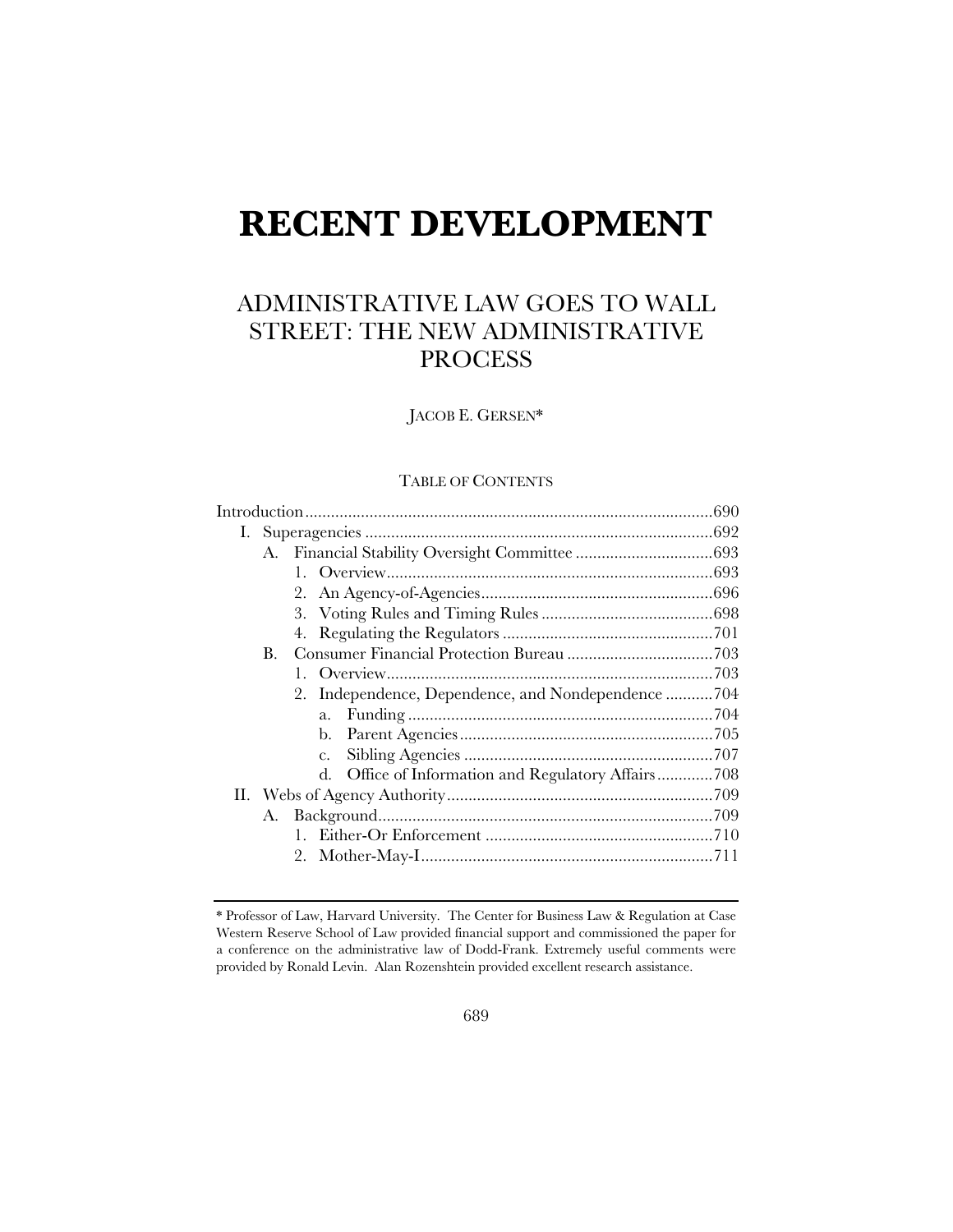690 *ADMINISTRATIVE LAW REVIEW* [65:3

|  | В. |  |  |
|--|----|--|--|
|  |    |  |  |
|  | D. |  |  |
|  |    |  |  |
|  |    |  |  |
|  |    |  |  |
|  |    |  |  |
|  |    |  |  |
|  |    |  |  |
|  |    |  |  |
|  | B. |  |  |
|  |    |  |  |
|  |    |  |  |

### **INTRODUCTION**

In 1938, James Landis published the now-classic book *The Administrative Process*.1 Although the book's brilliant insights are many, Landis offered an eloquent statement on the emergence of new administrative forms in the United States bureaucracy. The book was published in the midst of a firestorm of political debate about the new bureaucracy. In a series of decisions in the mid-1930s, the Supreme Court invalidated a series of New Deal statutes. The "switch in time that saved nine" took place just a year before the book was published. Indeed, one of the book's key claims was that the structure of government bureaucracy and administrative law ought to parallel the structure of regulated industries. Why should the government structure be constrained by separation of powers principles if private industry is not? Quite apart from one's view of the merits of this argument, the underlying intuition that the structure of government regulatory institutions ought to be a function of underlying industry structure is once again vogue in politics and academia. Indeed, we are in the midst of something of an agency design renaissance—a time period of fundamental change with respect to the federal bureaucracy—deriving mainly, although not exclusively, from the emergence of new administrative forms of financial regulation.

To wit, the Dodd-Frank Wall Street Reform and Consumer Protection Act, the legislation colloquially known as Dodd-Frank (Statute or Act), has allegedly caused a sea change in financial regulation.2 The Statute itself is nearly a thousand pages long and not exactly beach reading. It has

 <sup>1.</sup> JAMES LANDIS, THE ADMINISTRATIVE PROCESS (1938).

 <sup>2.</sup> *See* Dodd-Frank Wall Street Reform and Consumer Protection Act (Dodd-Frank), Pub. L. No. 111-203, 124 Stat. 1376 (2010) (codified at scattered provisions of the U.S. Code (Supp. IV & V 2011, 2012)).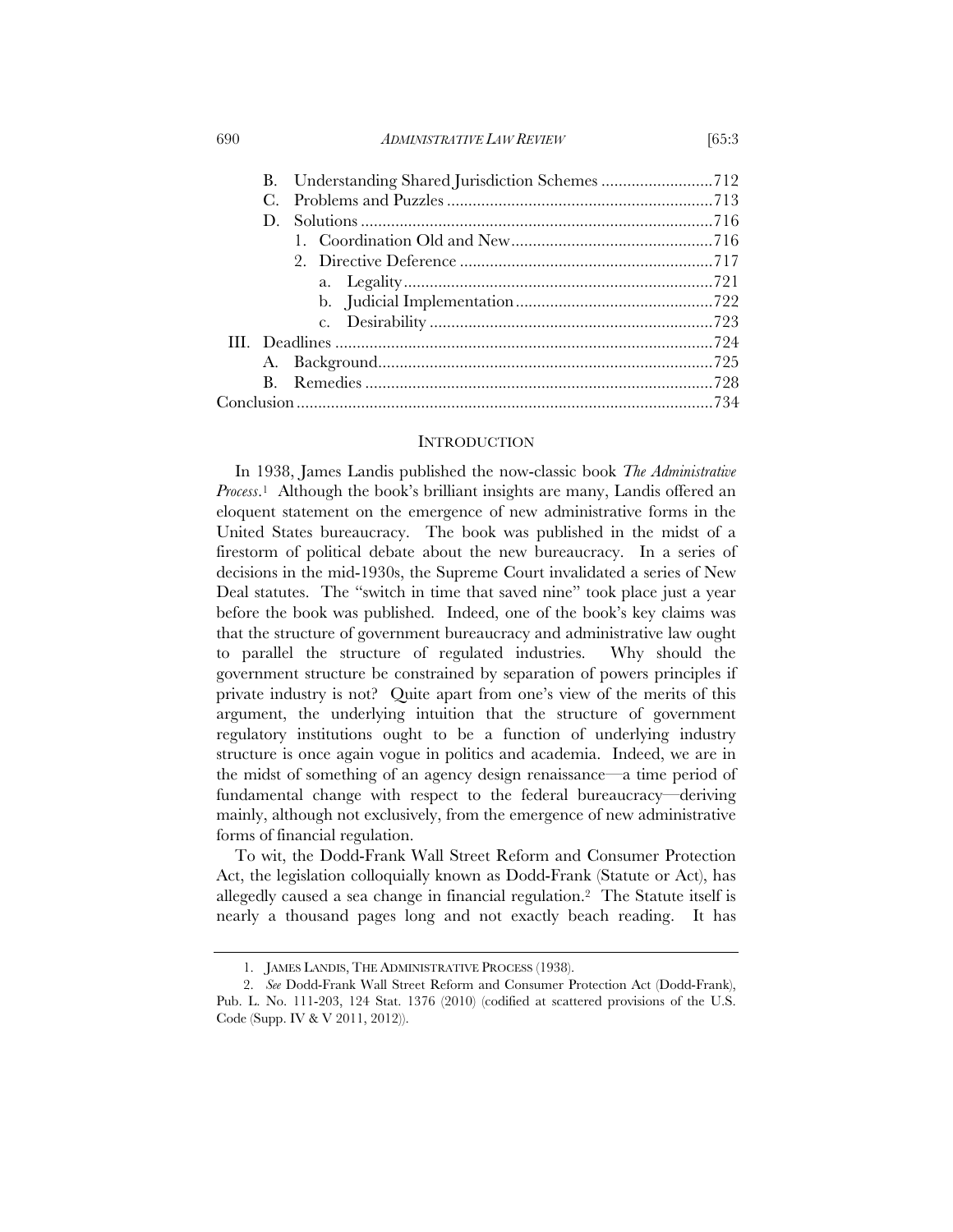engendered hundreds of popular press articles and scholarly debate, and was a common object of criticism on the Presidential campaign trail.3 Most of this discussion has quite reasonably focused on the necessity and wisdom of the Statute's substance. Is it desirable or feasible to regulate over-thecounter swap markets? How much oversight and control should the federal bureaucracy exercise over large bank or non-bank financial institutions? Can an administrative agency effectively regulate the offering and provision of consumer financial products? Are the extraordinary costs of a new financial regulatory structure worth the potential benefits?

All these questions and the numerous other substantive concerns that accompany debates about Dodd-Frank are of enormous practical import. Yet, they also obviate the most important and intriguing architectural elements of Dodd-Frank that sound in administrative law and agency design. Many facets of the new financial regulatory structure are either entirely novel or hybrid entities that are rarely encountered in the administrative law landscape. Both the overarching structure of Dodd-Frank and the rules and orders promulgated pursuant to that structure are sure to be challenged root and branch in litigation. My goal in this essay is to sketch some of the institutional topology and administrative law puzzles that result from recent efforts to reform financial regulation, with an eye on acknowledging the new emerging administrative process.4

This essay is organized around three overarching themes. First, the new administrative process creates novel public institutions most akin to "superagencies." Some of the individual elements of these agencies are familiar, but the Statute combines these bits in unusual and challenging ways. The result is a far cry from the ideal-type bureaucratic entity at which most administrative law doctrines are tailored. These superagencies are not obviously better or worse than their institutional ancestors, but the new form warrants more significant analysis. Second*,* the new administrative process's underlying theory of agency design is essentially a

 <sup>3.</sup> During a Florida GOP debate, Mitt Romney claimed that Dodd-Frank is "just killing the residential home market and it's got to be replaced," while Newt Gingrich said, "If you could repeal Dodd-Frank tomorrow morning, you would see the economy start to improve overnight." Jim Puzzanghera, *Geithner Says 2010 Law Made Financial System 'Stronger And Safer'*, L.A. TIMES (Feb. 3, 2012) at B5, *available at* http://articles.latimes.com/print/ 2012/feb/02/business/la-fi-geithner-reform-20120203.

 <sup>4.</sup> A number of organizations, both law firms and nonprofits have written excellent summaries of Dodd-Frank. Although my discussion draws on many of these sources, the reports themselves are quite useful independent readings. The law firm Davis Polk has an online Dodd-Frank resource center: davispolk.com/dodd-frank, which both summarizes the law and tracks regulatory progress. Morrison & Foerster has a useful summary as well: mofo.com/files/Uploads/Images/SummaryDoddFrankAct.pdf. Other useful reports and memos are available on the websites of many major law firms.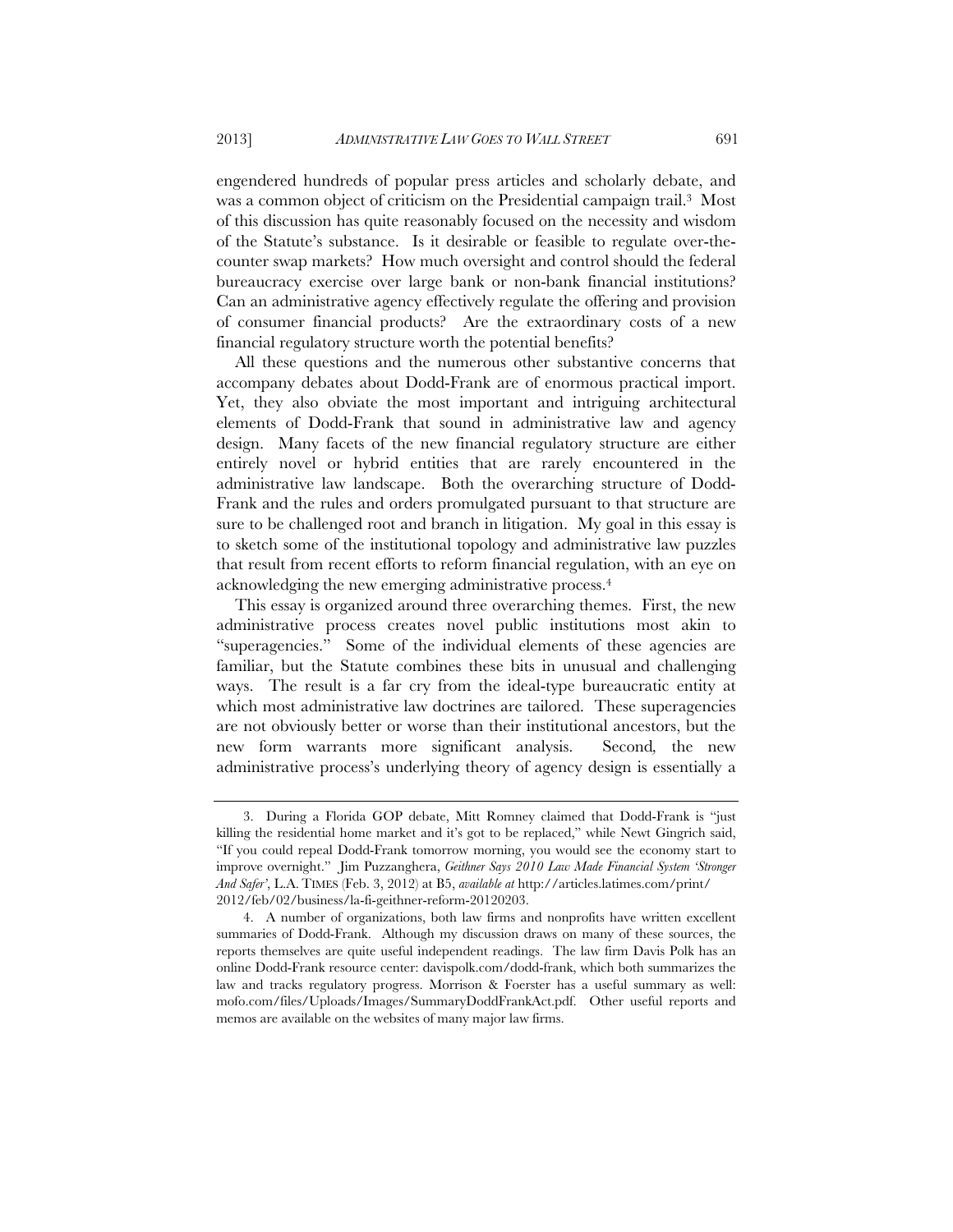"web-of-jurisdiction" model. The regulatory framework makes extraordinary use of partially overlapping agency authority. It incorporates well-understood administrative law doctrines; yet, the statute also directly alters them. Courts often embrace the legal fiction that Congress legislates against the backdrop of existing regulatory understandings and administrative law. The new financial regulation statutes, however, take explicit account of these doctrines, purporting to direct the application or nonapplication of judicial practice to financial regulatory institutions. Third, the new administrative process makes unprecedented use of deadlines and timing rules to structure the development of new agencies and substantive regulation. Congress has used statutory deadlines sporadically to spur recalcitrant administrative agencies, but there are more deadlines in Dodd-Frank than were effected in all of the 1990s.5 Not only is the volume of deadlines unprecedented, but they are also coming due faster and the overwhelming majority of deadlines have been missed.

Before continuing, a quick caveat is in order. The bureaucracy is forever changing, and there is a temptation to think that each new institution is novel or somehow transformative. In general, that impulse is worth resisting. That said, an important task for scholars of the administrative state is to pursue a blend of "fit" and "justification."6 As new administrative forms arise, it is important to ask how these institutions fit into the existing administrative framework and how well the deviation from past practice is justified. Such a project requires tacking back and forth between bits of new institutional arrangements and the administrative law framework into which they are to be slotted. This can be an awkward analytic task, but, in aspiration at least, also productive and important.

# I. SUPERAGENCIES

From the perspective of institutional design, Dodd-Frank creates a series of intriguing new administrative structures. Rather than glance in the direction of all of them, the current Part focuses on two of the most prominent new bureaucratic structures: the Financial Stability Oversight Council (FSOC or Council) and the Consumer Financial Protection Bureau (CFPB or Bureau). These agencies are tasked with quite different

 <sup>5.</sup> A pocket of literature in administrative law addresses agency deadlines. *See generally* Jacob E. Gersen & Anne Joseph O'Connell, *Deadlines in Administrative Law*, 156 U. PA. L. REV. 923 (2008).

 <sup>6.</sup> With apologies to Dworkin. *Cf.* Ronald Dworkin, *Hard Cases*, 88 HARV. L. REV. 1057 (1975) (positing that decisions made in the absence of clear precedent or statutory authority are made and should be made based on principle rather than policy considerations).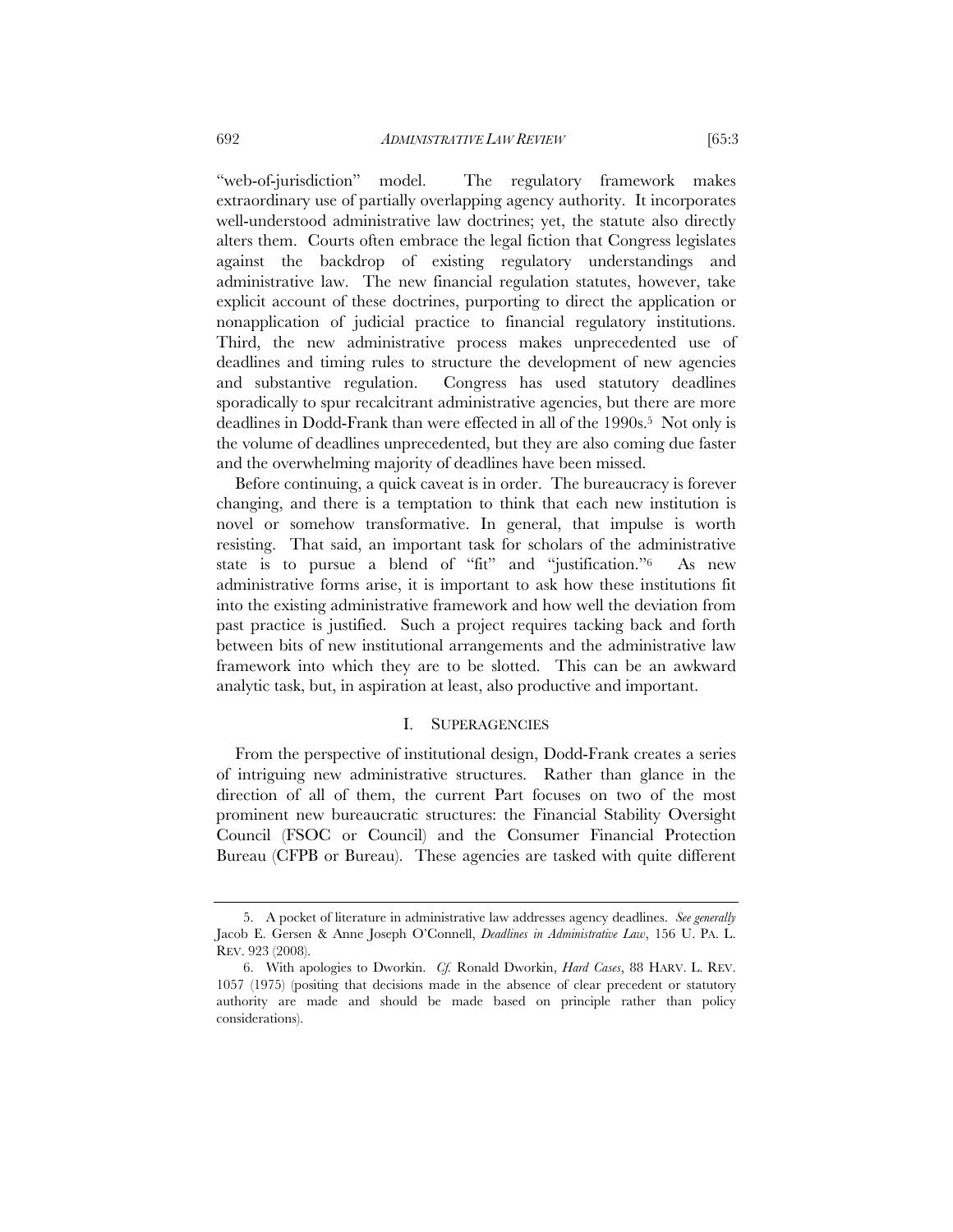substantive problems. Oversimplifying a bit, the Council is supposed to protect the integrity of the U.S. financial system, while the Bureau is supposed to protect consumers in the financial marketplace. They also have very few structural similarities. Yet, in each case, the bundle of institutional arrangements creates a sort of superagency. By superagency, I do not mean to connote a broad set of substantive powers. Both of these agencies have broad powers, but so too do a lot of other bureaucratic entities. Rather, either in function or form, both agencies operate in a way quite distinct from the typical regulatory agency.

### *A. Financial Stability Oversight Committee*

### *1. Overview*

One of the most prominent new bureaucratic structures created by the Act is the FSOC.7 Membership on the Council is comprised of two groups: voting members and nonvoting members.8 The voting members each receive one vote per member.9 The Council is chaired by the Secretary of Treasury. The rest of the voting members are the Chairman of the Board of Governors of the Federal Reserve, the Comptroller of the Currency, the Director of the Bureau of Consumer Financial Protection, the Chairman of the Securities and Exchange Commission (SEC), the Chairperson of the Federal Deposit Insurance Commission (FDIC), the Chairperson of the Commodity Futures Trading Commission (CFTC), the Director of the Federal Housing Finance Agency, the Chairman of the National Credit Union Administration, and an independent with insurance expertise subject to appointment by the President with the advice and consent of the Senate. The nonvoting members of the Council are made up of the Director of the Office of Financial Research, the Director of the Federal Insurance Office, a state insurance commissioner, a state banking supervisor, and a state securities commissioner.

The goals for the Council are expansive, as is the nature of its authority. A main job of the Council, however, is "to identify risks to the financial stability of the United States that could arise from the material financial distress or failure, or ongoing activities, of large, interconnected bank holding companies or nonbank financial companies, or that could arise outside the financial services marketplace."10 The specific duties of the Council are laid out in  $\S 112(a/2)$ , but as a general matter the Council is

 <sup>7.</sup> Dodd-Frank Act § 111 (codified at 12 U.S.C. § 5321 (Supp. IV 2011)).

 <sup>8.</sup> Dodd-Frank Act § 111(b)(1)–(2) (codified at 12 U.S.C. § 5321(b)(1)–(2)).

 <sup>9.</sup> *Id.*

 <sup>10.</sup> *Id.* § 112(a)(1)–(A) (codified at 12 U.S.C. § 5322(a)(1)–(A)).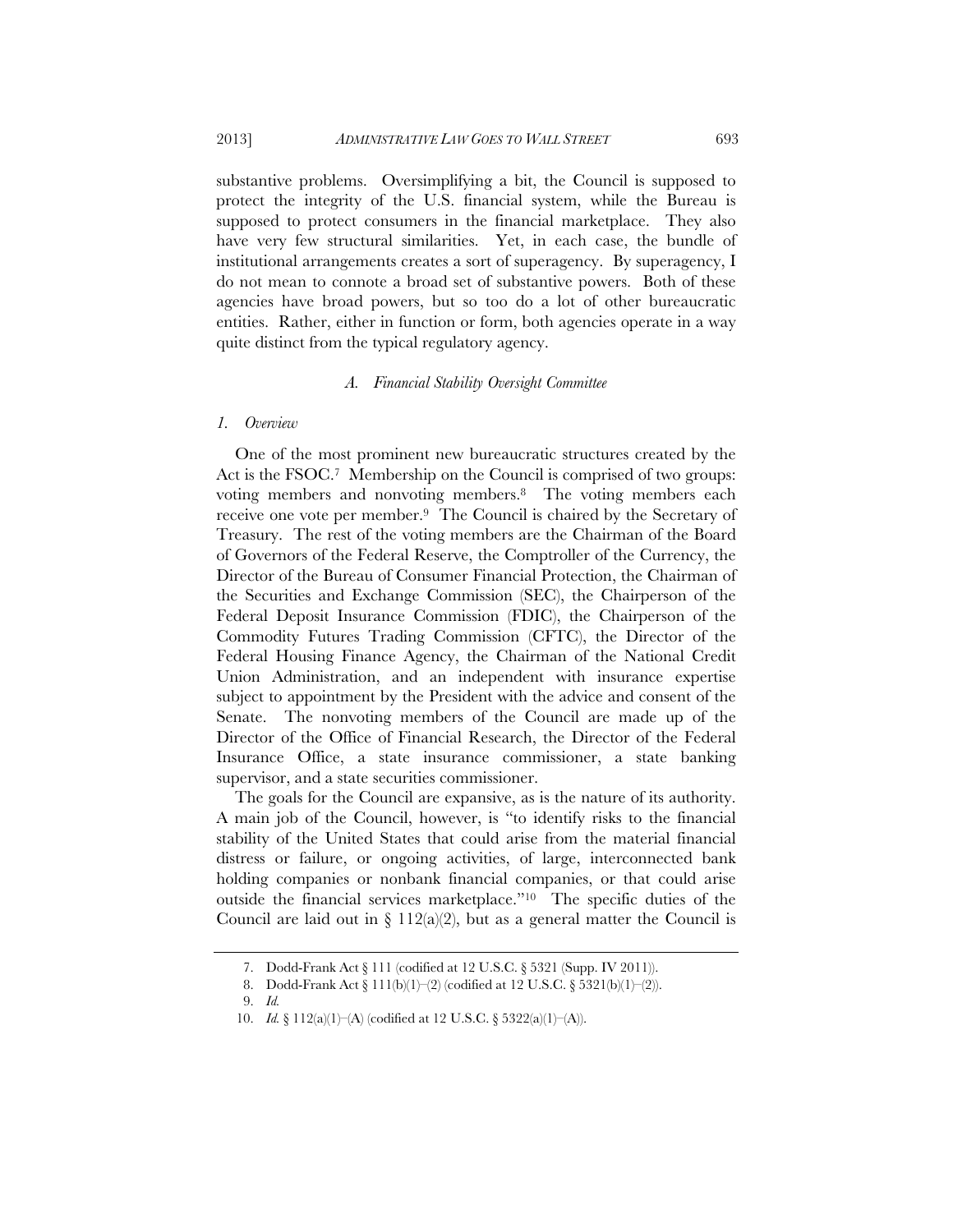supposed to collect information that would allow it to identify potential threats to nationwide financial stability and to coordinate among member agencies to ensure that such risks do not arise.

Part of the significant power of the Council is the authority to determine that a U.S. nonbank financial company shall be subject to supervision by the Board of Governors if the Council determines that material financial distress at the institution, or the nature, scope, size, scale, concentration, interconnectedness, or mix of the activities of the institution could pose a threat to the financial stability of the United States.11 Such a determination is "nondelegable" and must be made by a vote of not fewer than two-thirds of the voting members then serving, including an affirmative vote by the Chairperson.12 A similar rule applies to a Council's determination that a foreign, nonbank financial company must be supervised by the Board of Governors.13

All of these determinations are subject to judicial review and must be reevaluated annually.14 The Council may rescind a determination by a two-thirds majority of the voting members then serving, including an affirmative vote of the Chairperson. Both the initial determination of risk and the subsequent potential determination of nonrisk are expressly guided by factors elaborated in the statute. The statute requires that the Council provide notice to a financial company of a proposed determination, including an explanation of its basis.15 No later than thirty days after the date of the notice receipt, the nonbank financial company may request an opportunity for a written or oral hearing. If a hearing is requested, then no later than sixty days after the date of a hearing, the Council must notify the company of the final determination along with a statement of the basis for the decision.16 If no timely hearing is requested, the Council shall notify the institution of the final determination.17

The above requirements are waivable for emergency necessity by the same two-thirds vote with the Chairman voting in the majority. Such a waiver of procedural requirements is itself subject to procedural requirements beyond the voting rule. The Council must allow a company to request an opportunity for a written or oral hearing to contest the waiver.18 The Council must also consult with the primary financial

 <sup>11. § 113(</sup>a)(1) (codified at 12 U.S.C. § 5323(a)(1)).

 <sup>12.</sup> *Id.*

 <sup>13. § 113(</sup>b)(1) (codified at 12 U.S.C. § 5323(b)(1)).

 <sup>14. § 113(</sup>d), (h) (codified at 12 U.S.C. § 5323(d), (h)).

 <sup>15. § 113(</sup>e)(1) (codified at 12 U.S.C. § 5323(e)(1)).

 <sup>16. § 113(</sup>e)(3) (codified at 12 U.S.C. § 5323(e)(3)).

 <sup>17. § 113(</sup>e)(4) (codified at 12 U.S.C. § 5323(e)(4)).

 <sup>18.</sup> *Id.*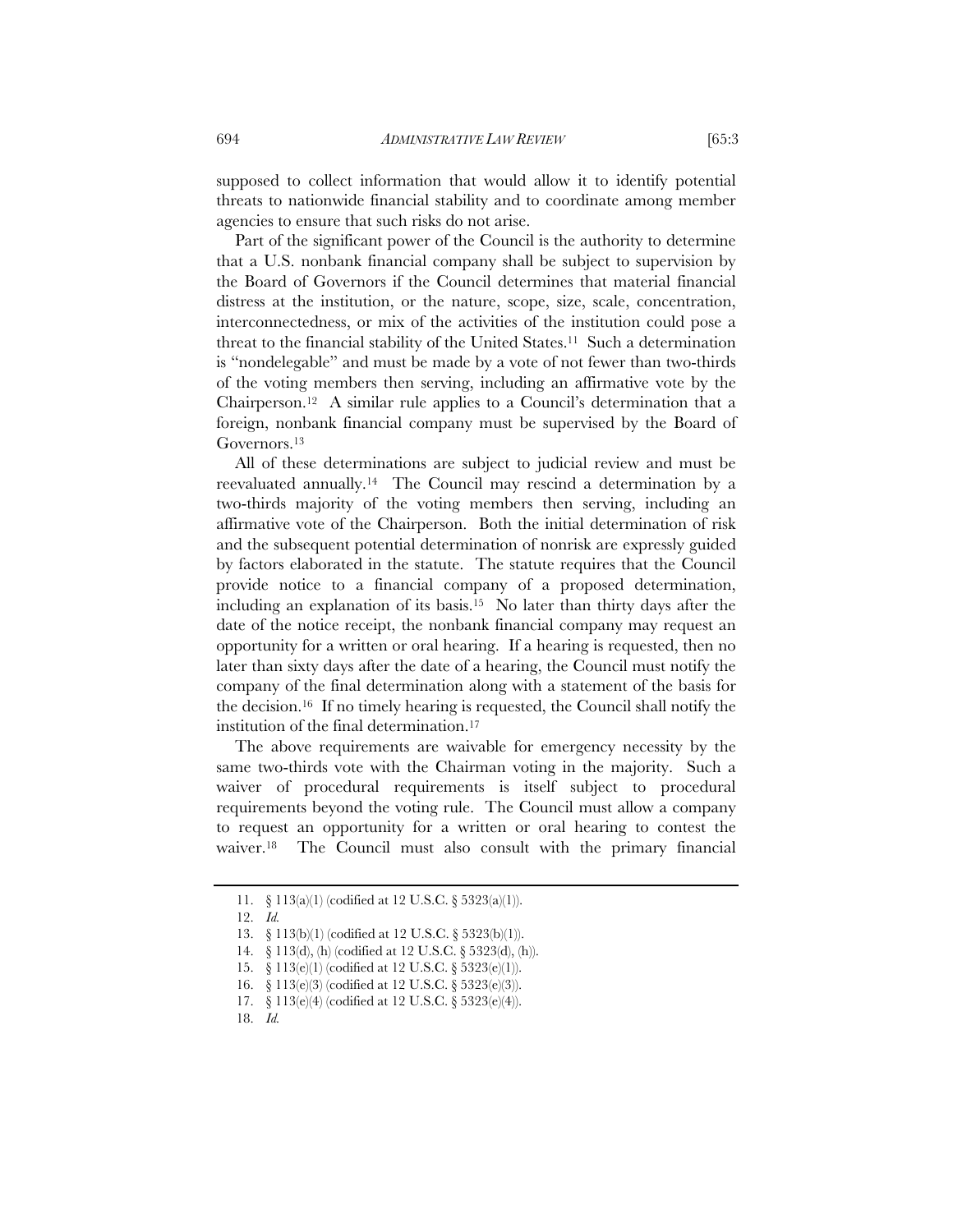regulatory agency if one exists for each company that is being considered for supervision.19 As noted, the Council's determinations are subject to judicial review, either in the D.C. Circuit or in the district court for the judicial district in which the home office of the company is located.20 The statute purports to limit judicial review to whether the final determination was "arbitrary and capricious."21

If any institution supervised by the Board of Governors is determined to pose a grave threat to the financial stability of the United States, the Board shall, by two-thirds supermajority vote, limit the ability of the company to merge or become affiliated with another company, restrict the ability of the company to offer financial products, require the company to terminate activities, and if those requirements are inadequate, the Board may require the company to sell or transfer assets to unaffiliated entities. Such determinations require notice and the opportunity for an oral or written hearing.22

To this point, Title I sets out the basic structure and composition of the Council and develops a framework for identifying potential risky institutions subject to supervision by the Board of Governors. After an institution has been identified, a range of requirements follows. First, within six months after a final Council determination, the company must register with the Board of Governors.23 To prevent or mitigate risks to the financial stability of the United States that arise from the material financial distress, failure, or ongoing activities of large, interconnected financial institutions, the Council may make recommendations to the Board of Governors concerning the establishment and refinement of prudential standards and reporting and disclosure requirements applicable to companies supervised by the Board of Governors.24

This is only a partial and already too dense overview of the Council, but it should suffice for purposes of discussion. Although the substance of these requirements is, of course, a main, if not the main, concern for industry and policymakers, for current purposes, the general structure of decisionmaking, rather than the specific details of policy recommendations, is the key consideration.

 <sup>19. § 113(</sup>g) (codified at 12 U.S.C. § 5323(g)).

 <sup>20. § 113(</sup>h) (codified at 12 U.S.C. § 5323(h)).

 <sup>21.</sup> *Id.*

 <sup>22. § 121 (</sup>codified at 12 U.S.C. § 5331(a)–(b)).

 <sup>23. § 114 (</sup>codified at 12 U.S.C. § 5324).

 <sup>24. § 115 (</sup>codified at 12 U.S.C. § 5325(a)(1)).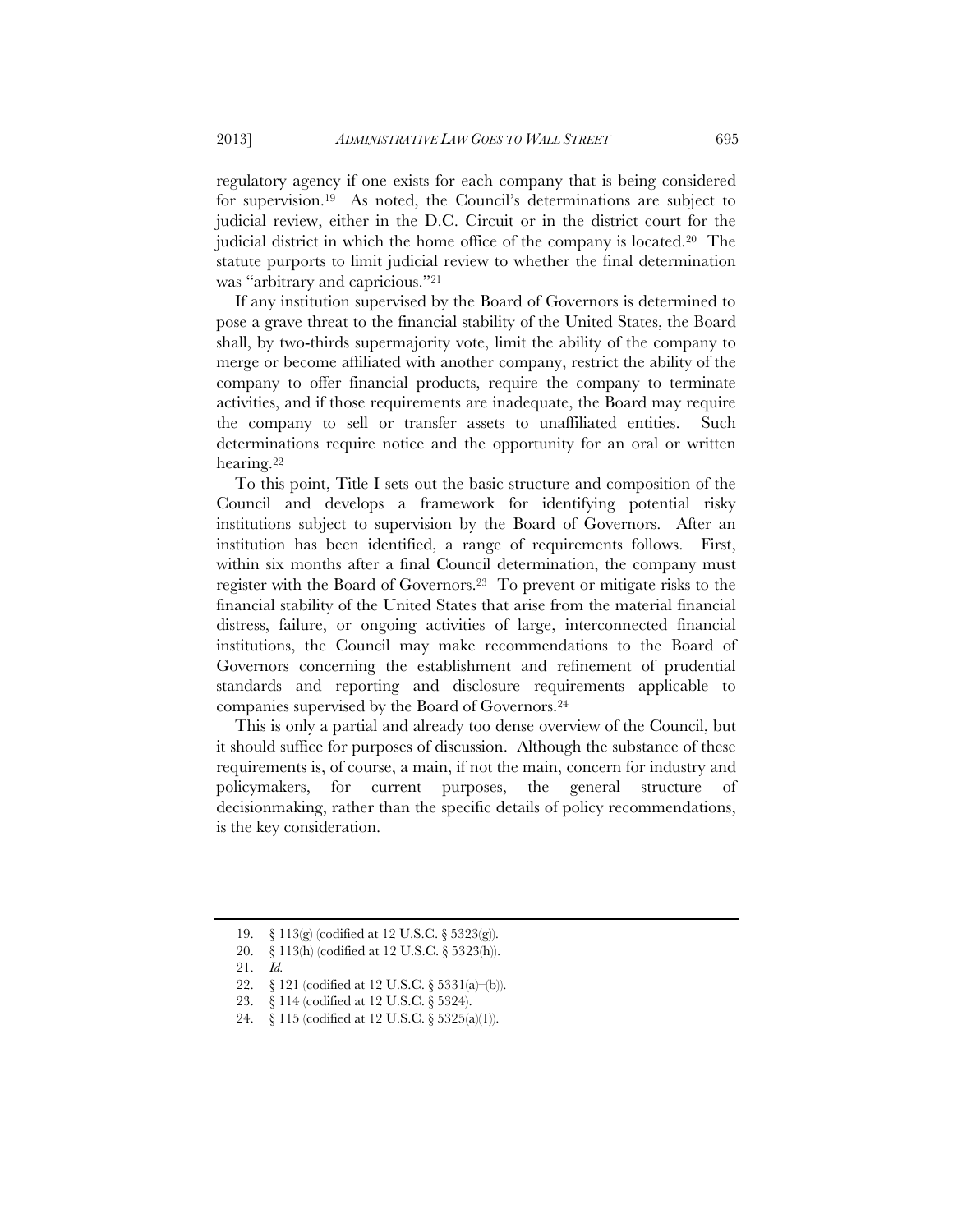# *2. An Agency-of-Agencies*

The leadership of many administrative agencies is structured as a multimember board. The Federal Election Commission (FEC), Federal Communications Commission (FCC), National Labor Relations Board (NLRB), not to mention the Appalachian Regional Commission, are all examples. What is somewhat less common—but certainly not unheard of—is to craft a multimember board itself made up of the leadership structure of other agencies, as Dodd-Frank does. In recent memory, the Endangered Species Act (ESA) Exemption Committee, or "god-squad," is another prominent case.25 Although the ESA precludes government action that would result in the extinction of a species, it also contains an appeals provision. If the Secretary of the Interior finds that a proposed agency action would violate the statute, the agency may apply to the Committee made up of the Secretary of Agriculture, the Secretary of the Army, the Chairman of the Council of Economic Advisors, the Administrator of the Environmental Protection Agency, the Secretary of the Interior, the Administrator of the National Oceanic and Atmospheric Administration, and one individual from each affected state appointed by the President.26 By regulation, the collective representatives of affected states have one vote.27 After some threshold findings and a hearing, the Committee makes a final determination on whether or not to grant an exemption from the ESA, the grant of which requires a supermajority of five of the seven members of the Committee.28

There are standard accounts of why to structure a decisionmaking body as a multimember board of a committee. On Condorcetian grounds, a collective body made up of individuals with modest competence is very likely to make a correct decision when judgments are aggregated using majority rule.29 Furthermore, a multimember board allows for a representation of divergent interests in a way that a single decisionmaker simply cannot. Both these rationales are perfectly coherent justifications for a multimember decisionmaking body representing diverse views (with

 <sup>25.</sup> *See generally* Portland Audubon Soc'y v. Endangered Species Comm., 984 F.2d 1534 (9th Cir. 1993). *See also* Endangered Species Act (ESA), 16 U.S.C. § 1531 (2006)).

 <sup>26. 16</sup> U.S.C. § 1536(e)(3).

 <sup>27. 50</sup> C.F.R. § 453.05(d) (2012).

 <sup>28. 16</sup> U.S.C. § 1536(h)(1).

 <sup>29.</sup> Such arguments have become mainstream in modern legal theory. *See, e.g.*, CASS SUNSTEIN, A CONSTITUTION OF MANY MINDS: WHY THE FOUNDING DOCUMENT DOESN'T MEAN WHAT IT MEANT BEFORE (2009); CASS SUNSTEIN, INFOTOPIA: HOW MANY MINDS PRODUCE KNOWLEDGE (2006); Adrian Vermeule, *System Effects and the Constitution*, 123 HARV. L. REV. 4 (2009); *see also* David Austin-Smith & Jeffrey S. Banks, *Information Aggregation, Rationality, and the Condorcet Jury Theorem*, 90 AM. POLIT. SCI. REV. 34 (1996).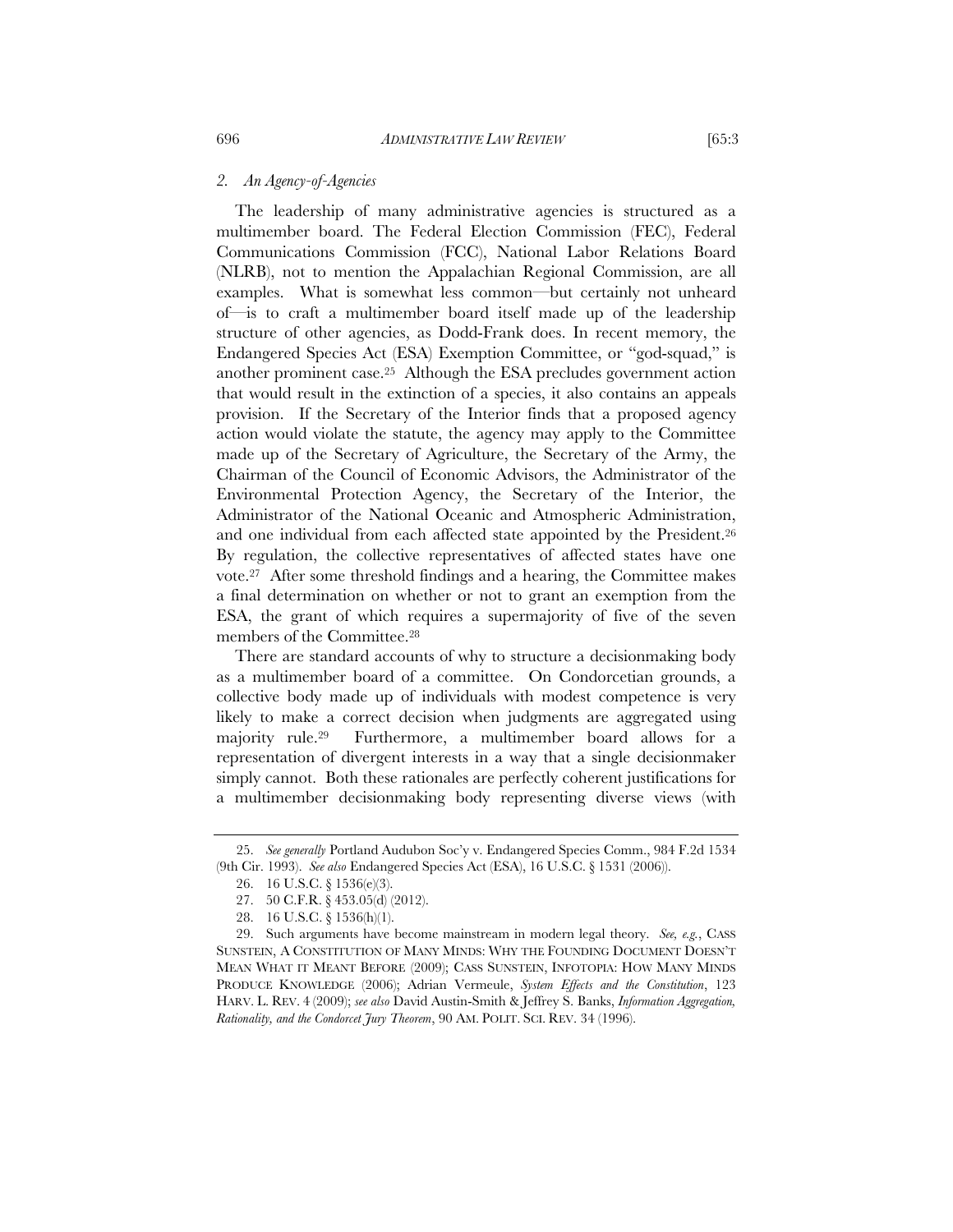uncorrelated errors). To be sure, in both the Council and god-squad contexts, each of these informational considerations is relevant.

Yet, another confusing impulse exists pertaining to the desirability of insulation or anti-insulation. In the ESA context, one lodestar idea was that the Committee should be insulated from the ordinary give and take of politics. For example, the main issue in *Portland Audubon Society v. Endangered Species Commission*30 was whether ex-parte contacts between representatives of the White House and the Committee during a period of deliberations violated the Administrative Procedure Act (APA).31 In the Committee's adjudicatory role, insulation from politics is critical. By the same token, by composing the Committee with leaders of other agencies, the vast majority of which are appointed by the President and not insulated by "for cause" removal restrictions, the ESA ensures some degree of political control.

At one level then, the composition of the Council is intuitive and perhaps even obvious. Pick representatives of the relevant agencies with regulatory authority and presumably substantive expertise and put them all on a committee. Where the composition of FSOC and the god-squad differ, however, is in the nature and degree of insulation of the membership. Membership on the Council is made up in part by chairpersons of other commissions like the SEC, CFTC, and the Federal Reserve Board (Fed. Board). At least some of these chairpersons are, by statute or norm, insulated from at-will presidential removal.

In *Free Enterprise Fund v. Public Co. Accounting Oversight Board*,<sup>32</sup> the Supreme Court assumed that SEC Commissioners were insulated from at-will removal by the President and could be removed only for "inefficiency, neglect of duty, or malfeasance in office."33 This insulation, combined with subsequent insulation of the Accounting Oversight Board, is unconstitutional according to the Supreme Court.34 The Court's method of assuming a statutory fact based on agreement by the parties and then holding that stipulated agreement unconstitutional—without deciding that the statutory interpretation was correct—is unusual, as explained by Justice Breyer in dissent.<sup>35</sup> Nevertheless, if the statutory and constitutional analysis

 <sup>30. 984</sup> F.2d 1534 (9th Cir. 1993).

 <sup>31. 984</sup> F.2d at 1538; *see also* Administrative Procedure Act (APA), 5 U.S.C. §§ 500–596 (Supp. V 2012).

 <sup>32. 130</sup> S. Ct. 3138 (2010).

 <sup>33.</sup> *Id.* at 3148–49 ("The parties agree that the Commissioners cannot themselves be removed by the President except under the *Humphrey's Executor* standard of 'inefficiency, neglect of duty, or malfeasance in office, and we decide the case with that understanding.'") (citations omitted).

 <sup>34.</sup> *Id.* at 3143–44.

 <sup>35.</sup> *Id.* at 3182–85.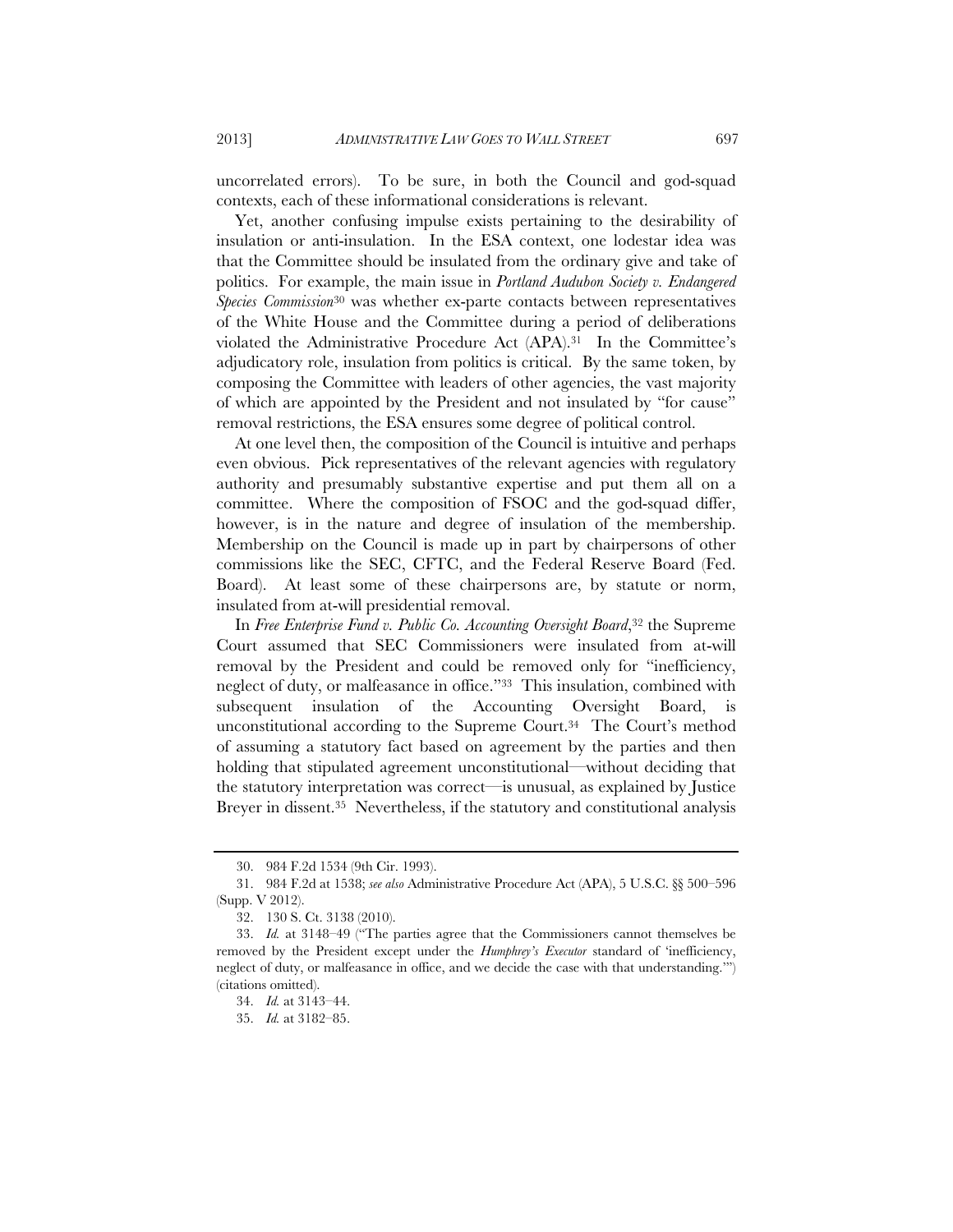is correct, the voting members of FSOC are insulated as well. The new agency-of-agencies is therefore facially much less subject to any short-term political control than, for example, the ESA Exemption Committee.

To this point then, we have a working model of an "agency-ofagencies"—an administrative structure composed of the heads of other agencies that is built on grounds of information, expertise, and (intentionally or not) a fair measure of structural political insulation. To this basic structure, a series of procedural and jurisdictional characteristics are added, which together form one variant of superagency.

#### *3. Voting Rules and Timing Rules*

The Statute makes use of a series of voting rules and timing rules to guide different determinations by the Council. Both the internal decisionmaking procedures and the interaction with other administrative institutions are extensively regulated by the Statute. These procedural and jurisdictional requirements overlay the institutional architecture. Consider first a handful of voting rule and timing requirements.

When one of the voting member posts is not occupied by a confirmed individual, "acting officials" may serve in the unoccupied post.36 The Council must meet at least once a quarter and adopt its own rules for conducting business, except that the default voting rule is majority vote of the "voting members then serving."37 First, note the presence of *nonvoting* members of the Council. The Statute requires that these nonvoting members not be excluded from any of the proceedings, meetings, discussions, or deliberations except that the Chairperson may on an affirmative vote of the member agencies exclude the nonvoting members "when necessary to safeguard and promote the free exchange of confidential supervisory information."38 The nonvoting members serve terms of two years, and the independent member of the Council serves for a term of six years.39

The use of nonvoting members is something like designing an implicit committee to advise the explicit committee. Given that the nonvoting members have only persuasive authority, it is unclear precisely what the impact on voting member behavior will be. There is also a curious conceptual awkwardness to the design. Nonvoting members presumably represent viewpoints that are important enough to be heard and integrated

 <sup>36.</sup> Dodd-Frank Act, Pub. L. No. 111-203, § 111(c)(3), 124 Stat. 1376, 1392–93 (2010) (codified at 12 U.S.C. § 5321(c)(3) (Supp. IV 2011)).

 <sup>37. § 111(</sup>e)–(f) (codified at 12 U.S.C. § 5321 (e)–(f)).

 <sup>38. § 111(</sup>b)(3) (codified 12 U.S.C. § 5321(b)(3)).

 <sup>39. § 111(</sup>c) (codified at 12 U.S.C. § 5321 (c)(1)).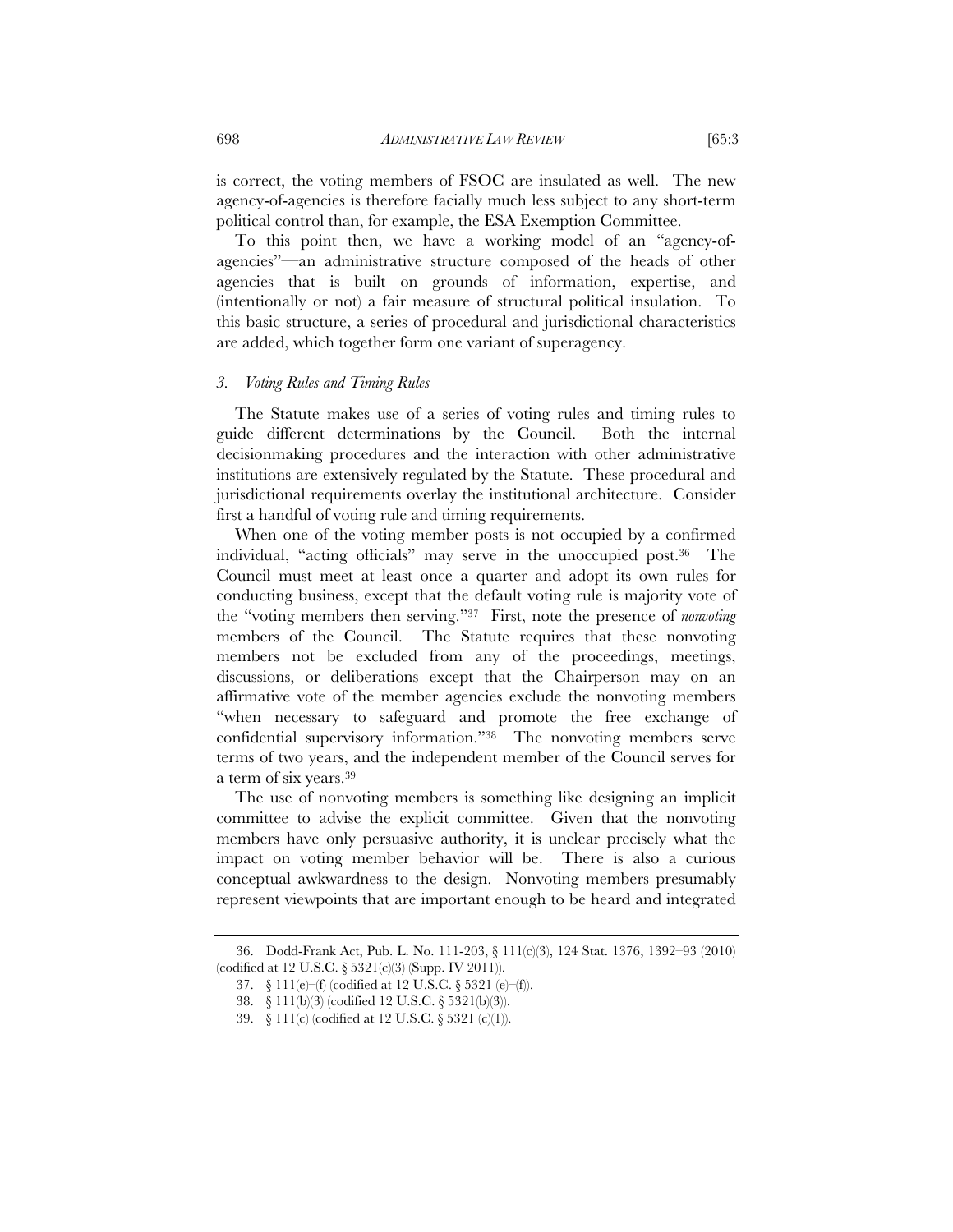into Council decisions, but not important enough to constitute a vote. Compare the members of the ESA Exemption Committee from each affected state, who together get one vote to represent all their interests.

Second, the Statute makes extensive use of supermajority voting requirements. The characteristics of sub, simple, and super majority voting rules have been extensively canvassed elsewhere.<sup>40</sup> However, two familiar points are worth reiterating here. The supermajority rule, of course, gives greater weight to the status quo ante. And, majority rule is generally superior on informational grounds.<sup>41</sup> Consider the requirement of a supermajority to classify a financial institution as qualifying for supervision by the Fed. Board. On the one hand, given the significant new regulatory obligations that would be generated, it seems right that the Council should be *really* sure that supervision is required. By the same token, this is a setting of judgment aggregation, not preference aggregation. There is a right answer to whether supervision is necessary in any given case even if there is extensive uncertainty about what that answer is. From the perspective of efficient information aggregation, the supermajority rule is almost certainly inferior to a simple majority rule.42

Third, the FSOC supermajority voting requirements sometimes—but not always—require that the Chairperson be in the majority to carry. In effect, this is an asymmetric weighted voting rule. The Chairperson is given significantly more weight in determining the outcome than any of the other voting members *if* the Chairperson is in the minority. Indeed, by construction, all other voting members could favor the proposal and it would not pass if the Chair did not favor it. Most commission voting rules are not structured in this way, and, at first glance, the procedure fits awkwardly into existing administrative practice.

In an effort at justification, we might understand the weighted voting rule to be an attempt to add political control. The Chairperson of FSOC is the Secretary of Treasury, an office not insulated by any "for cause" removal provision. Thus, notwithstanding the apparent insulation of the

 <sup>40.</sup> *See generally* ADRIAN VERMEULE, MECHANISMS OF DEMOCRACY: INSTITUTIONAL DESIGN WRIT SMALL (2007); Peyton Young, *Optimal Voting Rules*, 9 J. ECON. PERSP. 51, 54 (1995).

 <sup>41.</sup> DUNCAN BLACK, THE THEORY OF COMMITTEES AND ELECTIONS (1958); Austin-Smith & Banks, *supra* note 29; Krishna K. Ladha, *The Condorcet Jury Theorem, Free Speech, and Correlated Votes*, 36 AM. J. POLIT. SCI. 617 (1992). *But see* Kenneth O. May, *A Set of Independent Necessary and Sufficient Conditions for Simple Majority Decision*, 20 ECONOMETRICA 680 (1952); Kenneth A. Shepsle & Barry R. Weingast, *Institutionalizing Majority Rule: A Social Choice Theory with Policy Implications*, 72 AM. ECON. REV. 367 (1982).

 <sup>42.</sup> *See generally* Mark Fey, *A Note on the Condorcet Jury Theorem with Supermajority Voting Rules*, 20 SOC. CHOICE & WELFARE 27 (2003).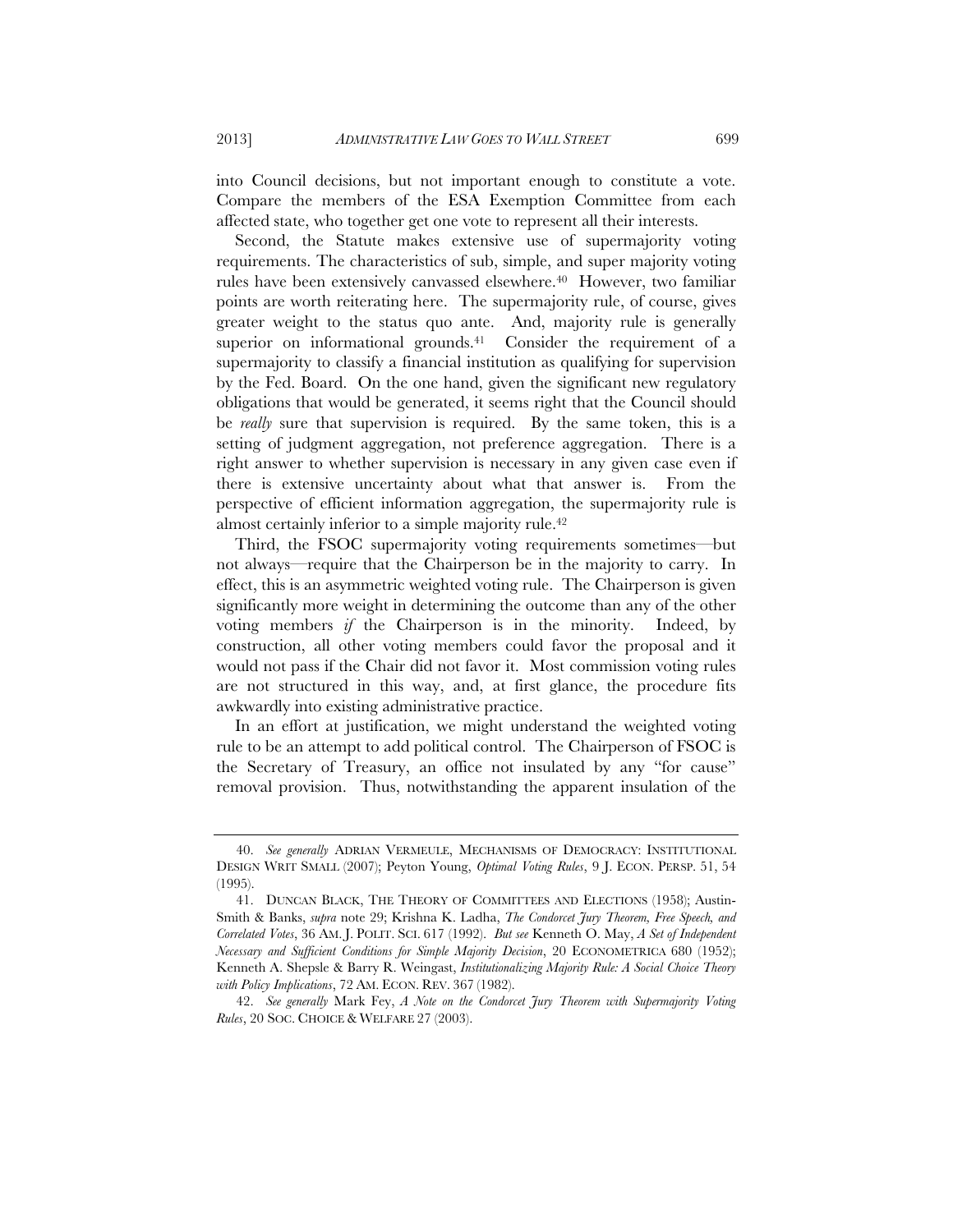Council, the weighted voting rule helps correct for this. So understood, the design of the Council is a blend of membership selection, voting rules, insulation, and political control.

Nevertheless, imagine a comparable voting rule for the Supreme Court or even a majority rule with a requirement that the Chief Justice always be in the majority. Criminal appeals could always be resolved in favor of the State unless a majority of the Justices, including the Chief Justice, voted otherwise. Or, in administrative law, the agency's statutory interpretation would prevail unless a majority of justices including the Chief votes otherwise. This proposal seems facially absurd, in part because it fits terribly into our existing practice, and in part, because it gives inordinate weight to the views of one individual of a multimember panel that should value each vote with roughly equal weight. An open query, then, is whether there is something wrong with our intuitions about judicial panels or whether the FSOC voting rule is out of kilter.

Fourth, these supermajority rules are combined with a series of timing rules.43 A timing rule imposes a specific timeframe for a decision, specifies a delay before implementation of a decision, or requires reconsideration of a decision either with or without a sunset of the prior decision. In the context of the FSOC, many determinations have to be revisited annually and those requirements are paired with a subsequent supermajority requirement. Thus, while it is costly to classify an institution as requiring supervision, it is equally costly to remove that classification. There is something appealing about the symmetry of the rule. However, note that the rule biases outcomes toward two necessarily different status quo antes, first the nonclassification and then the classification. Given that one of them was clearly incorrect, it is not clear why a biased procedure is better than a simple majority rule (on informational grounds).

Fifth, there are other settings in which a supermajority vote is required, but the Chairperson need not be in the majority for the proposal to carry, for example, § 119 of Title I. The Council shall seek to resolve a dispute among two or more member agencies if (1) there is a dispute about jurisdiction over a particular entity or activity or product; (2) the disputing agencies cannot resolve the dispute in good faith without intervention; and (3) notice is provided to the disputants of the intent to request dispute resolution by the Council.<sup>44</sup> After consideration of relevant information, the Council may issue a recommendation in writing with an explanation of

 <sup>43.</sup> *See generally* Jacob E. Gersen & Eric A. Posner, *Timing Rules and Legal Institutions*, 121 HARV. L. REV. 543 (2007).

 <sup>44.</sup> Dodd-Frank Act, Pub. L. No. 111-203, § 119(a), 124 Stat. 1376, 1408 (2010) (codified at 12 U.S.C. § 5329(a) (Supp. IV 2011)).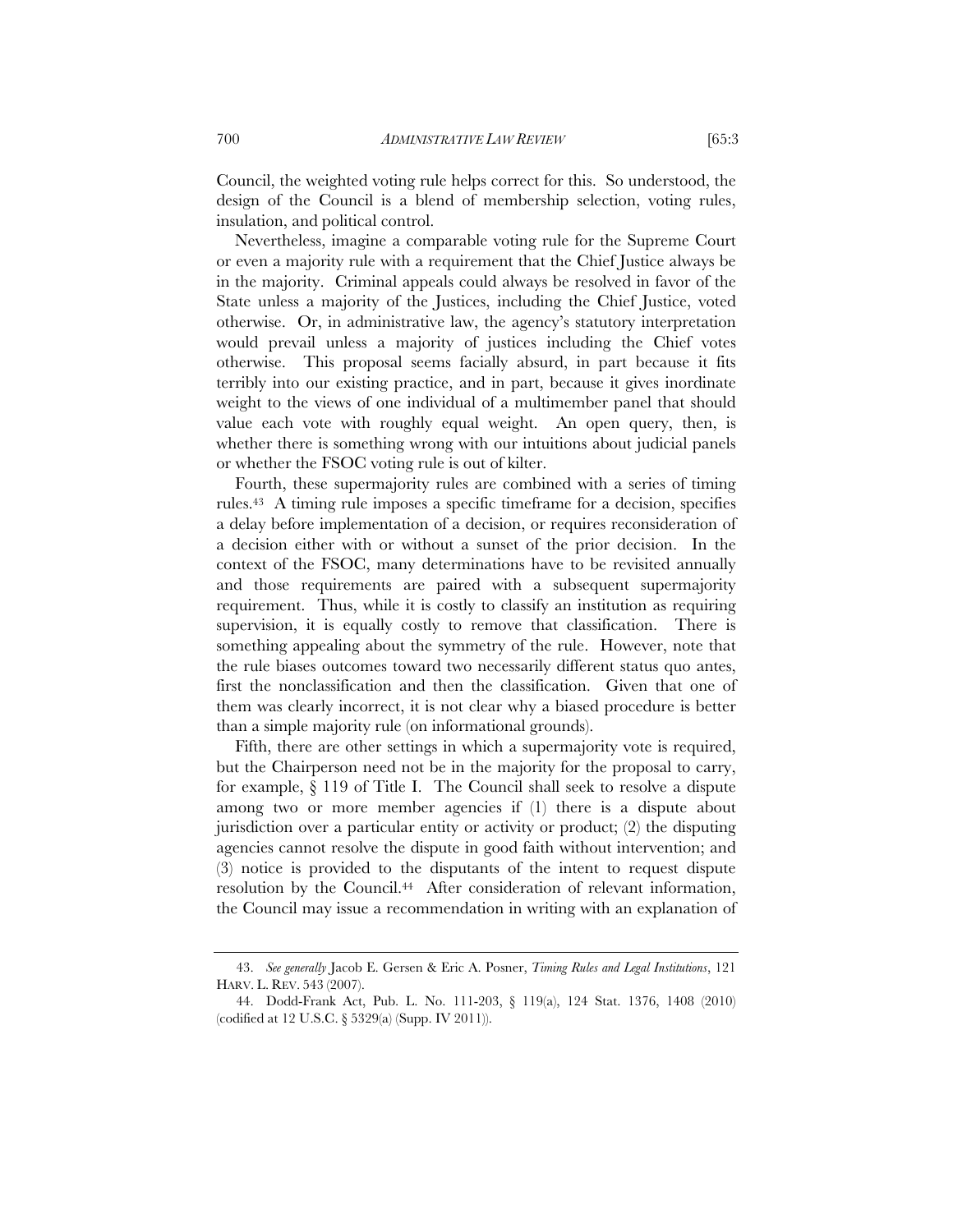reasons and approval by an affirmative vote of two-thirds of the voting members of the Council then serving.45 Thus, for a subset of decisions, the Chairperson must be in the majority, suggesting both are intentional design elements.

# *4. Regulating the Regulators*

A final element of the Council worthy of consideration is that it often functions as a regulator of regulators. Much of its authority is actually overseeing other oversight agencies.46 In one instance, the Council is given the authority to issue recommendations to the primary financial regulatory agencies to apply new or heightened standards and safeguards to regulated entities.47 Such recommendations must be preceded by notice and opportunity for comment.48 That is, it seems the Council recommendations must rely on informal rulemaking procedures as specified by the APA.49 Such recommendations *must* take costs to long-term economic growth into account and may include prescribing or prohibiting the activity or practice entirely.50 Note that this provision is both a restriction and expansion of the range of regulatory alternatives. The recommended outcome must be cost-benefit justified, but it may also include outright prohibition or bans, a rarity. Once a standard has been recommended, the primary financial regulatory agency has nondiscretionary duties. The primary regulatory agency (receiver of the recommended rules) "shall impose the standards" or shall explain in writing to the Council within ninety days why the agency has determined not to follow the recommendation.<sup>51</sup>

Many statutes contain recommendation or consultation requirements prior to agency action.52 Four sorts of administrative practice are relevant. First, sometimes one agency promulgates a rule and another agency

<sup>45. § 119(</sup>b)–(c) (codified at 12 U.S.C. § 5329(b)–(c)). Note the slightly different voting rule: the affirmative supermajority need not include the Chairperson to carry. *See id.*

 <sup>46.</sup> Eric Biber discusses agency authority of this sort as the "agency as regulator." Eric Biber, *Too Many Things to Do: How to Deal with the Dysfunctions of Multiple Goal Agencies*, 33 HARV. ENVTL. L. REV. 1, 6 (2009).

 <sup>47.</sup> Dodd-Frank Act, § 120(a) (codified at 12 U.S.C. § 5330(a)).

 <sup>48. § 120(</sup>b)(1) (codified at 12 U.S.C. § 5330(b)(1)).

 <sup>49.</sup> *See generally* APA, 5 U.S.C. § 553 (2006)).

 <sup>50.</sup> Dodd-Frank Act, § 120(b)(2) (codified at 12 U.S.C. § 5330(b)(2)).

 <sup>51. § 120(</sup>c)(2) (codified at 12 U.S.C. § 5330(c)(2)).

 <sup>52.</sup> For example, the ESA requires all federal agencies to consult with the National Marine Fisheries Service or the Fish and Wildlife Service, if the agencies are proposing an action that may affect listed species or their designated habitat. 16 U.S.C.  $\S$  1536(a)(2) (2006)); *see also* Bennet v. Spear, 520 U.S. 154 (1997).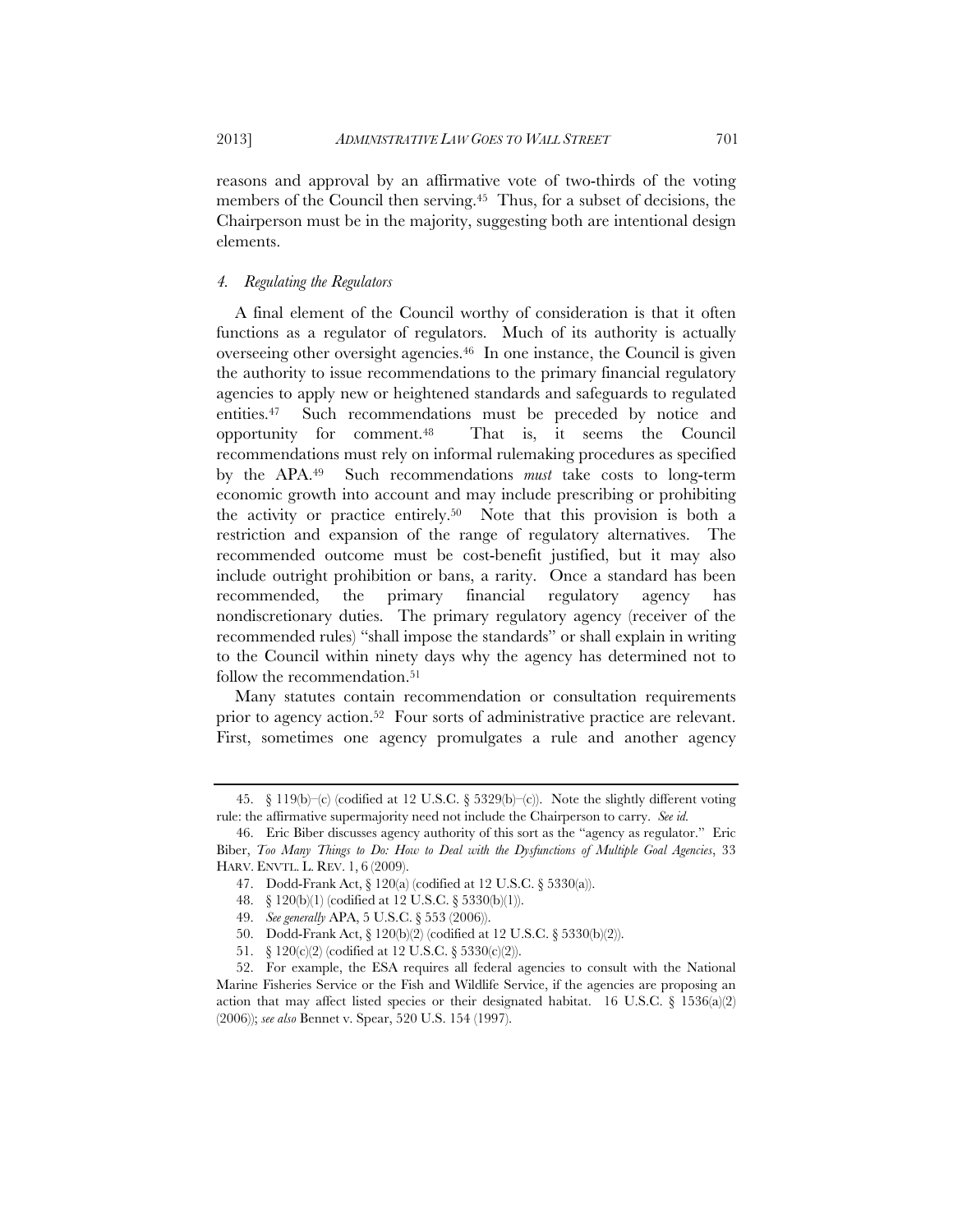enforces it—so called split-enforcement regimes.53 Second, sometimes a statute requires an action by one agency prior to an action by another agency. For example,  $\S$  7 of the ESA requires that the Fish & Wildlife Service make a "no jeopardy" finding before the "action" agency can move forward.54 Third, and most relevant here, occasionally one agency gets to direct action by another agency or at least specify the terms of that action. The Federal Power Act<sup>55</sup> allows the Fish & Wildlife Service or the National Marine Fisheries Service to direct the Federal Energy Regulatory Commission (FERC) to adopt a binding restriction for fish passage in a hydropower project. The permit may not be renewed without compliance. The Secretary of Energy can also propose rules, regulations, and statements of policy in areas that fall under the jurisdiction of FERC.56

Note that the recommendation regime in Dodd-Frank is not quite identical to any of these settings. It is the Council that proposes the rule, takes comments on the rule, and replies to those comments. Once the Council has issued the recommendation, however, the primary regulatory agency must adopt it or explain in writing why it is not adopting the recommendation. It is hard to know whether this will constitute a great deal of discretion or virtually none, but one may assume that the agencies with primary regulatory authority will be unlikely to reject the FSOC recommendation. If the primary agency adopts the recommendation and the rule is challenged in litigation, to what extent is the primary agency's view relevant and to what extent the Council's view relevant? For example, at least in the context of *Skidmore* deference,57 courts regularly ask about the relevant institutional expertise of the agency defending the rule. Yet, when the primary agency did not propose the rule or take comments on the rule, it places the court in a somewhat difficult position.

 <sup>53.</sup> *See* George Robert Johnson, Jr., *The Split Enforcement Model: Some Conclusions from the OSHA and MSHA Experiences*, 39 ADMIN. L. REV. 315 (1987); *see also infra* Part II.A.1–2.

 <sup>54. 16</sup> U.S.C. § 1536 (2006).

 <sup>55. 16</sup> U.S.C. § 803(j)(1) (2006).

 <sup>56. 42</sup> U.S.C. §§ 7171–7173(a) (2006). *See generally* Rachel Barkow, *Insulating Agencies: Avoiding Capture Through Institutional Design*, 89 TEX. L. REV. 15, 51 n.199 (2010); Biber, *supra* note 46, at 6.

 <sup>57.</sup> Skidmore v. Swift & Co., 323 U.S. 134 (1944). *See generally* Michael Herz, *Judicial Review of Statutory Issues Outside of the* Chevron *Doctrine*, in A GUIDE TO JUDICIAL AND POLITICAL REVIEW OF FEDERAL AGENCIES 125 (John F. Duffy & Michael Herz eds., 2005); Kristin E. Hickman & Matthew D. Krueger, *In Search of the Modern* Skidmore *Standard*, 107 COLUM. L. REV. 1235 (2007); Ronald J. Krotoszynski, Jr., *Why Deference?: Implied Delegations, Agency Expertise, and the Misplaced Legacy of* Skidmore, 54 ADMIN. L. REV. 735, 750–56 (2002); Richard W. Murphy, *A "New" Counter-Marbury: Reconciling* Skidmore *Deference and Agency Interpretive Freedom*, 56 ADMIN. L. REV. 1 (2004); Jim Rossi, *Respecting Deference: Conceptualizing*  Skidmore *Within the Architecture of* Chevron, 42 WM. & MARY L. REV. 1105 (2001).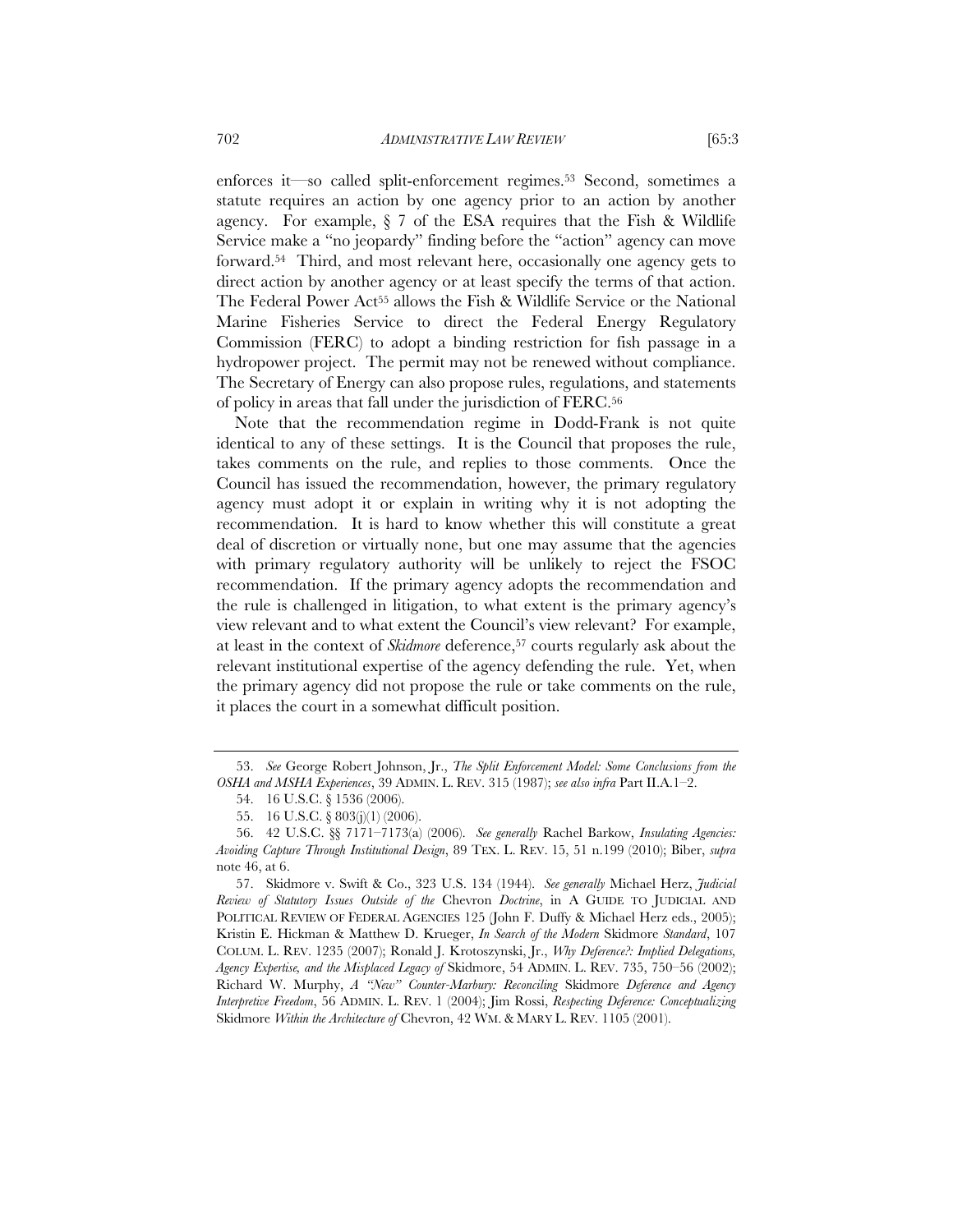# *B. Consumer Financial Protection Bureau*

# *1. Overview*

Whereas FSOC pulls much of its membership and structure from existing administrative agencies, the Bureau of Consumer Financial Protection is part new agency and part reconstituted agency. Subtitle A of Title X establishes the Bureau of Consumer Financial Protection as "an independent bureau which shall regulate the offering and provision of consumer financial products or services under the Federal consumer financial laws."58 The Bureau is established "in the Federal Reserve System" but it is "independent" and "shall be considered an Executive agency."59 Needless to say, this is a somewhat puzzling series of descriptive phrases to string together.

The Director of the Bureau must be a U.S. citizen and shall be appointed by the President, by and with the advice and consent of the Senate.<sup>60</sup> The Deputy Director is appointed by the Director and serves as Acting-Director in the absence or unavailability of the Director.<sup>61</sup> The Director's term is five years and the President "may remove the Director for inefficiency, neglect of duty, or malfeasance in office."62 This is essentially a restriction that prevents the President from removing the Director at will. The Bureau's principal office must be in Washington, D.C., but regional offices may also be established, much as the Environmental Protection Agency (EPA) and other agencies have regional field offices. The Bureau has near-unilateral authority to set up shop, including its own policies, employees, seal, contracts, and so on. The Bureau also may subdelegate any of its authority to a selected employee or agent.63

The Bureau is given extensive powers and responsibilities, but consider only a handful. First, the Bureau is given general rulemaking and adjudication authority.64 The Act lays out specific standards that the Bureau must consider when prescribing a rule under the federal consumer financial laws. The Bureau must consider the potential costs and benefits to consumers and "covered persons"65 and the impact of proposed rules on

- 61. § 1011(b)(5) (codified at 12 U.S.C. § 5491(b)(5)).
- 62. § 1011(c)(3) (codified at 12 U.S.C. § 5491(c)(3)).
- 63. § 1012(b) (codified at 12 U.S.C. § 5492(b)).
- 64. § 1022(a)–(b) (codified at 12 U.S.C. § 5512(a)–(b)).

 <sup>58.</sup> Dodd-Frank Act § 1011(a) (codified at 12 U.S.C. § 5491(a) (Supp. V 2012)).

 <sup>59.</sup> *Id.*

<sup>60. § 1011(</sup>b)(2)–(3) (codified at 12 U.S.C. § 5491(b)(2)–(3)).

 <sup>65. § 1022(</sup>b)(2)(A)(i) (codified at 12 U.S.C. § 5512(b)(2)(A)(i)).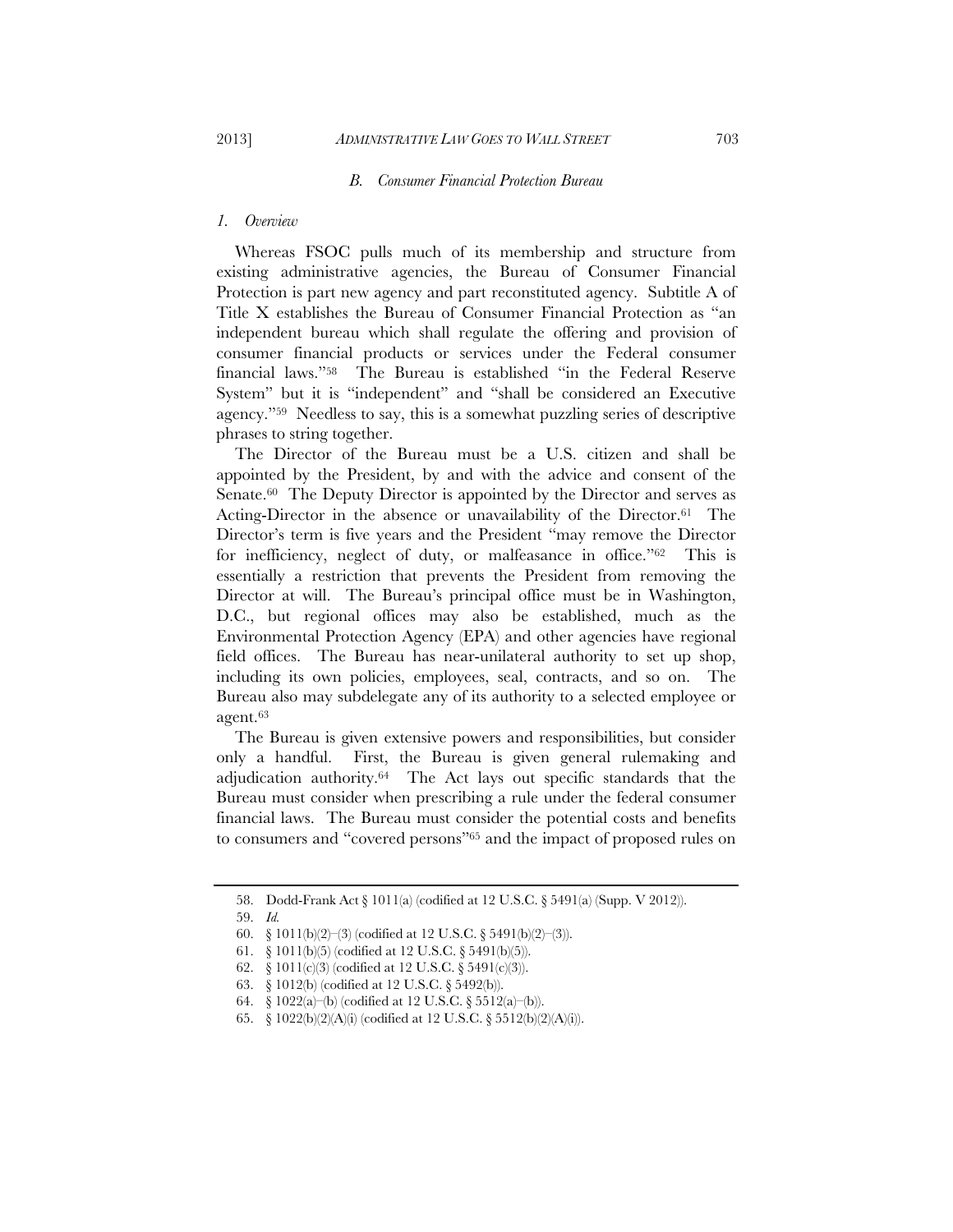704 *ADMINISTRATIVE LAW REVIEW* [65:3

"covered persons" and on consumers in rural areas.<sup>66</sup> The Act also imposes a consultation requirement with the appropriate prudential regulators and other federal agencies *prior* to proposing a rule and during the comment process for consistency with prudential, market, or systemic objectives administered by such agencies.67

# *2. Independence, Dependence, and Nondependence*

It is not quite clear what it means to be an "independent bureau" established "in the Federal Reserve System" that is "considered an Executive agency." What is clear is that Dodd-Frank offers up a second model of superagency. In constitutional law scholarship, "independence" is a legal term of art, generally signaling solely that the head of an agency is insulated from at-will removal by the President.68 As noted, that is certainly true of the Bureau, but independence in this setting is really a bundle of institutional features that far outpace whatever insulation at-will removal provides.

# *a. Funding*

Consider first the funding mechanism for the Bureau. Rather than direct appropriation from Congress, the operating budget of the Bureau is transferred from the Board of Governors at a level between the amount "determined by the Director to be reasonably necessary to carry out the authorities of the Bureau"69 and ten, eleven, and twelve percent of total operating expenses of the Federal Reserve system in 2011, 2012, and 2013 respectively. Nor is the provision of these funds reviewable by congressional appropriations committees.70 At first glance, a provision that makes the Bureau reliant on the Board for funding might be understood to increase accountability of the Bureau to the Board. The nondiscretionary nature of the funding, however, means that this is not a plausible account. Moreover, the exclusion of Bureau funds from the congressional appropriations process means that one commonly cited mechanism of controlling agency behavior is not available. The NLRB, for example, is funded through the ordinary congressional appropriations process, which has rendered it the subject of political disputes. The mechanism of funding

 <sup>66. § 1022(</sup>b)(2)(A)(ii) (codified at 12 U.S.C. § 5512(b)(2)(A)(ii)).

 <sup>67. § 1022(</sup>b)(2)(B) (codified at 12 U.S.C. § 5512(b)(2)(B)).

<sup>68.</sup> *But see* Adrian Vermeule, *Conventions of Agency Independence*, 113 COLUM. L. REV. 1163 (2013) (arguing that "for cause" removal protection is neither a necessary nor sufficient

condition for operational independence).

 <sup>69. § 1017(</sup>a) (codified at 12 U.S.C. § 5497(a)(1)).

 <sup>70. § 1017(</sup>a)(2)(C) (codified at 12 U.S.C. § 5497(a)(2)(C)).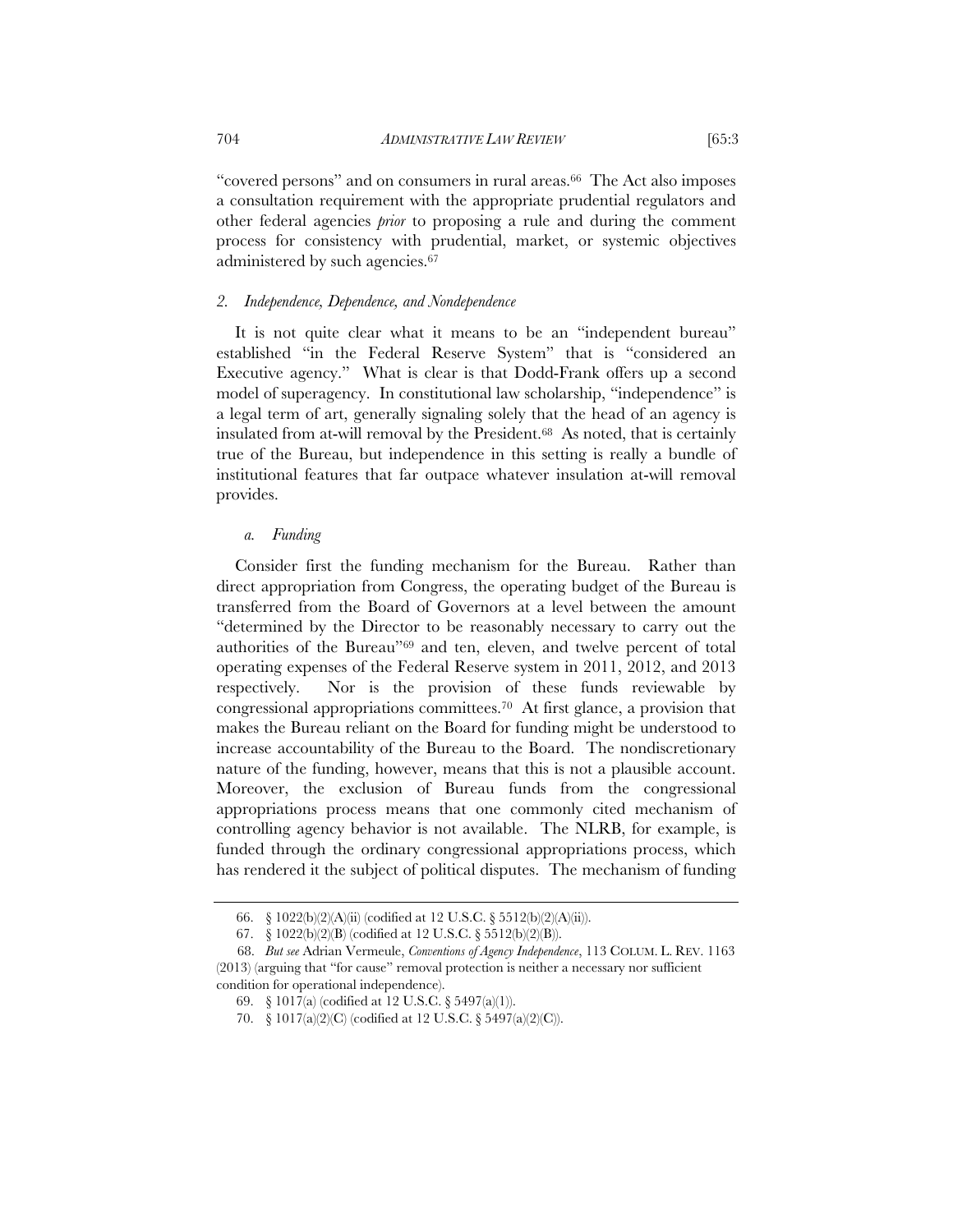combines with the removal insulation provision to generate even more independence than would otherwise be produced.

# *b. Parent Agencies*

Absent either the threat of removal or funding as ways of controlling the Bureau, the precise relationship between the Bureau and the Board is unclear. After all, the Bureau is established *within* the Board of Governors. For many other bureaus operating within other agencies, there is a natural tether of responsiveness and oversight that runs from the parent agency to the bureau. What of the Bureau and the Board?

The Act goes to quite extensive lengths to specify the permissible relationship between the Bureau and the Board of Governors. The Board may itself delegate to the Bureau the authority to examine the compliance of any person subject to its jurisdiction with federal consumer financial laws.71 However, the Board may not intervene in any matter or proceeding before the Bureau. The Board may not appoint, direct, or remove any officer or employee of the Bureau. Nor may the Board merge or consolidate the Bureau, or any of the functions or responsibilities of the Bureau, with any division or office of the Board of Governors of the Federal Reserve banks.72 That is, the Board may neither intervene wholesale or retail in decisions of the Bureau, nor may the Board attempt to add layers of control.

Similarly, the rules and orders of the Bureau may not be subject to approval or review by the Board.73 Nor may any:

[O]fficer or agency of the United States have any authority to require the Director or any other officer of the Bureau to submit legislative recommendations, or testimony or comments on legislation, to any officer or agency of the United States for approval, comments, or review prior to the submission of such recommendations, testimony or comments to the Congress, if such recommendations, testimony, or comments to the Congress include a statement indicating that the views expressed therein are those of the Director or such officer, and do not necessarily reflect the views of the Board of Governors or the President.74

All of this is as far away from strong-form parental agency oversight as one can imagine.

 <sup>71. § 1012(</sup>c)(1) (codified at 12 U.S.C. § 5492(c)(1)).

 <sup>72. § 1012(</sup>c)(2)(A)–(C) (codified at 12 U.S.C. § 5492(c)(2)(A)–(C)).

 <sup>73. § 1012(</sup>c)(3) (codified at 12 U.S.C. § 5492(c)(3)).

 <sup>74. § 1012(</sup>c)(4) (codified at 12 U.S.C. § 5492(c)(4)).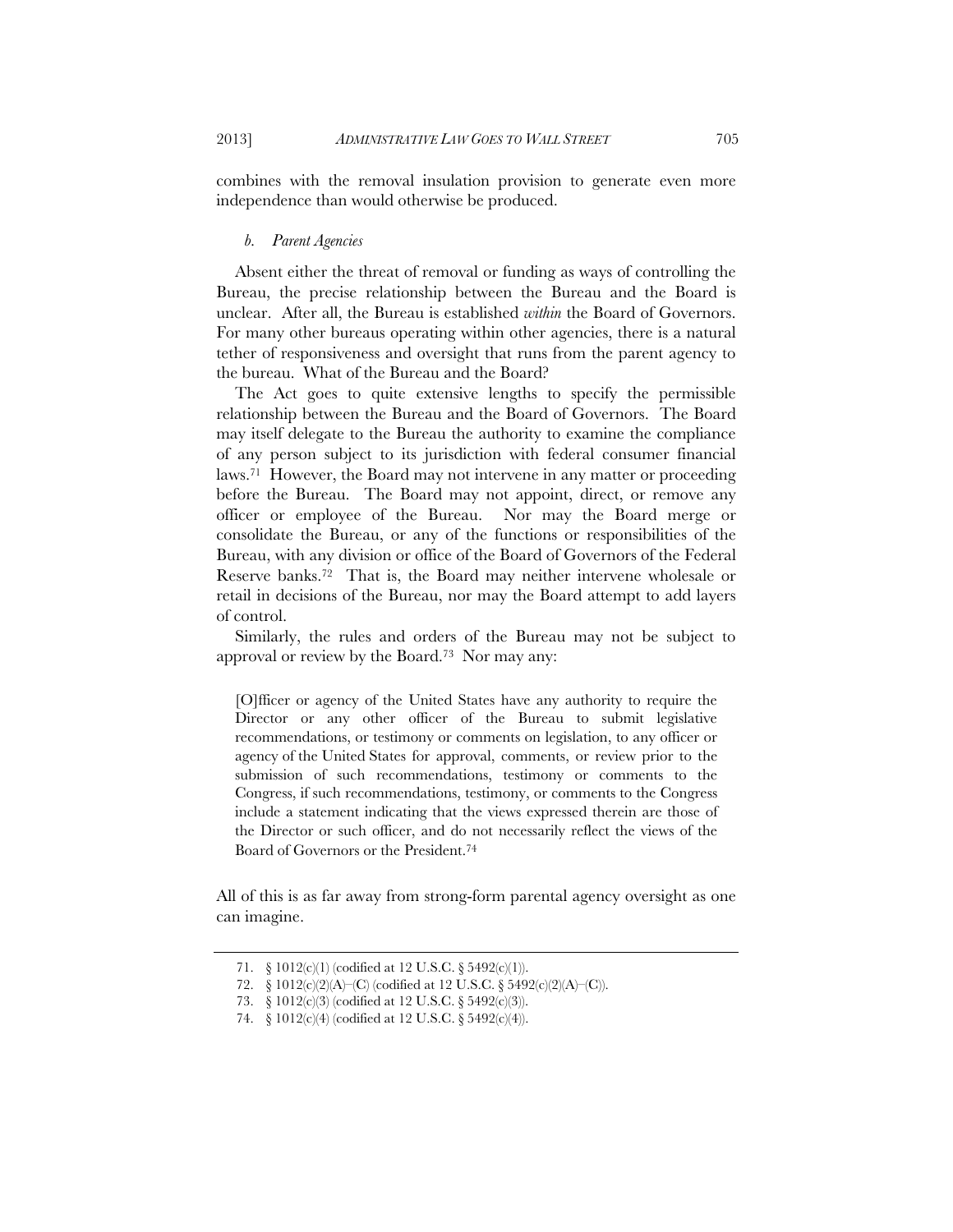Notwithstanding all of the structural and financial independence of the Bureau, there are some intriguing constraints on the Bureau's regulations. First, in some settings, "the Council *may* set aside a final regulation prescribed by the Bureau."75 The procedure is carefully elaborated in the Statute. Within ten days of the publication of a Bureau rule in the Federal Register:

[A]n agency represented by a member of the Council may petition the Council . . . to stay the effectiveness of, or set aside, a regulation if the member . . . has in good faith attempted to work with the Bureau to resolve concerns regarding the effect of the rule on the safety and soundness of the United States banking system or the stability of the financial system.76

Any petition would have to be published in the Federal Register itself and transmitted to the respective Senate and House committees.77

"Upon the request of any member agency, the Chairperson may stay the effectiveness of a regulation" to allow the Council to consider the petition, but only for ninety days or less.78 "The decision to issue a stay of, or set aside, any regulation . . . shall be made" by two-thirds of the Council members then serving.79 (Note that the Chairperson need not be in the majority to set aside the regulation). The Act does, however, utilize a supermajority voting requirement to insulate Bureau decisions, and imposes a substantive limitation on the reasons that may lawfully justify the vote.

A member . . . may vote to stay the effectiveness . . . only if the agency or department represented by that member has--

 (i) considered any relevant information provided by the agency submitting the petition and by the Bureau; and

(ii) made an official determination, at a public meeting where applicable, that the regulation which is the subject of the petition would put the safety and soundness of the United States banking system or the stability of the financial system of the United States at risk.80

If the Council sets aside a regulation, it is unenforceable. Although the Council must publish a decision to set aside a regulation, the decision is not

 <sup>75. § 1023(</sup>a) (codified at 12 U.S.C. § 5513(a)) (emphasis added).

 <sup>76. § 1023(</sup>b) (codified at 12 U.S.C. § 5513(b)(1)).

 <sup>77. § 1023(</sup>b)(2) (codified at 12 U.S.C. § 5513(b)(2)).

 <sup>78. § 1023(</sup>c)(1)(A)–(B) (codified at 12 U.S.C. § 5513(c)(1)(A)–(B)).

 <sup>79. § 1023(</sup>c)(3) (codified at 12 U.S.C. § 5513(c)(3)(A)).

 <sup>80. § 1023(</sup>c)(3)(B) (codified at 12 U.S.C. § 5513(c)(3)(B)).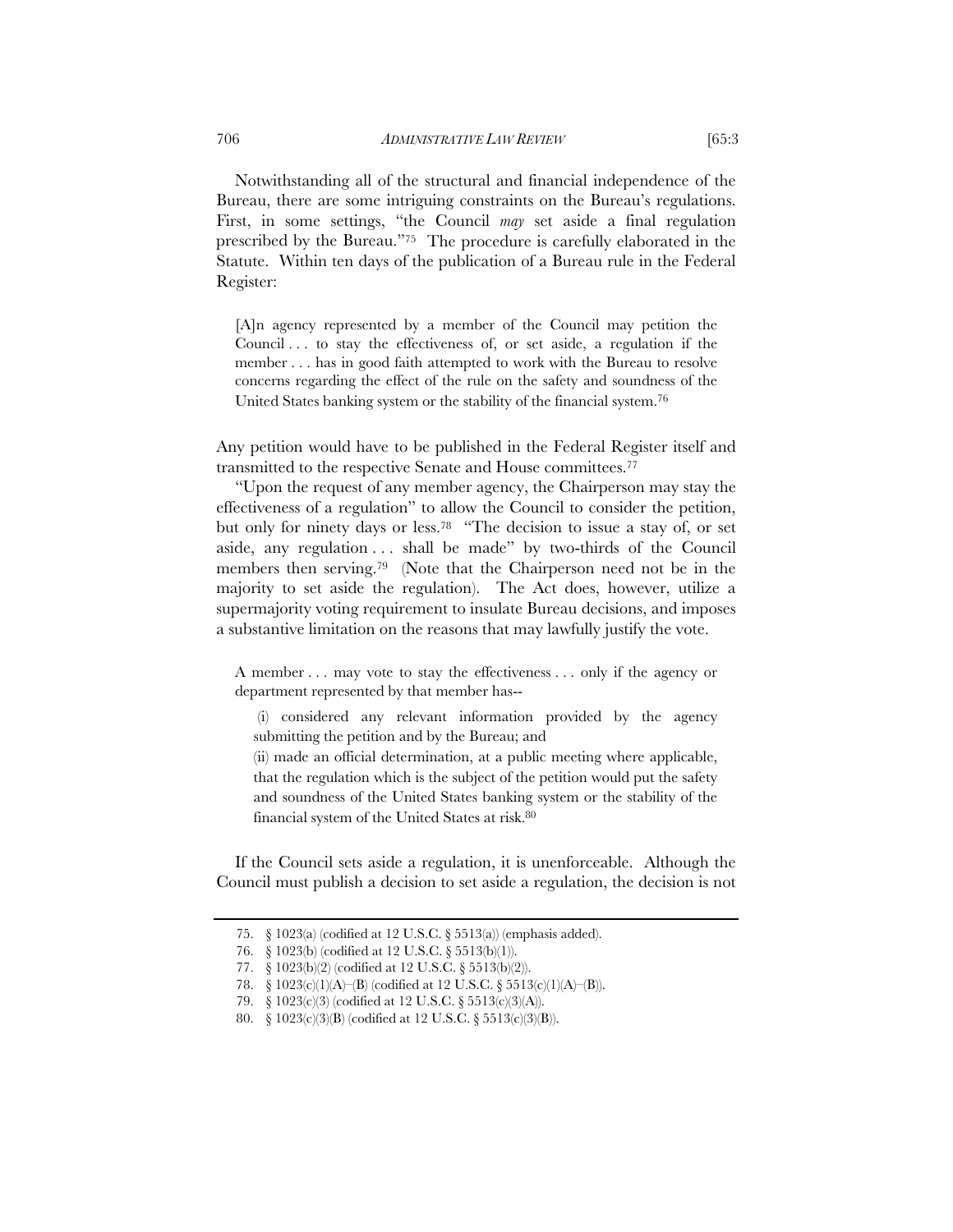subject to notice-and-comment rulemaking procedures.<sup>81</sup> It is, however, subject to judicial review. All told, the ability to set aside a Bureau regulation constitutes some constraint, but it seems fair to say that it does not significantly undermine the rest of the insulation measures.

# *c. Sibling Agencies*

What of the Bureau's relationship with sibling agencies? Many of the Bureau's authorities come from preexisting institutional entities. The Bureau receives some authority from the Board of Governors, FDIC, the Federal Trade Commission (FTC), the National Credit Union Association (NCUA), the Office of the Comptroller of the Currency, the Office of Thrift Supervision, and the Department of Housing and Urban Development (HUD). By and large, the Statute simply says that the Bureau gets, for example, "all powers and duties that were vested in the Board of Governors, relating to consumer financial protection functions, on the day before the designated transfer date."82 That said, sometimes authority is not crisply allocated.83 In the case of the FTC, for example, the Bureau may enforce a FTC rule or the FTC may enforce a Bureau rule, respectively, as they pertain to deceptive trade practices.84 The FTC still gets judicial deference on interpretation of the Federal Tort Claims Act, and the Bureau on all other consumer financial regulations.85

Bureaucratic reorganizations like this are not new, of course. Largescale reorganizations were undertaken by President Carter in the late-1970s and also in the aftermath of September 11.86 Yet, the result is often—as is the case here—a web of ambiguously overlapping jurisdiction by related agencies. To Dodd-Frank's credit, it addresses most of these issues explicitly. Nevertheless, whether focusing on the Bureau, the Council, SEC, CFTC, or FDIC, it is clear that there is a good deal of shifting jurisdiction and authority, some of which is simply changing hands, but some of which is exercised concurrently by multiple agencies.

Indeed, this problem, or at least situation, has been the subject of a

 <sup>81. § 1023(</sup>c)(7) (codified at 12 U.S.C. § 5513(c)(7)).

 <sup>82. § 1061(</sup>b)(1)(B) (codified at 12 U.S.C. § 5581(b)(1)(B)).

<sup>83.</sup> *See infra* Part II.

 <sup>84. § 1061(</sup>b)(5)(B)–(C) (codified at 12 U.S.C. § 5581(b)(5)(B)–(C)).

 <sup>85. § 1061(</sup>b)(5)(E) (codified at 12 U.S.C. § 5581(b)(5)(E)).

 <sup>86.</sup> The Homeland Security Act of 2002, Pub. L. No. 107-296, 117 Stat. 2135 (2002) (codified at 6 U.S.C. §§ 101–596 (2006)), reorganized much of the federal bureaucracy under the aegis of the Department of Homeland Security, a new agency charged with managing domestic security risks. President Carter's bureaucratic reorganization plans in the late-1970s were also expansive. *See* Reorganization Plan No. 3, 92 Stat. 3788 (1978) (transferring administrative responsibilities pursuant to Executive Orders 12127 and 12148).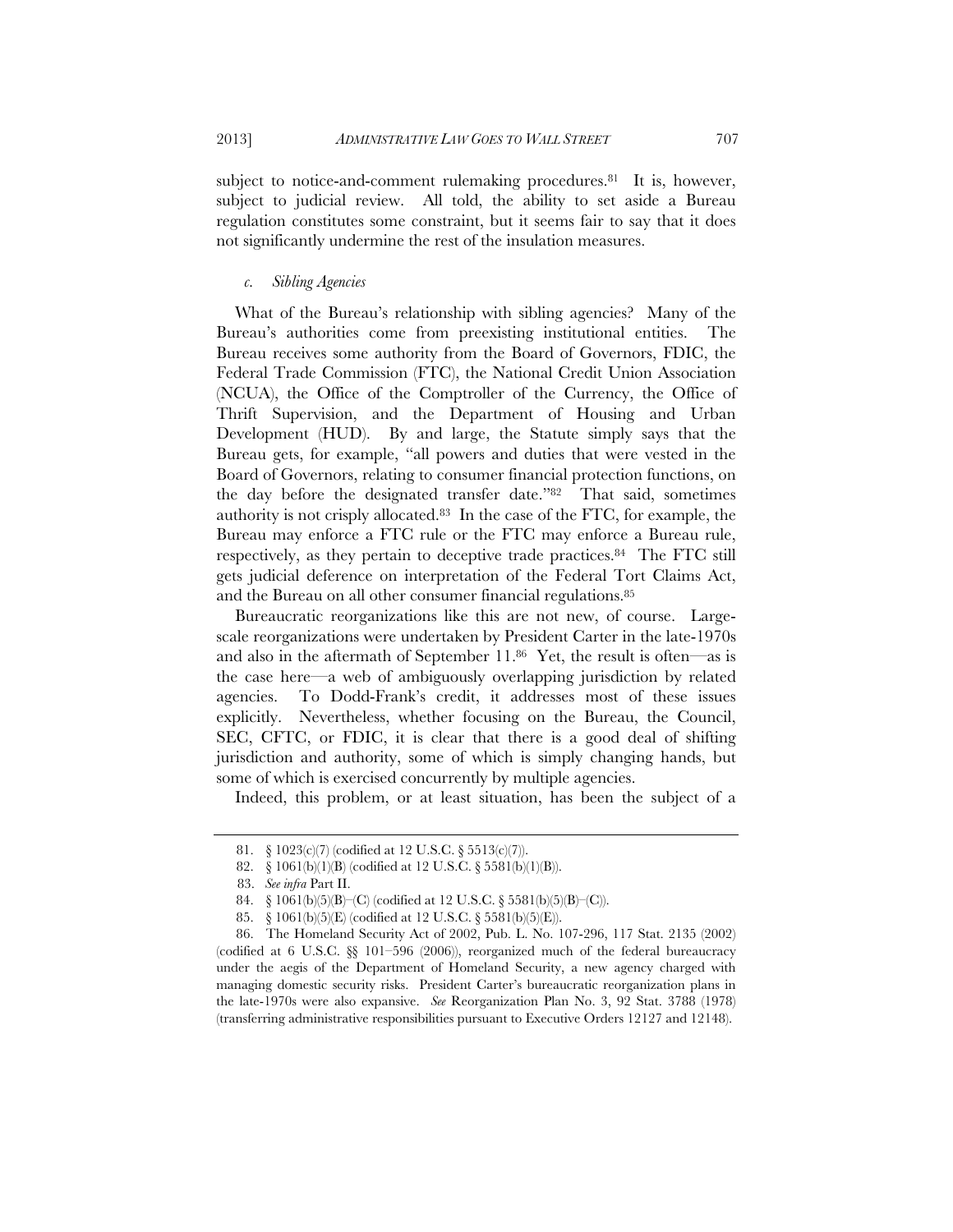handful of recent papers in administrative law<sup>87</sup> and discussed in a recent Supreme Court case.<sup>88</sup> Given the central importance of these shared authority regimes to Dodd-Frank, Part II offers a more elaborate discussion of shared authority in general and in the new financial regulation. For the moment, note simply that these regimes do nothing to undermine the basic view that the Bureau occupies an unusual terrain when it comes to agency independence.

# *d. Office of Information and Regulatory Affairs*

A final possibility is that the regulatory review process of the Office of Information and Regulatory Affairs (OIRA) within the Office of Management and Budget (OMB) would constrain the Bureau. FSOC rules have been submitted to OIRA for review and finalized.<sup>89</sup> However, no CFPB rule has been submitted to OIRA, and the conventional understanding is that there is no requirement to participate in the centralized regulatory review process.90 The justification for that view is straightforward. By its terms, Executive Order 12866 does not apply to independent agencies and historically has not applied to the Fed. Board. If the CFPB is either an independent agency or a unit of the Board, then no participation in regulatory review is required. Alternatively, if the "for cause" insulation of the CFPB head "amounts to" the creation of an independent agency, then perhaps that too would insulate the Bureau from OMB.

While these arguments may be plausible, the conclusion is certainly not inevitable. After all, the Statute also clearly indicates that the CFPB is an "executive agency" and executive agencies are within the stated jurisdictional scope of Executive Order 12866. Thus, while all or at least most parties seem to agree that the CFPB need not submit rules to OIRA for review, the Statute nowhere expressly exempts the Bureau and need not be read to implicitly exempt the Bureau. Regardless, if the conventional

 <sup>87.</sup> *See, e.g.*, Jody Freeman & Jim Rossi, *Agency Coordination in Shared Regulatory Space*, 125 HARV. L. REV. 1131 (2012); Jacob E. Gersen, *Overlapping & Underlapping Jurisdiction in Administrative Law*, 2006 SUP. CT. REV. 201 (2006).

<sup>88.</sup> *City of Arlington, Texas v. FCC*, 133 S. Ct. 1863, 1883–84 (2013) (Roberts, J., dissenting) (citing Dodd-Frank's web-of-jurisdiction model and its attendant uncertainties to help illustrate how the Court supposedly erred in holding a court must defer to an agency's interpretation of a statutory ambiguity that concerns the scope of an agency's jurisdiction).

 <sup>89.</sup> *See, e.g.*, 12 C.F.R. § 1310 (2013).

 <sup>90.</sup> *See, e.g.*, *Who's Watching the Watchmen?: Hearing Before the Subcomm. On TARP, Financial Services and Bailouts of Public and Private Programs of the H. Comm. on Oversight and Gov't Reform*, 112th Cong. 43–52 (2011) (statement of Todd Zywicki, Professor, George Mason University).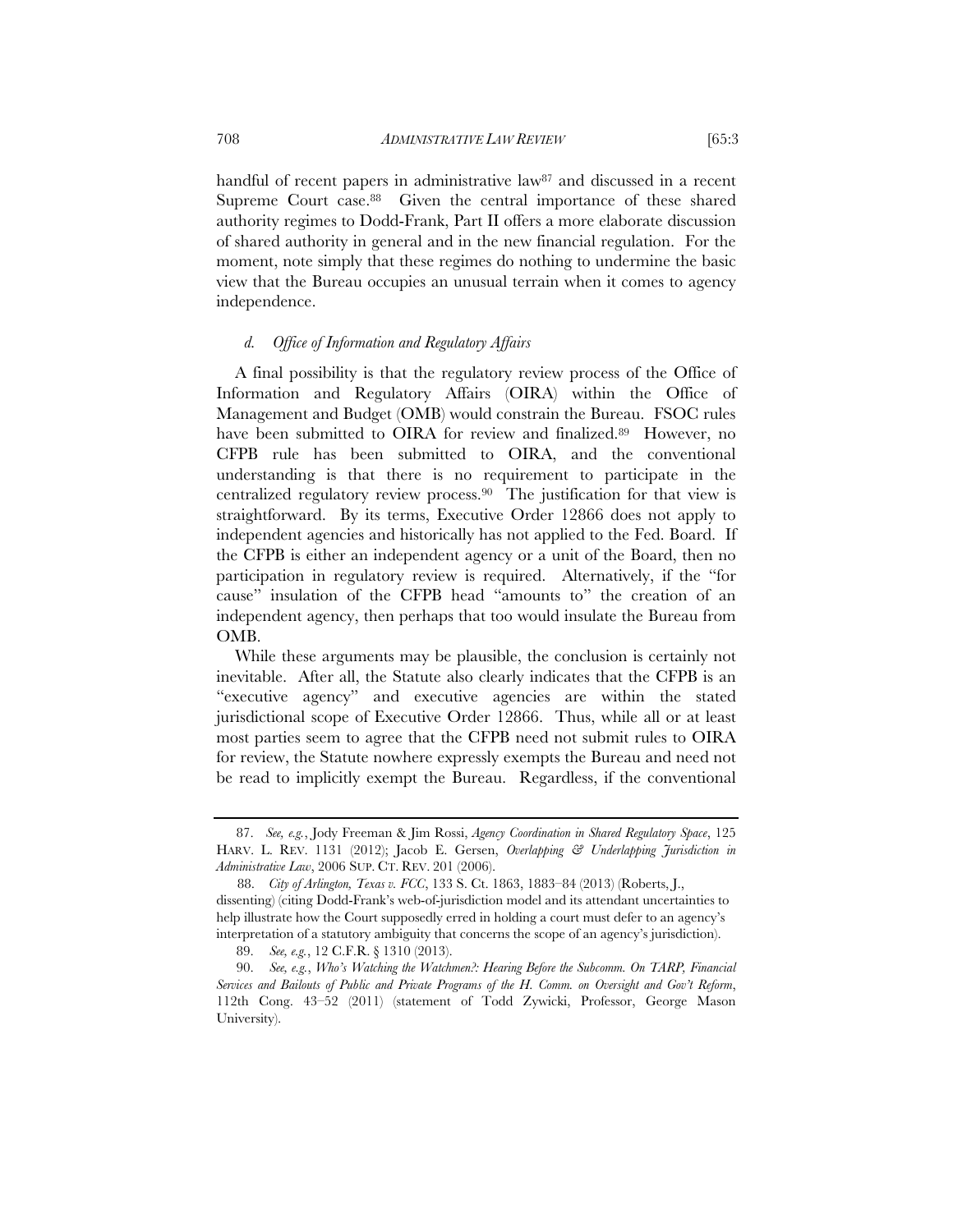wisdom is correct, it is yet another mark in favor of the superagency thesis.

\* \* \*

Together then, the Council and Bureau constitute new bundles of institutional architecture, regulatory authority, and procedural mechanisms that do not fit neatly into the existing administrative landscape. Whether one considers the agencies hybrid agencies or superagencies, it seems clear that more work analyzing the conceptual foundations and practical implications is required.

# II. WEBS OF AGENCY AUTHORITY

In addition to offering new models of superagencies, Dodd-Frank also builds upon and generates new webs of agency jurisdiction. The result is a complex set of task assignment and administrative authority. By and large, however, this web is crafted by design rather than accident. This is not a case of unnecessary duplication, but rather the adoption of overlapping authority as a principal organizing principle for financial regulation. Even as regulatory duplication is targeted in political commentary, the web-ofauthority model is seemingly becoming the new norm for new administrative structures. As one court recently noted, "we live in an age of overlapping and concurring regulatory jurisdiction."91 Such regimes have many variants, however, and each can receive different treatment in the courts. Part of what is interesting about Dodd-Frank's use of overlapping jurisdictional regimes is that the Statute expressly builds upon existing judicial treatment of regimes and then modifies those doctrines by statute.

# *A. Background*

By way of conceptual background, suppose Congress is considering enacting a new statute to address policy space  $X$ , that there are only two governmental units, A and B, and that Congress wishes to allocate some authority to one entity and some authority to the other. Conceptually, Congress might allocate authority along two dimensions: exclusivity and completeness. With respect to exclusivity, Congress might grant authority to one agency alone or to both. With respect to completeness, Congress might delegate authority to act over the entire policy space or only a subset

 <sup>91.</sup> FTC v. Ken Roberts Co., 276 F.3d 583, 593 (D.C. Cir. 2001) (quoting Thompson Med. Co. v. FTC, 791 F.2d 189, 192 (D.C. Cir. 1986)); *see* FTC v. Texaco, Inc., 555 F.2d 862, 881 (D.C. Cir. 1977); *see also* FTC v. Cement Inst., 333 U.S. 683, 694–95 (1948) (allowing two separate agencies with statutorily prescribed jurisdiction to conduct simultaneous enforcement proceedings against one party for the same offense).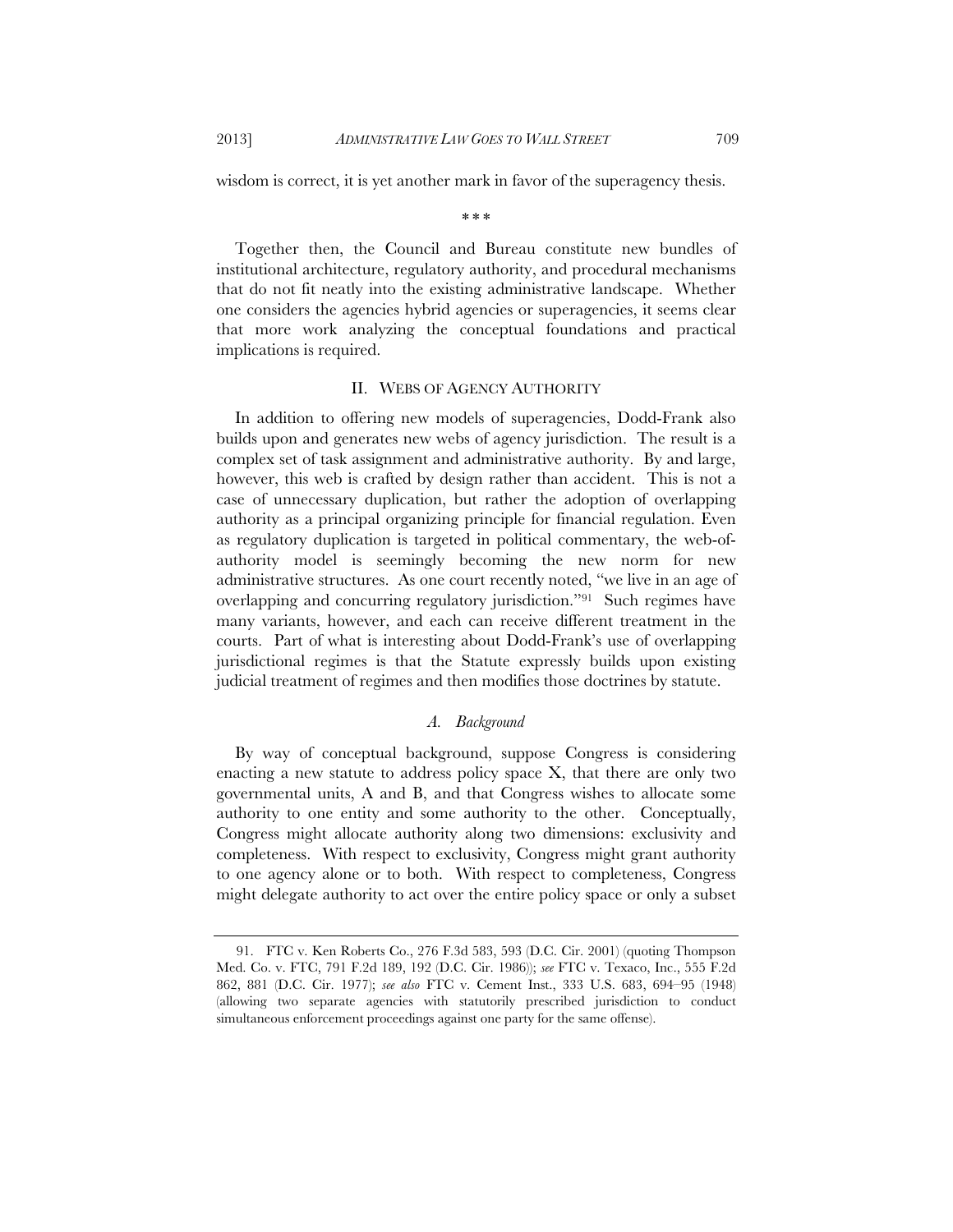of the space.

Combining the dimensions of exclusivity and completeness yields four potential statutory schemes. (1) Congress could delegate complete and exclusive jurisdiction. In the complete and exclusive regime, there is no policy authority held simultaneously by both agencies, and the combination of the policy space regulated by both agencies is the entire policy space. (2) Congress could delegate incomplete and exclusive jurisdiction. This statutory scheme excepts a subset of the policy space from the jurisdiction of either agency. The remainder of the space is exclusively within the jurisdiction of either agency A or agency B. The important difference between regimes (1) and (2) is that some potential authority in the policy field that could have been given to an agency is not given to either agency. (3) Congress could delegate complete authority to agencies A and B, but with nonexclusive jurisdictional assignments. The concurrent authority might be perfectly coterminous or, more likely, only partially overlapping. (4) Lastly, Congress might generate a nonexclusive shared jurisdiction scheme in which the grant of authority is incomplete (or nonexhaustive). At least some portion of each agency's authority would be shared with the other agency. What differentiates regime (4) from regime (3) is that there is also some subset of the policy space not clearly given to either agency, although, of course, the scope and existence of this pocket will usually be ambiguous.92

Dodd-Frank makes use of most, if not all, of these potential regimes. Sometimes a task is clearly given to a single institution. Elsewhere one statutory or regulatory provision may be enforced by multiple agencies. Sometimes one agency may enforce another agency's rules. Elsewhere one agency may "recommend" a rule to another agency that the second agency must adopt. In other settings, one agency's rule may be set by a second agency. To give a slightly more robust sense of the details, consider two web-of-authority mechanisms on display in Dodd-Frank.

# *1. Either-Or Enforcement*

The *either-or* mechanism is a variant of the split-enforcement model, in which one agency is given the authority to issue rules and another agency is given the authority to enforce those rules.<sup>93</sup> The Occupational Safety and Health Act (OSHA) delegates rulemaking authority for workplace safety standards while granting the Occupational Safety and Health Review

 <sup>92.</sup> *See generally* Gersen, *supra* note 87.

 <sup>93.</sup> *See, e.g.*, Martin v. Occupational Safety & Health Review Comm'n, 499 U.S. 144 (1991).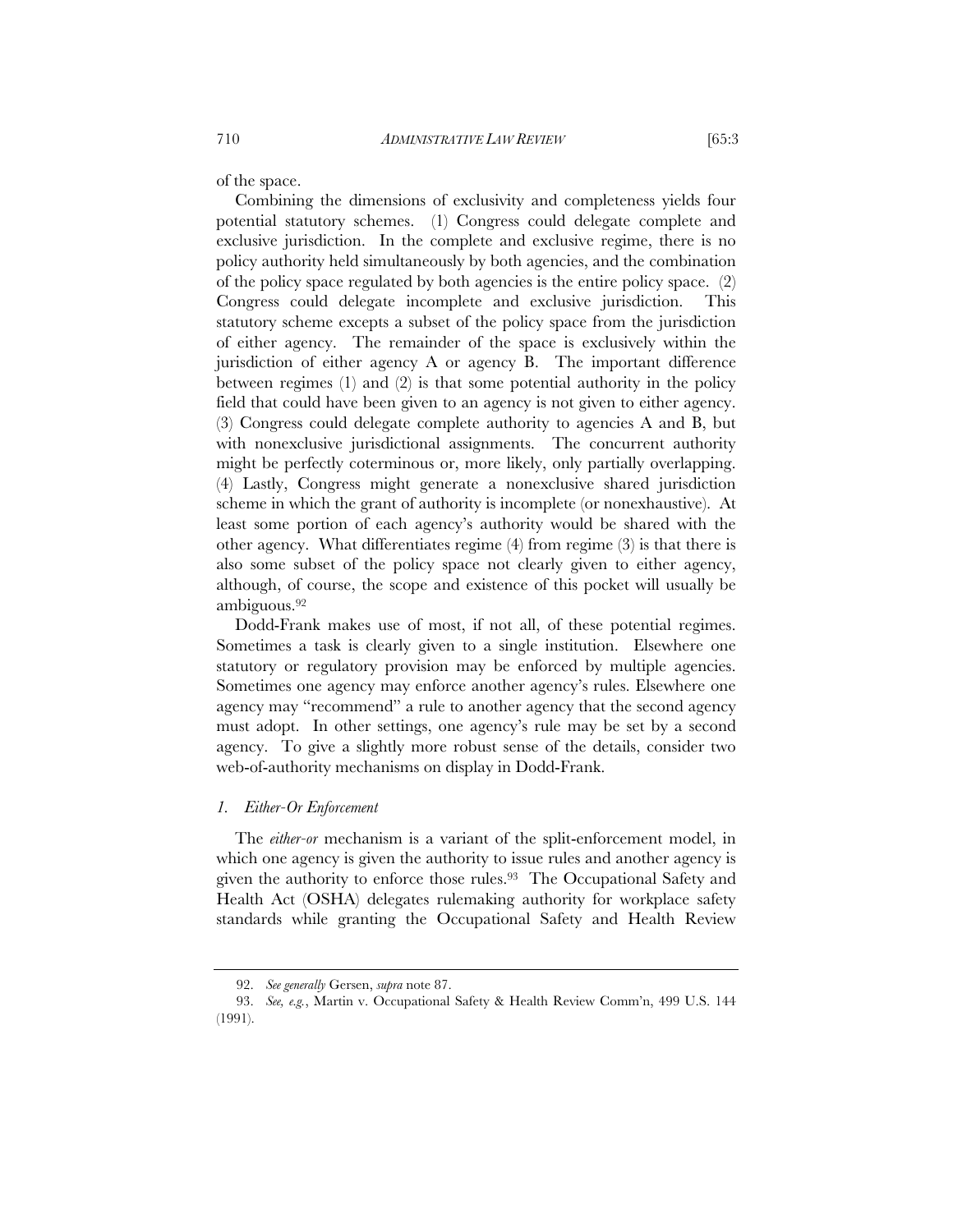Commission adjudicatory authority for violations.94 In other settings, multiple agencies have the authority to enforce the same statute, but each against different regulated parties.95

The either-or enforcement scheme is distinct. In the context of the SEC and the CFTC, *either* Commission may enforce the rules promulgated by the *other* Commission. In effect, for any given set of rules implementing these portions of the statutes, there are two institutions that may opt to enforce or decline to enforce. One might think about this regime in a number of different ways. At first cut, the regime increases the probability of enforcement. Adding another agent who may choose to enforce if the promulgating agency declines would seem to strictly increase the probability of a rule's enforcement. At second cut, this is not so clear. A problem with overlapping authority is the risk of free riding. Because all enforcement actions are costly, it might be the case that agency A would prefer that a rule be enforced, but would also prefer that some other agency bear the costs of enforcement. In a world where only one agency may enforce a rule, enforcement will occur in this scenario because the agency prefers enforcement to no enforcement. In a world where multiple agencies could enforce, however, things are less certain. Either agency may attempt to free ride on the other agency and be less likely to pursue the enforcement action. Adding multiple enforcers does not inevitably imply more enforcement.

## *2. Mother-May-I*

The *either-or* enforcement regime generates multiple bites at the same rule, but the enforcement decision is always at the option of the agency pursuing the enforcement. That is, either agency may decide not to enforce the rule and either agency may alone decide to enforce the rule. In other portions of the statute, the enforcement scheme differs. One agency is given the authority to mandate that another agency enforce a given rule. For example, upon an affirmative vote by a majority of the Council, the Council "may require the Supervisory Agency to—(A) exercise the enforcement authority referenced in subsection (c); and (B) take enforcement action against the designated financial market utility."96

 <sup>94.</sup> *See* 29 U.S.C. § 661 (2006); *see also* Freeman & Rossi, *supra* note 87, at 18.

 <sup>95.</sup> Freeman & Rossi, *supra* note 87, at 18. For example, the Federal Deposit Insurance Act operates in this way. *See* Collins v. Nat'l Transp. Safety Bd., 351 F.3d 1246 (D.C. Cir. 2003).

 <sup>96.</sup> Dodd-Frank Act § 807(e)(4)–(f) (codified at 12 U.S.C. § 5466(e)(4)–(f) (Supp. IV. 2011)) (dealing with examination and enforcement actions against designated financial market utilities).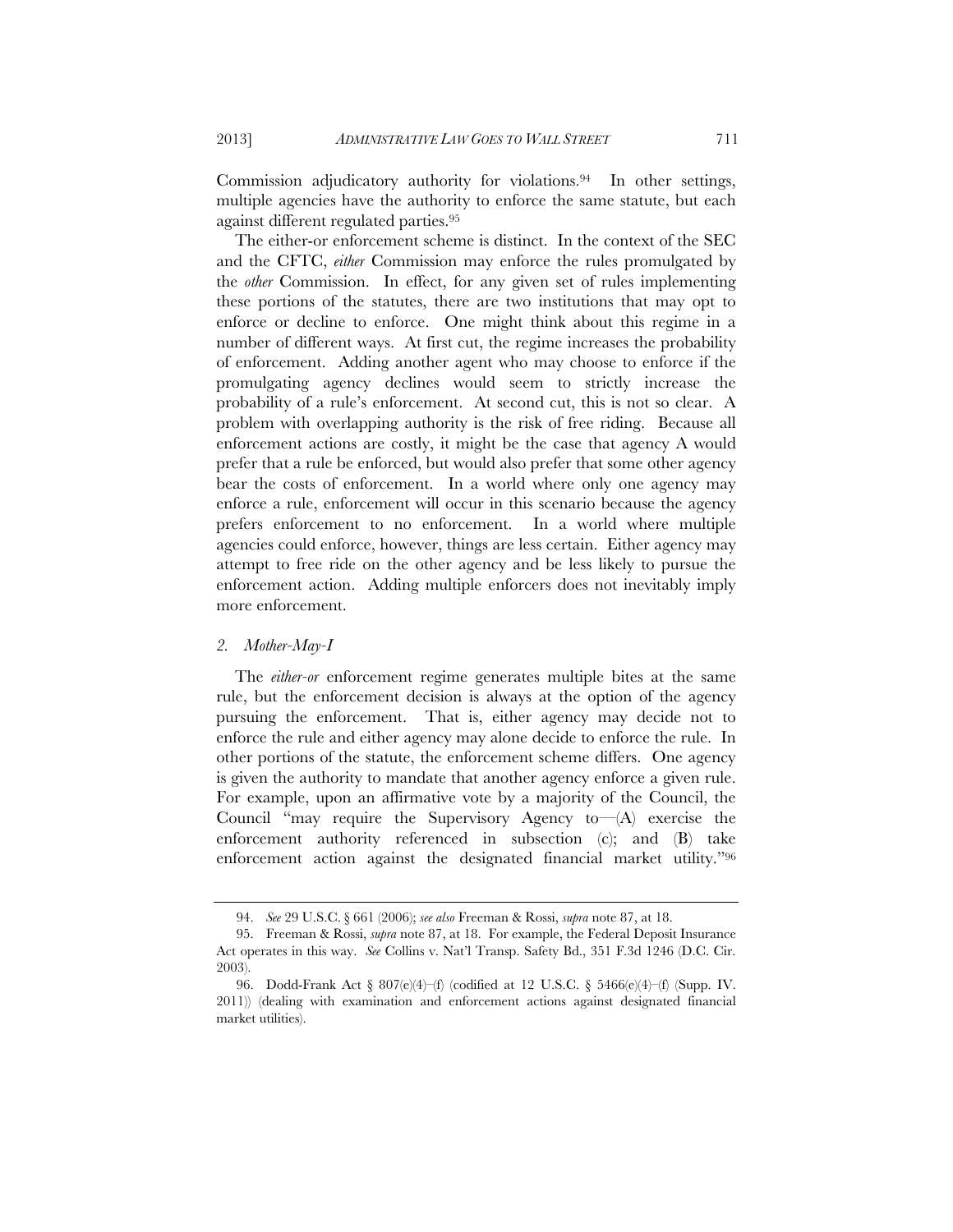Under limited circumstances then, the Council may dictate to another agency that it *must* enforce its rules against a specific regulated party. This regime is one variant of a set of administrative rules in which one agency dictates the terms of action by another agency. Such regimes push the boundaries of accountability by reducing the clarity about which institution is responsible for which actions.

# *B. Understanding Shared Jurisdiction Schemes*

If shared jurisdiction schemes generate nontrivial difficulties for courts and private actors, why utilize them? There are at least two standard reasons. First, shared jurisdiction schemes might allow Congress to take advantage of the informational expertise of multiple agencies. To illustrate, even if the SEC is the "best" agency to generate and enforce rules pertaining to a given financial product, if the CFTC also has some expertise, the shared jurisdiction regime allows information from both agencies to be aggregated in the policy domain. There is nothing fancy at work here; just as the collective judgment of a reasonably competent group of individuals may outperform a sole expert, so too may the collective judgment of several agencies outperform a single expert agency. Relatedly, it may simply be that one agency has better institutional competence at promulgating rules, for example, and a different agency has more ability to effectively pursue enforcement actions.

A second possibility is that shared jurisdiction schemes are a way to manage the principal–agent problem generated when Congress delegates to the bureaucracy. By crafting a regime in which multiple agents compete with each other, Congress might encourage the development and accurate revelation of information by agencies. Giving authority to multiple agencies and allowing them to compete against each other can bring policy closer to the preferences of Congress than would delegation to a single agent.97 For example, if agencies prefer to increase jurisdiction rather than decrease it, assigning overlapping jurisdiction could give agencies an incentive to invest in information at time 1, so that their jurisdiction is not eliminated at time 2.98 If Congress wants to take advantage of agency knowledge, but is concerned that agencies will shirk and fail to invest heavily enough in the development of expertise, manipulating jurisdiction can help manage that possibility. If one agency invests in developing

 <sup>97.</sup> *See* Gersen, *supra* note 87.

 <sup>98.</sup> Even this is not obvious. James Q. Wilson sought to explain why expansionist bureaucracies often shun new responsibilities. *See* JAMES Q. WILSON, BUREAUCRACY: WHAT GOVERNMENT AGENCIES DO AND WHY THEY DO IT (1989). Agencies might lose a sense of mission, or jurisdictional expansion might introduce additional opportunities for failure.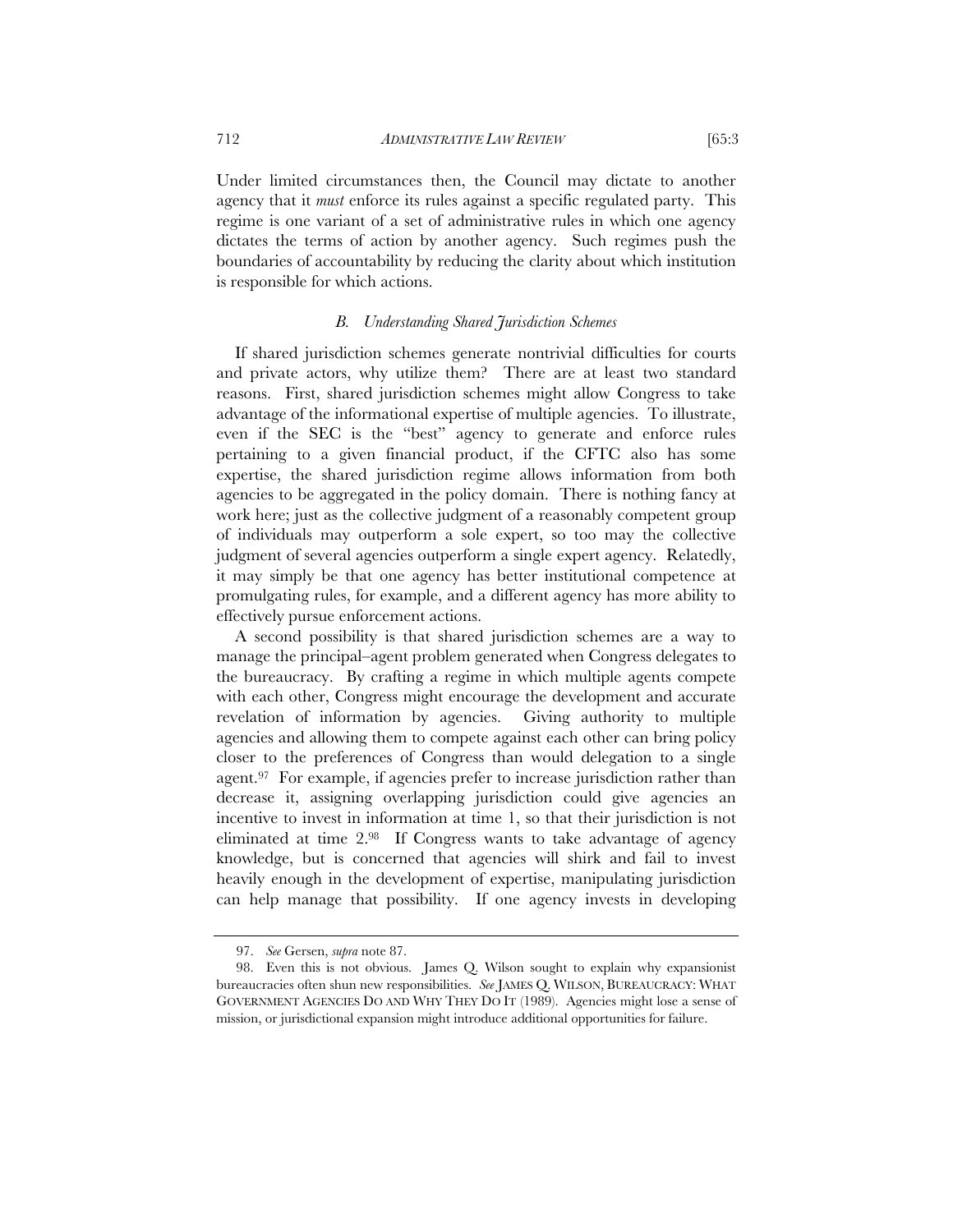expertise and the other does not, Congress can shift from regime 2 to regime 1, giving the agency that invested in expertise exclusive authority. The threat of jurisdictional loss is a sanction for the failure to produce desirable informational expertise. So understood, concurrent-authority regimes are one potential mechanism to manage agency problems in political institutions.

# *C. Problems and Puzzles*

The potential downsides of concurrent-authority regimes are genuine. First, when Congress observes only outcomes and not effort, overlapping jurisdiction can incentivize both agencies to shirk their duties.<sup>99</sup> Second, bureaucratic redundancy can create waste and duplicative monitoring as well.<sup>100</sup> Third, concurrent-authority regimes can generate a lack of clarity about which institution is responsible for policy success or failure.101 Such clarity is generally taken to be a prerequisite for accountability in government. Fourth, coordinating agencies can be costly. Fifth, one needs a mechanism for resolving inter-agency conflicts. Sixth, that mechanism often requires judicial intervention of one sort or another.

Just by way of illustration, Freeman and Rossi recently argued that coordination across agencies with overlapping or duplicative authority in the same policy domain is the central problem for concurrent-authority

 <sup>99.</sup> *See* CHARLES PERROW, NORMAL ACCIDENTS: LIVING WITH HIGH-RISK TECHNOLOGIES 332 (1999); Anne Joseph O'Connell, *The Architecture of Smart Intelligence: Structuring and Overseeing Agencies in the Post-9/11 World*, 94 CALIF. L. REV. 1655 (2006); Michael M. Ting, *A Strategic Theory of Bureaucratic Redundancy*, 47 AM. J. POL. SCI. 274, 286–87 (2003); Jean Tirole, *The Internal Organization of Government*, 46 OXFORD ECON. PAPERS 1 (1994); *see also* JONATHAN B. BENDOR, PARALLEL SYSTEMS: REDUNDANCY IN GOVERNMENT 244–45 (1985); Dan S. Felsenthal & Eliezer Fuchs, *Experimental Evaluation of Five Designs of Redundant Organizational Systems*, 21 ADMIN. SCI. Q. 474, 474 (1976); Rowan Miranda & Allan Lerner, *Bureaucracy, Organizational Redundancy, and the Privatization of Public Services*, 55 PUB. ADMIN. REV. 193 (1995).

 <sup>100.</sup> *See* Andrew B. Whitford, *Adapting Agencies: Competition, Imitation, and Punishment in the Design of Bureaucratic Performance*, in POLITICS, POLICY, AND ORGANIZATIONS: FRONTIERS IN THE SCIENTIFIC STUDY OF BUREAUCRACY (George A. Krause & Kenneth J. Meier, eds. 2003); Gary J. Miller & Terry M. Moe, *Bureaucrats, Legislators, and the Size of Government*, 77 AM. POL. SCI. REV. 297, 310 (1983). *But see* William A. Niskanen, *Bureaucrats and Politicians*, 18 J. L. & ECON. 617, 637 (1975) (arguing that competition decreases cost of monitoring).

 <sup>101.</sup> *See* Ethan Bueno de Mesquita & Dimitri Landa, Working Paper, *Does Clarifying Responsibility Always Improve Policy?* (2012), *available at* http://home.uchicago.edu/~bdm/PDF /clarity.pdf; G. BINGHAM POWELL, JR., ELECTIONS AS INSTRUMENTS OF DEMOCRACY: MAJORITARIAN AND PROPORTIONAL VISIONS 50–52 (2000); Jacob E. Gersen, *Unbundled Powers*, 96 VA. L. REV. 301 (2010); Margit Tavits, *Clarity of Responsibility and Corruption*, 51 AM. J. POL. SCI. 218, 219–21 (2007).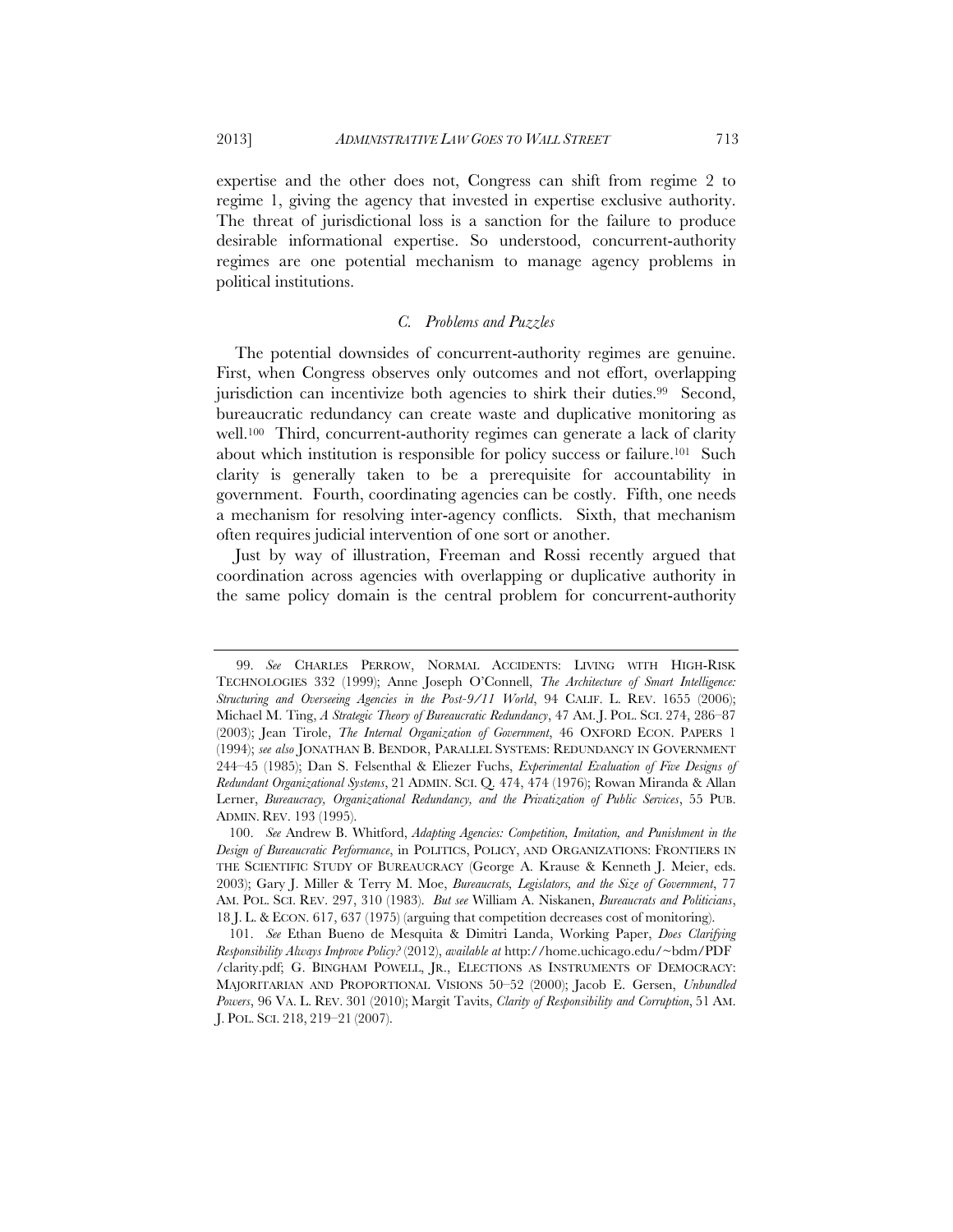statutory schemes.<sup>102</sup> Focusing mainly on the environmental context, they argue that the risk of multiple agencies working at loggerheads is quite significant and they survey a wide range of coordination mechanisms, both descriptively and normatively.103 Properly understood, the coordination problem is about two agencies, each of which has clear and exclusive authority, acting in such a way as to produce inconsistency or negative externalities across their respective jurisdictions. Coordinating these different agencies entails taking into account the respective information,

Closely related, but conceptually distinct, is the problem of inter-agency conflict resolution. Here, there are two distinct sorts of potential agency conflicts. The first involves a concurrent-authority regime in which both agencies clearly have authority to act. In this case, there is no dispute about which agency is authorized to act. Rather, the two agencies disagree, for example, about the proper interpretation of a statutory provision relevant to each agency's authority. A distinct form of agency conflict entails a jurisdictional dispute, which arises most often in settings where the statute is not clear about which agency, if any, is authorized to act in some policy domain.

goals, and methods that each agency is otherwise entitled to use.

In any of the above settings, courts must often decide to *which* agency to defer in the context of *Chevron*, *Skidmore*, or other doctrinal deference regimes. When a statute is administered by multiple agencies, do agency views about statutory meaning receive deference in the *Chevron*  framework?104 Some shared jurisdiction statutes are "general" statutes, which no agency truly "administers." For statutes like the Freedom of Information Act (FOIA) or National Environmental Policy Act (NEPA), "it is universally agreed that no single agency with enforcement power has been charged with administration of these statutes, and hence that *Chevron*  does not apply."105 Congress should not be taken to have implicitly delegated law-interpreting authority to any agency simply because no agency administers the statute.106 In *Professional Reactor Operator Society v.* 

 106. The Supreme Court has never conclusively said that interpretations of statutes administered by multiple agencies do not qualify for *Chevron* deference, but Metropolitan Stevedore Co. v. Rambo, 521 U.S. 121, 136–37 (1997), is probably the closest. *See also* 

 <sup>102.</sup> Freeman & Rossi, *supra* note 87.

 <sup>103.</sup> *Id.*

 <sup>104.</sup> *See* Thomas W. Merrill & Kristin E. Hickman, Chevron's *Domain*, 89 GEO. L.J. 833, 851 (2001); *see also* Sutton v. United Airlines, 527 U.S. 471, 478–80 (1999); Bragdon v. Abbott, 524 U.S. 624, 642 (1998). As Merrill and Hickman point out, in the pre-*Chevron*  case law, the fact that a statute was administered by multiple agencies was sometimes cited as a factor for giving reduced deference. *See* New Haven Bd. of Educ. v. Bell, 456 U.S. 512, 522 n.12 (1982); Gen. Elec. Co. v. Gilbert, 429 U.S. 125, 144–45 (1976).

 <sup>105.</sup> Merrill & Hickman, *supra* note 104, at 893.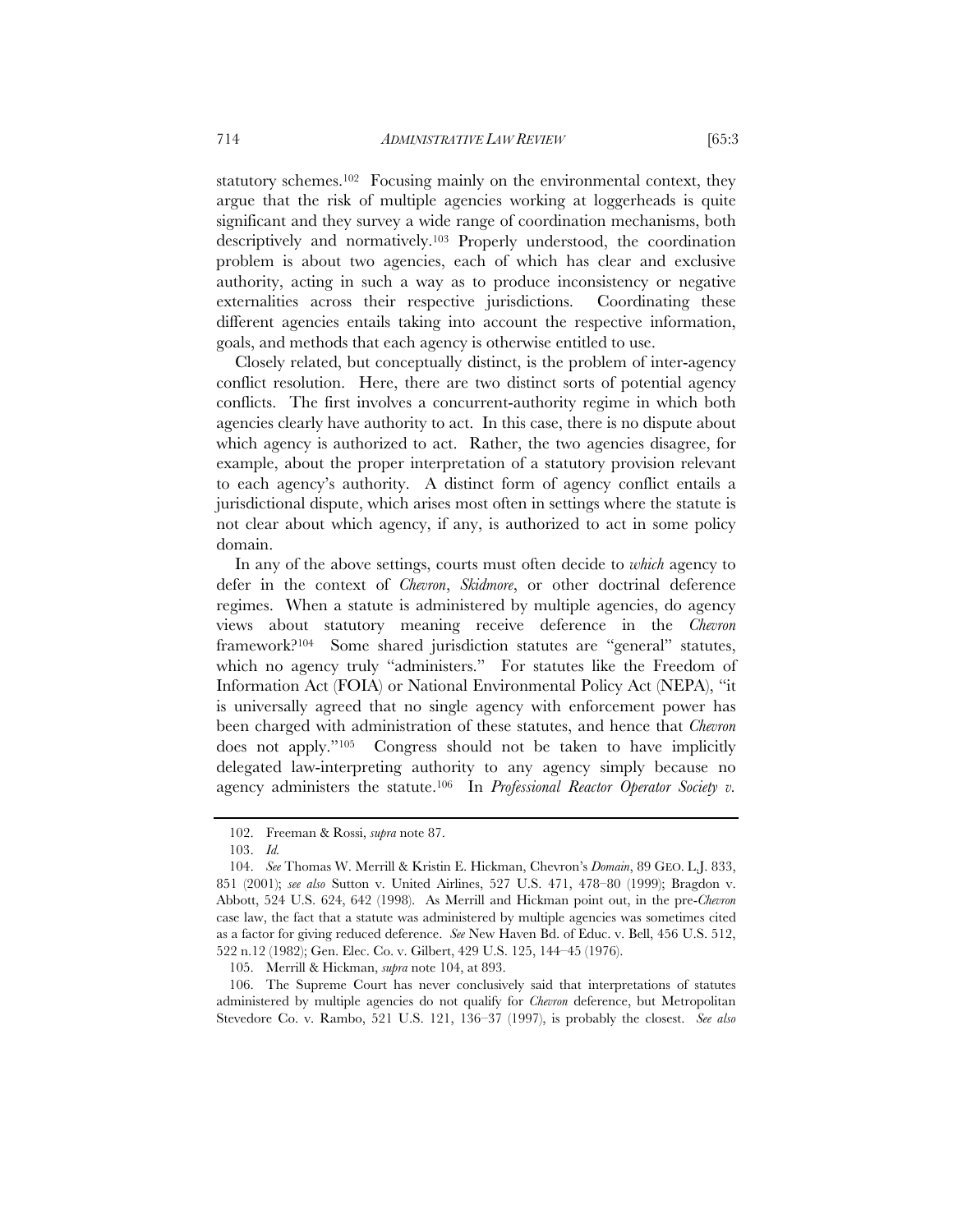*Nuclear Regulatory Commission,*107 the D.C. Circuit refused to give *Chevron*  deference to the Nuclear Regulatory Commission's interpretation of the APA, because the "Supreme Court has indicated . . . that reviewing courts do not owe the same deference to an agency's interpretation of statutes that, like the APA, are outside the agency's particular expertise and special charge to administer."108

Dodd-Frank, of course, is not a general nonadministered statute in the FOIA or APA sense. Rather, it is a statutory regime in which *multiple* agencies are expressly given overlapping administrative authority. In similar cases of concurrent jurisdiction, courts have sometimes concluded no agency was given law-interpreting authority in the relevant sense, but have more often sought to identify which of the multiple agencies is the primary agency to which law-interpreting authority was granted. example, in *Martin v. Occupational Safety & Health Review Commission*,109 the Supreme Court was faced with a conflict between the Secretary of Labor and the Health Review Commission, both of which have responsibility for implementing OSHA.110 The Court rejected the Commission's interpretation, holding that the Secretary was the agency entitled to deference, not the Commission.111 The Supreme Court appeared to reason that Congress delegates law-interpreting or "force of law" authority to a single agency.<sup>112</sup> Said the Court:

Because historical familiarity and policymaking expertise account in the first instance for the presumption that Congress delegates interpretive lawmaking power to the agency rather than to the reviewing court, we presume here that Congress intended to invest interpretive power in the administrative

Merrill & Hickman, *supra* note 104, at 893 n.289.

 <sup>107. 939</sup> F.2d 1047 (D.C. Cir. 1991).

 <sup>108.</sup> *Id.* at 1051.

 <sup>109. 499</sup> U.S. 144 (1991).

 <sup>110.</sup> *See generally* Russell L. Weaver, *Deference to Regulatory Interpretations: Inter-Agency Conflicts*, 43 ALA. L. REV. 35 (1991); George Robert Johnson, *The Split Enforcement Model: Some Conclusions from the OSHA and MSHA Experiences*, 39 ADMIN. L. REV. 315 (1987). *See also*  Mingo Logan Coal Co. v. EPA, 850 F. Supp. 2d 133 (D.D.C. 2012) (stemming from a split of authority under Clean Water Act § 404 between the Environmental Protection Agency (EPA) and the Army Corps of Engineers, which led to noncooperation and legal action), *overruled* by 714 F.3d 608 (D.C. Cir. 2013) (reversing and holding that the EPA, not the Army Corps, had authority).

 <sup>111.</sup> *Martin*, 499 U.S. at 157.

 <sup>112.</sup> This idea is even implicit in the way the Court phrased the issue presented: "The question before us in this case is to which administrative actor—the Secretary or the Commission—did Congress delegate this 'interpretive' lawmaking power under the OSH Act." *Id.* at 151.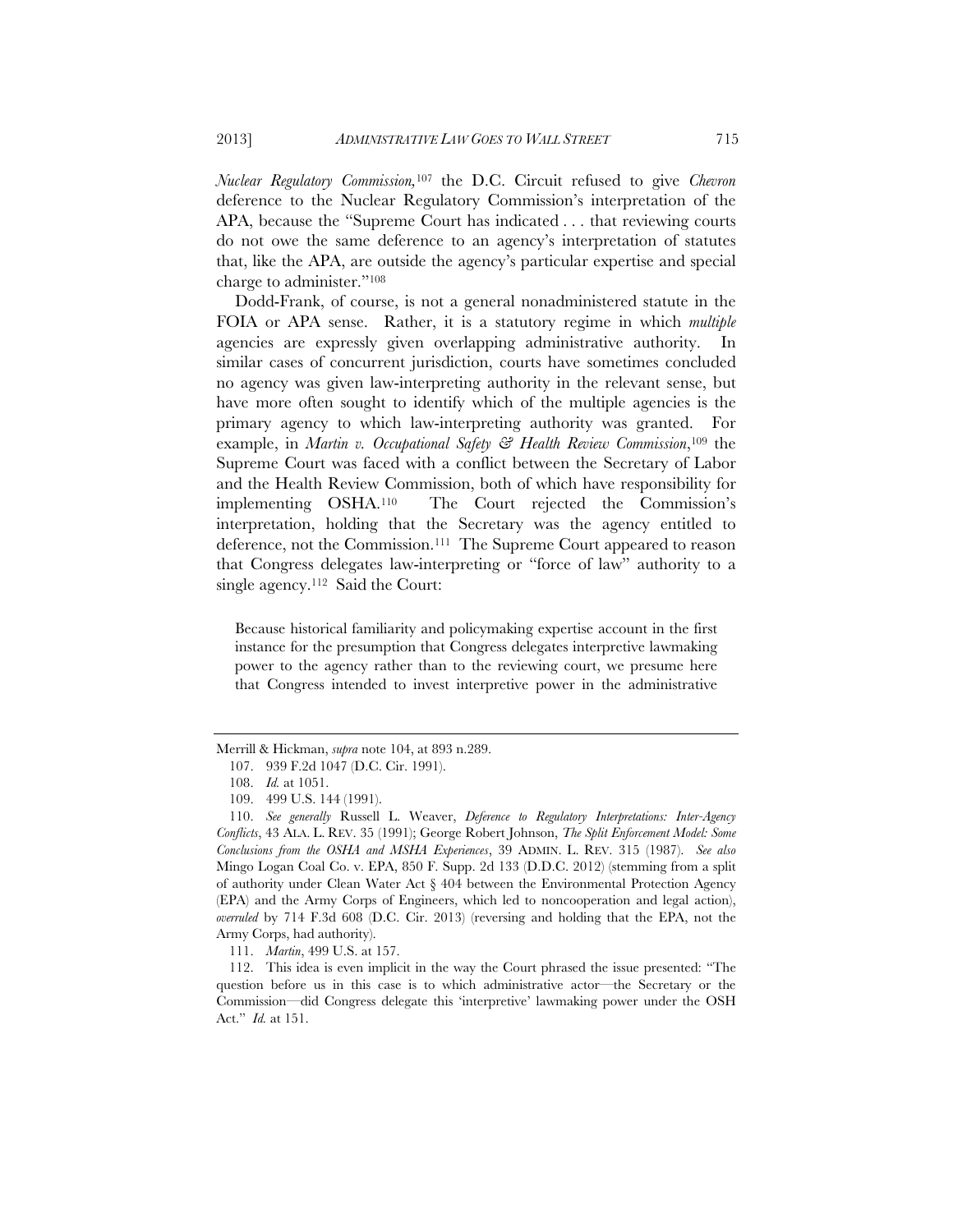actor in the best position to develop these attributes.<sup>113</sup>

*ETSI Pipeline Project v. Missouri*114 is similar. The case involved a dispute over whether the Flood Control Act of 1944115 created overlapping or exclusive agency jurisdiction. The Flood Control Act granted authority to the Federal Power Commission, the Department of Agriculture, the Department of Interior, and the Secretary of War.116 Both the Secretary of Interior and the Secretary of War asserted the authority to enter into contracts respecting use of certain reservoirs.117 In a unanimous opinion, Justice White concluded that the plain language of the Act granted exclusive authority to the Secretary of War, rather than the Secretary of Interior who claimed concurrent authority.118

It is against this backdrop that Dodd-Frank's provisions must be understood. Judicial practices like those discussed above risk giving statutory authority to the wrong agency; in the face of conflicting agency judgments, courts may resolve that conflict by giving decisionmaking authority to a different agency than Congress would have preferred. They also constitute a significant doctrinal problem to which Dodd-Frank provides a solution.

# *D. Solutions*

There are two main types of design mechanisms used to manage problems generated by the web-of-authority structure. The first is a set of coordination mechanisms, very much of the sort recently emphasized by Freeman and Rossi.<sup>119</sup> The second, more conceptually interesting mechanism is a series of "directive deference" provisions in the Statute that incorporate and modify existing administrative law doctrine.

# *1. Coordination Old and New*

To start with, Dodd-Frank relies on a series of mechanisms to manage the coordination problem across agencies. In some settings, the Statute

 <sup>113.</sup> *Id.* at 153.

 <sup>114. 484</sup> U.S. 495 (1988)*; see also* Timothy K. Armstrong, Chevron, *Deference and Agency Self-Interest*, 13 CORNELL J. L. & PUB. POL'Y 203, 246–48 (2004).

 <sup>115.</sup> Flood Control Act of 1944, Pub. L. No. 78-534, 58 Stat. 887 (codified as amended at 33 U.S.C. §§ 701–710 (2006).

 <sup>116.</sup> *Id.*

 <sup>117.</sup> *See* ETSI, 484 U.S. at 502–05; *see also* Flood Control Act of 1944 at 890, 903–07.

 <sup>118.</sup> *See ETSI*, 484 U.S. at 497 (explaining that Justice Kennedy took no part in the consideration or decision).

 <sup>119.</sup> *See* Freeman & Rossi, *supra* note 87.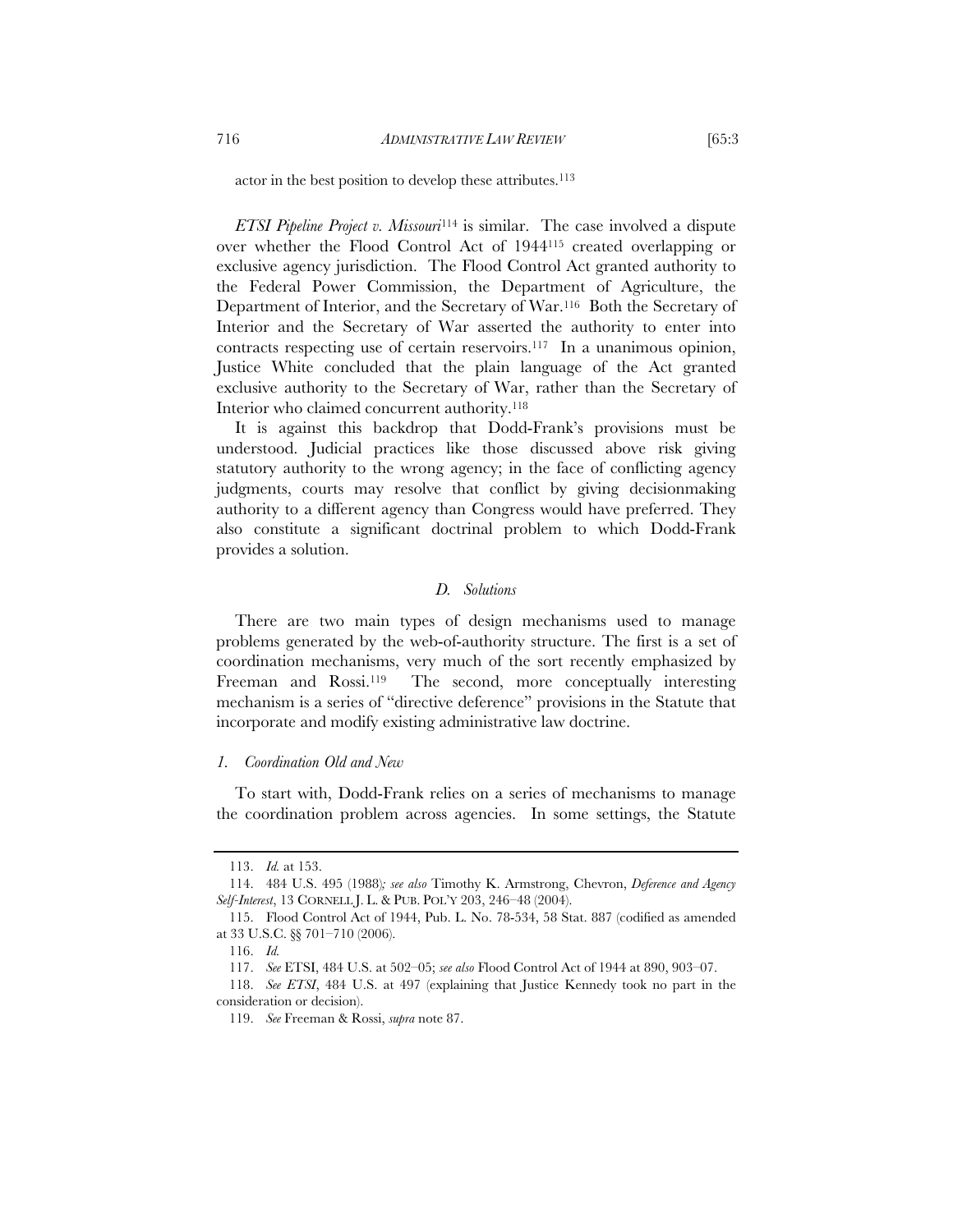relies on inter-agency memoranda of understanding rather than litigation. The CFTC and FERC are required to "negotiate a memorandum of understanding to establish procedures for . . . resolving conflicts concerning overlapping jurisdiction between the [two] agencies."120 Addressing potential conflicts between the Bureau and the Attorney General, the Statute requires that "to avoid conflicts and promote consistency regarding litigation of matters under Federal law, the Attorney General and the Bureau shall consult regarding the coordination of investigations and proceedings, including by negotiating an agreement for coordination . . . ."121 However, "nothing in this paragraph shall be construed to limit the authority of the Bureau . . . to interpret Federal consumer financial law."122 To "avoid duplication of or conflict between rules" of the Bureau and the Federal Trade Commission (FTC), the agencies shall negotiate an agreement for rulemaking including a consultation requirement prior to rule proposal.123 The inter-agency consultation requirements that are such are a major theme in Freeman and Rossi's recent work are on extensive display in Dodd-Frank.124

# *2. Directive Deference*

The Statute's primary and more innovative approach, however, is to adopt a series of provisions that purport to direct the application or nonapplication of administrative law doctrines—most often concerning whether and when courts should defer to agency judgments. Dodd-Frank's solution to these problems is elegant in its simplicity. The Statute simply tells the court exactly what to do. This possibility was raised by Elizabeth Garrett about a decade ago in a somewhat different context,<sup>125</sup> but at that time it was exceedingly rare for Congress to say much of anything clear about judicial deference and administrative agencies.<sup>126</sup>

*Chevron* famously sets out a framework for judicial review of agencies' statutory interpretations. At "Step One" of *Chevron*, judges ask whether the statute speaks to the "precise question at issue;" if so, then the judges simply

 <sup>120.</sup> Dodd-Frank Act, Pub. L. No. 111-203, § 720(a)(1), 124 Stat. 1376, 1657–58 (2010) (codified at 15 U.S.C. §8308(a)(1)(A)–(C) (Supp. IV 2011)).

 <sup>121. § 1054(</sup>d)(2)(B) (codified at 12 U.S.C. § 5564(d)(2)(B)).

 <sup>122. § 1054(</sup>d)(2)(C) (codified at 12 U.S.C. § 5564(d)(2)(C)).

 <sup>123. § 1061(</sup>b)(5)(D) (codified at 12 U.S.C. § 5581(b)(5)(D)).

 <sup>124.</sup> Freeman & Rossi, *supra* note 87, at 1158 (distinguishing discretionary consultation from mandatory consultation and citing the National Environmental Policy Act (NEPA) as a prime example of the latter); *see also* NEPA, Pub. L. No. 91-190, 83 Stat. 852 (1969) (codified at 42 U.S.C. §§ 4321–4370(h) (1970)).

 <sup>125.</sup> Elizabeth Garrett, *Legislating* Chevron, 101 MICH. L. REV. 2637 (2003).

 <sup>126.</sup> *Id*. at 2640.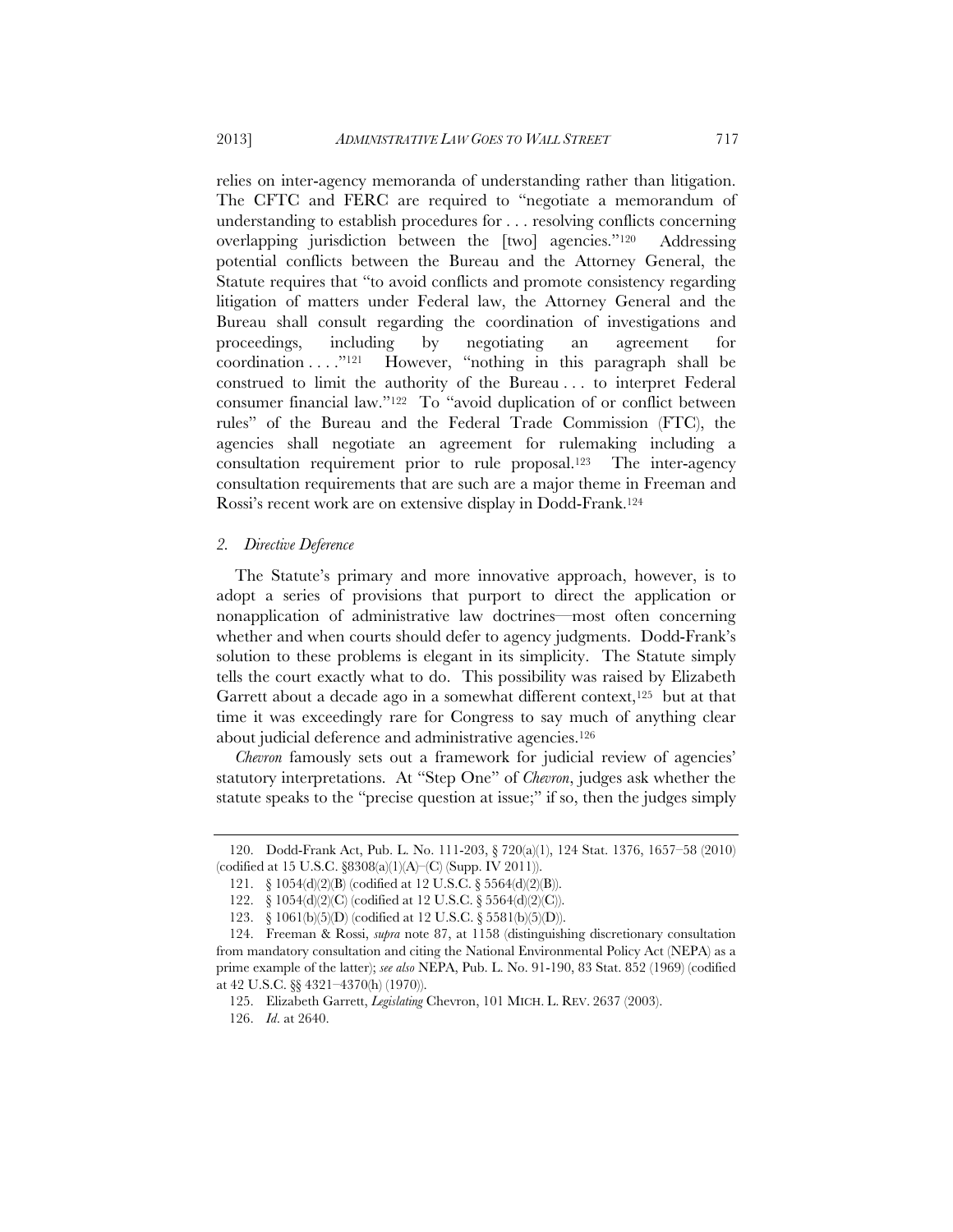enforce its commands. If the statute contains a gap—if it is silent or ambiguous on the relevant question—the judges are to proceed to "Step Two," at which they ask whether the agency's interpretation is "reasonable," or, in other words, whether the agency's interpretation falls within the scope of the statute's ambiguity.127 In *United States v. Mead Corp.*,128 the Court, following recent commentary,129 suggested that *Chevron* rests on an "implicit congressional delegation" of law-interpreting authority to agencies.

On this view, the global default rule of *Chevron*—statutory silence or ambiguity yields law-interpreting authority by agencies—derives from an implicit general instruction by Congress. Although this idea seems best characterized as a legal fiction, the idea seems to have been embraced by the modern Court. Doing so necessitates saying something about the APA, which on its face seems to require that courts are to decide all relevant questions of law.130 Unless statutory meaning is outside the purview of law—very few, if any, hold—*Chevron* would seem inconsistent with the APA.131 To avoid this problem, some commentary suggests that judicial doctrine regarding deference to agencies is itself among the legal rules or law that courts are to apply.132

If the legal foundation for the *Chevron* doctrine, which today provides a detailed roadmap of the landscape for judicial deference to administrative agencies, is implicit congressional intent, then the implicit and general legislative request could surely be eliminated, modified, or seemingly directed by Congress. Yet, efforts by Congress to direct the application of legal doctrine has always been met with mixed reviews. On the one hand, it is relatively uncontroversial that Congress may, as it has done in the APA and a host of other statutes, establish a standard of review that courts must apply, for example, the "substantial evidence" or "arbitrary and capricious" standards in the APA. On the other, critics suggest there is something unseemly or inappropriate when Congress wades into management of judicial doctrine.133

 133. *Compare* Gary Lawson, *Controlling Precedent: Congressional Regulation of Judicial Decision-Making*, 18 CONST. COMM. 191 (2001) (contending that Congress has no constitutional

 <sup>127.</sup> *See* Chevron U.S.A., Inc. v. Nat'l Def. Res. Council, 467 U.S. 837, 845 (1984).

 <sup>128. 533</sup> U.S. 218, 237 (2001).

 <sup>129.</sup> *See* Merrill & Hickman, *supra* note 104.

 <sup>130.</sup> *See* 5 U.S.C. § 706 (2006) ("To the extent necessary to decision and when presented, the reviewing court shall decide all relevant questions of law . . . .").

 <sup>131.</sup> *But see* John F. Duffy, *Administrative Common Law in Judicial Review*, 77 TEX. L. REV. 113 (1998).

 <sup>132.</sup> *See generally* Ronald Levin, *Identifying Questions of Law in Administrative Law*, 74 Geo. L.J. 1, 9–14, 19–22 (1985); Henry P. Monaghan, Marbury *and the Administrative State*, 83 COLUM. L. REV. 1 (1983).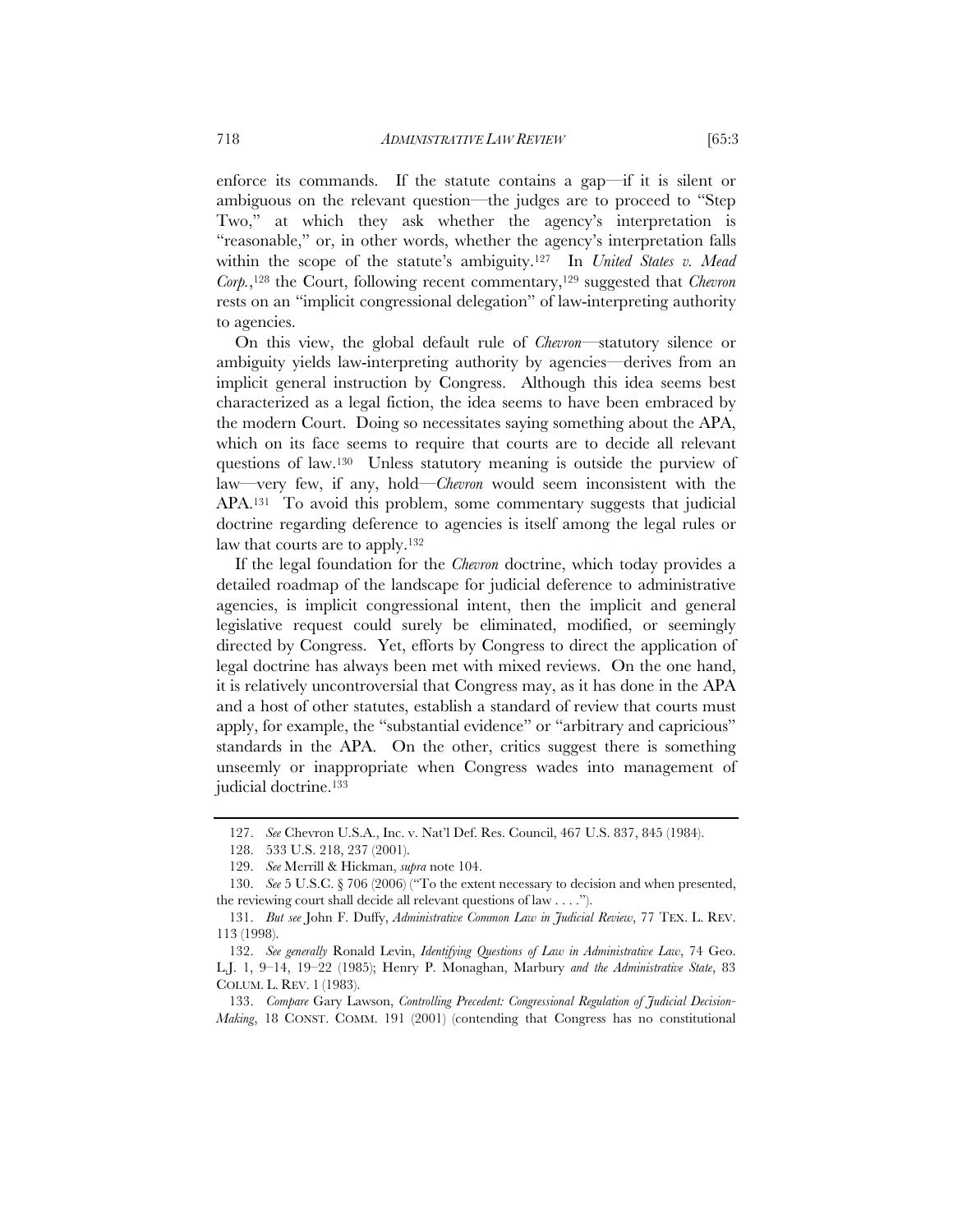In several sections, Dodd-Frank expressly addresses judicial deference rules, purporting to tell the courts how to apply their existing deference doctrines in the context of Dodd-Frank agencies.

(1) Title VII, Subtitle A, deals with CFTC and SEC regulation of Overthe-Counter Swaps Markets.134 The Statute imposes various consultation obligations on each agency, but it also outlines a procedure to deal with disagreements.135 If either the SEC or CFTC determines that a final rule or order of the other Commission conflicts with the relevant part of the Statute, that Commission may sue in the D.C. Circuit.136 The Statute requires that the D.C. Circuit "give deference to the views of neither Commission."137 Rather, the court shall determine whether the agency judgment is in conflict with the Statute.<sup>138</sup> Similarly, the agencies share authority for categorization of "novel derivative products." Here too, either the CFTC or the SEC may petition the D.C. Circuit for review of a final order of the other Commission.139 The court "shall give no deference to, or presumption in favor of, the views of either Commission."140

(2) Because the Bureau's rulemaking authority could be understood to overlap with the jurisdiction of other agencies, the Act goes to some length to clarify the relative priority of Bureau judgments. Such provisions are discussed elsewhere in the draft, but one such provision relies on judicial deference doctrines to accomplish this task. The Act requires that:

[T]he deference that a court affords to the Bureau with respect to a determination by the Bureau regarding the meaning or interpretation of any provision of a Federal consumer financial law shall be applied as if the Bureau were the only agency authorized to apply, enforce, or interpret, or administer the provisions of such Federal consumer laws.141

authority to tell federal courts how to decide cases), *with* Michael Stokes Paulsen, *Abrogating Stare Decisis by Statute: May Congress Remove the Precedential Effect of* Roe *and* Casey*?*, 109 YALE L.J. 1535 (2000) (arguing that the "prudential" nature of *stare decisis* allows Congress to permissibly, for prospective legislation, direct the Court to decide constitutional or statutory interpretation issues without regard to prior precedent).

 <sup>134.</sup> Dodd-Frank Wall Act, Pub. L. No. 111-203, § 712(a)(1)–(2), 124 Stat. 1380, 1641 (2010) (codified at 15 U.S.C. § 8302(a)(1)–(2) (Supp. IV 2011)).

 <sup>135.</sup> *See id.* § 712(c) (codified at 15 U.S.C. § 8302(c)).

 <sup>136. § 712(</sup>c)(1) (codified at 15 U.S.C. § 8302(c)(1)).

 <sup>137. § 712(</sup>c)(2) (codified at 15 U.S.C. § 8302(c)(2)).

 <sup>138.</sup> *See* § 712(c)(1)(A)–(B) (codified at 15 U.S.C. § 8302(c)(1)(A)–(B)) (providing that the test is whether an agency judgment is in conflict with subsection (a) or (b), as applicable).

 <sup>139. § 719(</sup>b)(1) (codified at 15 U.S.C. § 8307(b)(1)).

 <sup>140. § 719(</sup>b)(3) (codified at 15 U.S.C. § 8307(b)(3)).

 <sup>141. § 1022(</sup>b)(4)(B) (codified at 12 U.S.C. § 5512(b)(4)(B)).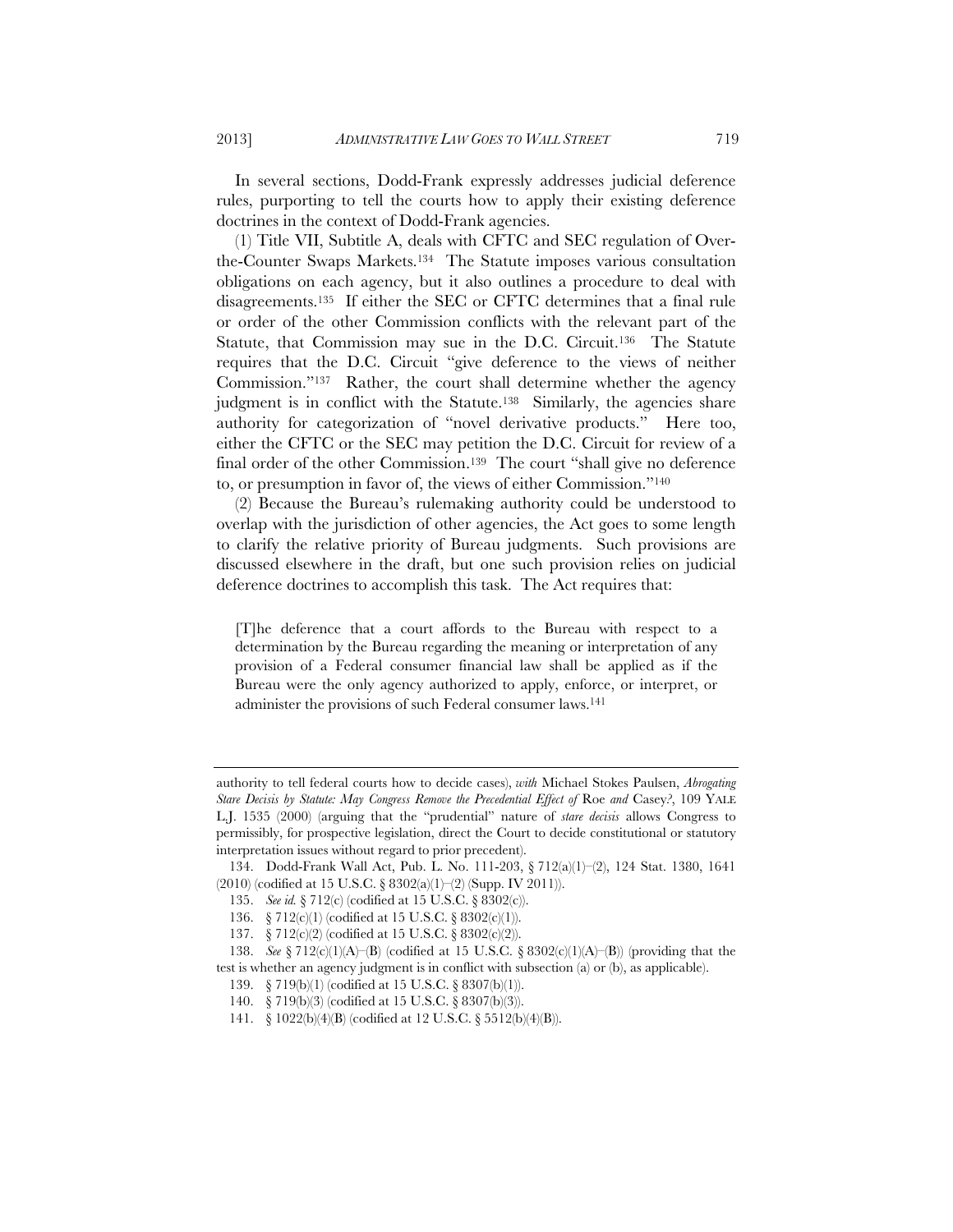In cases involving conflicting judgments by multiple agencies working in the same policy domain, courts must often make a judgment about which agencies, if any, should get deference for their views. This inquiry is highly contextualized, turning on agency expertise, statutory structure, implied congressional intent, and the like. One possibility is that neither agency's views warrant deference when both have partial responsibility in a given statutory domain. Another is that there is implicitly a primary agency that a court should seek to identify and then defer to the primary agency's views. One finds strands of both views in case law. The above provision seeks to short circuit that inquiry, providing a clear statutory answer: when the Bureau is one of several agencies whose views could be given judicial deference, the courts should defer to the Bureau—pretending that the Bureau were the sole agency operating in the field, rather than one of many.

(3) Subtitle D of Title X deals with the relationship between federal and state law. The Act requires that when reviewing a determination made by the Comptroller regarding preemption of state law, a court must "assess the validity of such determinations, depending upon the thoroughness evident in the consideration of the agency, the validity of the reasoning of the agency, the consistency with other valid determinations made by the agency, and the other factors which the court finds persuasive and relevant to its decision."142 This provision purports to structure and guide the deference that a court would or would not otherwise grant to agencies making judgments pertaining to preemption, an especially unsettled area of administrative law.

(4) Section 1061 addresses transfer of functions from other agencies to the Bureau. To address the residual authority that the Act does not modify, the Act adds a deference clause:

No provision of this title shall be construed as altering, limiting, expanding, or otherwise affecting the deference that a court affords to the—

(i) Federal Trade Commission in making determinations regarding the meaning or interpretation of any provision of the Federal Trade Commission Act, or of any other Federal law for which the Commission has authority to prescribe rules; or

(ii) Bureau in making determinations regarding the meaning or interpretation of any provision of a Federal consumer financial law (other than any law described in clause (i)).143

 <sup>142. § 1044(</sup>b)(5)(A) (codified at 12 U.S.C. § 25b(b)(5)(A)).

 <sup>143. § 1061(</sup>b)(5)(E) (codified at 12 U.S.C. § 5581(b)(5)(E)).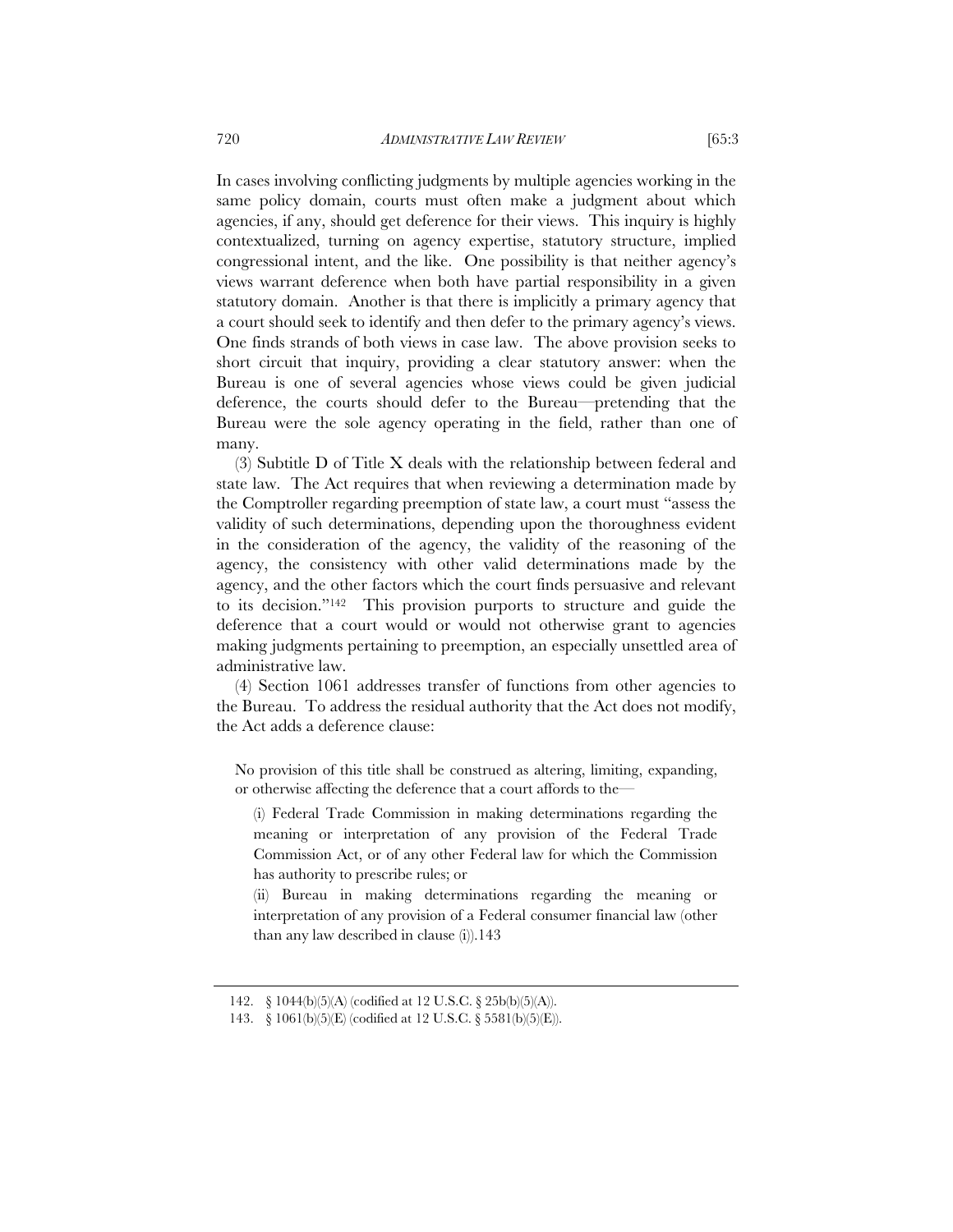Because the Statute modifies so much of the existing regulatory framework, there is an obvious risk that the courts might interpret the Statute as modifying the requisite deference to be given to existing agency judgments. The same idea seems to underlie § 104: "No provision of this title may be construed as altering, limiting, or otherwise affecting the deference that a court affords . . . ." A handful of other provisions echo the language used in the above examples but add nothing analytically. A preliminary search of the U.S. Code returns only forty parts of the Code in which the term deference is used at all, and the vast majority of these are not really on point. These efforts to modify judicial deference doctrine via statute,<sup>144</sup> are not without potential pitfalls, however.

# *a. Legality*

Congressional authority to mandate doctrinal rules for judicial review has been prominently analyzed in the context of Thayerian deference to legislative judgments of constitutionality.145 The Necessary and Proper Clause gives Congress the power to enact legislation for carrying into execution the judicial power, while Article III, Section Two, Clause Two gives the Supreme Court jurisdiction "with such Exceptions, and under such Regulations as the Congress shall make."<sup>146</sup> There is robust literature on the precise powers these clauses provide to Congress.147 Yet, short of a congressional attempt to direct the outcome of a specific case, the Constitution clearly provides Congress with some authority to regulate judicial review of agency statutory interpretation.<sup>148</sup> Enabling legislation

 <sup>144.</sup> *See* Garrett, *supra* note 125.

 <sup>145.</sup> *See* James Bradley Thayer, *The Origin and Scope of the American Doctrine of Constitutional Law*, 7 HARV. L. REV. 129 (1893). For more recent discussions, see Thomas C. Grey, *Thayer's Doctrine: Notes on its Origin, Scope, and Present Implications*, 88 NW. U. L. REV. 28 (1993); Stephen B. Presser, *On Tushnet the Burkean and in Defense of Nostalgia*, 88 NW. U. L. REV. 42 (1993); Mark Tushnet, *Thayer's Target: Judicial Review or Democracy?*, 88 NW. U. L. REV. 9 (1993).

 <sup>146.</sup> U.S. CONST. art. III, § 2, cl. 2.

 <sup>147.</sup> *Compare* Henry M. Hart, Jr., *The Power of Congress to Limit the Jurisdiction of Federal Courts: An Exercise in Dialectic*, 66 HARV. L. REV. 1362, 1364 (1953) (exploring, dialectically, the constitutional and normative limits of Congress' power vis-à-vis the judiciary), *with* Martin H. Redish, *Congressional Power to Regulate Supreme Court Appellate Jurisdiction under the Exceptions Clause: An Internal and External Examination*, 27 VILL. L. REV. 900, 907 (1982) (analyzing the "internal" and "external" constraints on Congress' power under the Exceptions Clause).

 <sup>148.</sup> *Compare* Nicholas Quinn Rosenkranz, *Federal Rules of Statutory Interpretation*, 115 HARV. L. REV. 2086 (2002) (challenging the assumption that the judiciary is the proper branch to prescribe rules of statutory interpretation, and concluding that Congress can and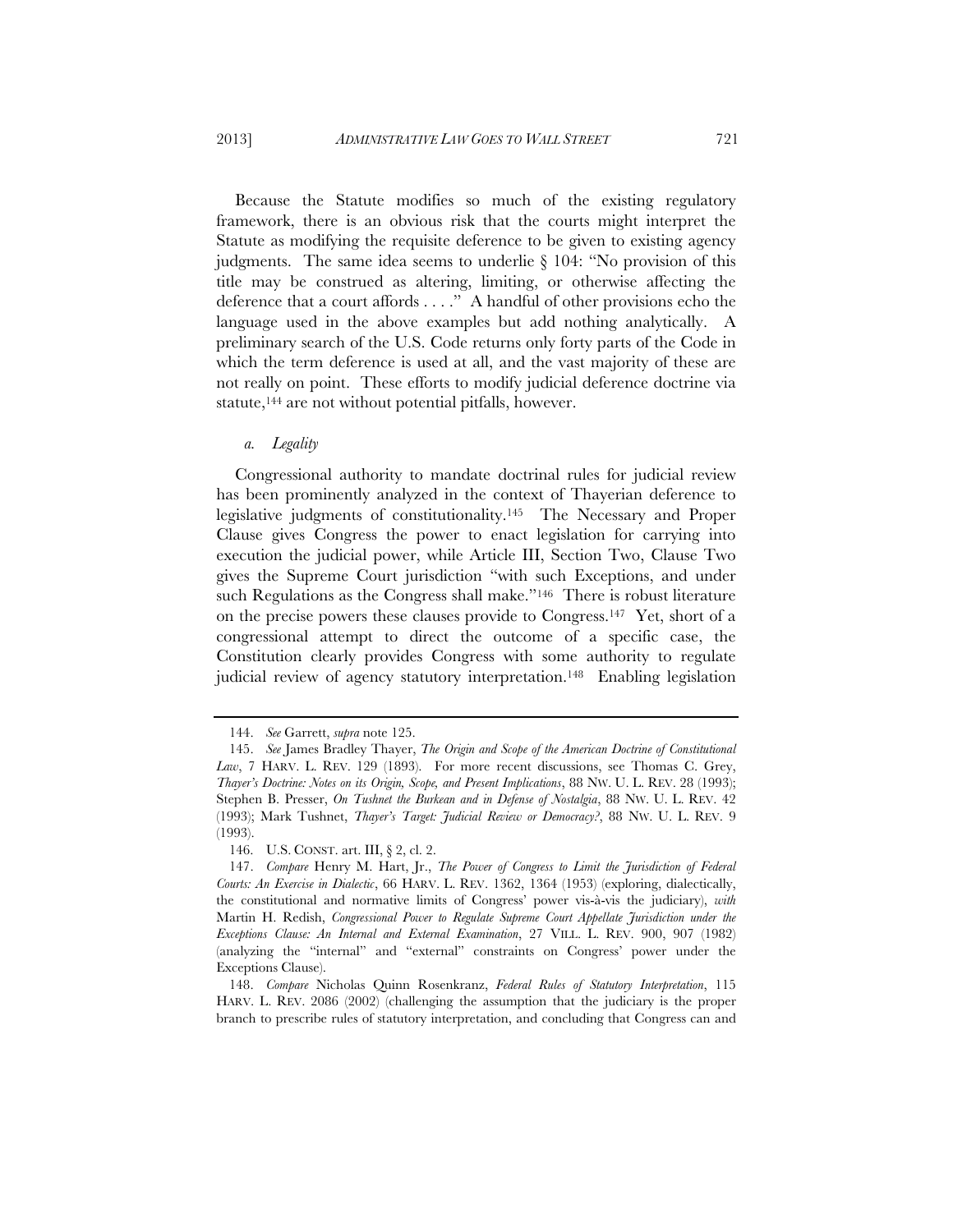establishes quorum rules for the Supreme Court and lower courts, and codifies rules of evidence and procedure for the federal courts. Recent legislation has even precluded specific interpretations of statutes in live litigation, albeit with a general interpretive directive.149 So long as the regulation does not undermine the "essential functions" of the Judiciary, Article III would seem not to preclude it.<sup>150</sup> Congress generally may not lawfully direct the outcome of a specific case,<sup>151</sup> but it is not controversial that Congress may mandate the use of certain rules of evidence and procedure.152 Others have argued that Congress could and should craft general statutory requirements for statutory interpretation by courts.153 The directive deference rules are a parallel idea. With respect to judicial review of agency actions, Congress may preclude agency actions from judicial review altogether154 (at least to the extent that the challenge does not raise constitutional claims),155 restrict the venue and timing of judicial review of agency action, and specify the legal standard by which courts will review agency action. So long as *Chevron* is not a constitutional doctrine, Congress remains free to modify it, and that is precisely what Dodd-Frank

# *b. Judicial Implementation*

seeks to accomplish.

Setting aside any concerns about legality, there is an additional question about how such provisions will be interpreted in the courts. Although the most likely outcome may simply be that the courts do as the Statue indicates, several pockets of existing administrative law cases give some pause. First, courts and commentary agree that the legislature has the authority to preclude judicial review of many agency decisions—subject to Due Process requirements. Nevertheless, courts have often carved out an exception for challenges to an entire decisionmaking scheme rather than a

should exercise this power), *with* Linda Jellum, *Which Is To Be Master?*, 56 UCLA L. REV. 837 (2009) (arguing that Congress' attempts to control the process of interpretation to promote specific policy objectives are fraught with a host of undesirable and impermissible problems).

 <sup>149.</sup> *See, e.g.*, Cobell v. Norton, 392 F.3d 461 (D.C. Cir. 2004); Department of the Interior and Related Agencies Appropriations Act, Pub. L. No. 108-108, § 127, 117 Stat. 1241, 1263 (2004).

 <sup>150.</sup> Hart, *supra* note 147.

 <sup>151.</sup> *See* United States v. Klein, 80 U.S. 128 (1872).

 <sup>152.</sup> *See* FED. R. EVID.; FED R. CIV. P.

 <sup>153.</sup> *See* Nicholas Rosenkranz, *Federal Rules of Statutory Interpretation*, 115 HARV. L. REV. 2085, 2102–03 (2002).

 <sup>154. 5</sup> U.S.C. § 704 (2006).

 <sup>155.</sup> *See, e.g.*, Johnson v. Robison, 415 U.S. 361 (1974); Czerkies v. Dep't of Labor, 73 F.3d 1435 (7th Cir. 1995) (en banc).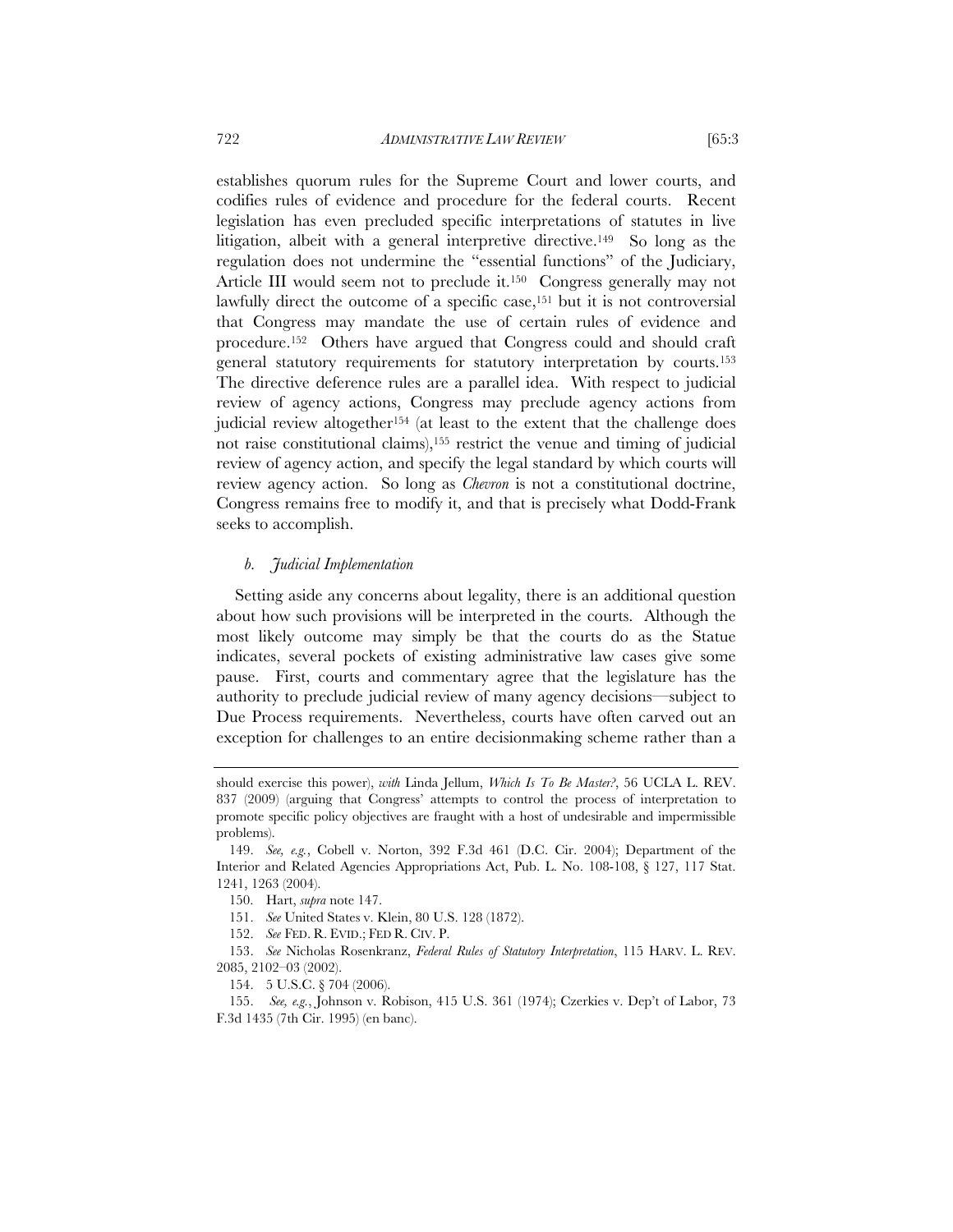specific decision<sup>156</sup> and have often construed limits on court jurisdiction narrowly.157 Second, recall that some critics of *Chevron* have argued it is inconsistent with the APA dictate that courts decide all matters of law. One response to this concern is that deference doctrines are part of the "law" that judges are to decide and apply. The result could be that courts defer to agencies on some legal questions, notwithstanding a seemingly clear directive to do otherwise. The point is not that one side of this debate is right or wrong, only that judicial behavior does not always comport with seemingly clear statutory directives about interpretive practice.

### *c. Desirability*

Suppose that implementation were costless and that courts followed whatever deference directive the legislature wrote into statutes. No doubt one's view about deference directives turns, in part, on prior views about relative institutional competence of courts and legislatures and one's characterization of the underlying judgment. If deference doctrines were merely a statement of underlying policy preference, then it is hard to see why judgments by courts would be either more democratically legitimate or better in any instrumental sense. If Congress likes strawberry ice cream better than vanilla, why are courts better situated to articulate that taste?

A better characterization is that deference is really about how much decisionmaking authority and discretion to allocate to one political institution instead of another. Deference doctrines are instrumental in a means–ends sense. In application, a legislative deference directive will tend to be more like a rule, whereas a judicial deference doctrine will tend to be more like a standard. Of course, this is not quite right because a judicial deference doctrine could be formulated as a rule and the legislative

 <sup>156.</sup> *See Czerkies*, 73 F.3d at 1435; *see also* 5 U.S.C. § 702 (2006) (waiving the federal government's sovereign immunity from actions seeking judicial review of federal administrative decisions except with respect to actions for "money damages"); Georgia v. Ashcroft, 328 F.3d 962, 967 (7th Cir. 2003) (upholding the Board of Immigration Appeals' "use of the streamlining procedure in a case whose facts presented no substantial issue of law and no basis for granting asylum" albeit "without explicitly deciding the issue" of reviewability); Rose Acre Farms, Inc. v. Madigan, 956 F.2d 670, 673 (7th Cir. 1992); Barmet Aluminum Corp. v. Reilly, 927 F.2d 289, 293 (6th Cir. 1991) (finding a statutory bar to pre-enforcement constitutional challenges in an environmental protection statute); Marozsan v. United States, 852 F.2d 1469 (7th Cir. 1988); Higgins v. Kelley, 824 F.2d 690 (8th Cir. 1987) (per curiam) (finding that a veterans' benefits law did preclude constitutional challenges). *See generally* Ronald Levin, *Statutory Time Limits on Judicial Review of Rules: Verkuil Revisited*, 32 CARDOZO L. REV. 2203 (2011)*.* 

 <sup>157.</sup> *See* Gerald Gunther, *Congressional Power to Curtail Federal Court Jurisdiction: An Opinionated Guide to the Ongoing Debate*, 36 STAN. L. REV. 895, 895–97 (1984); *see also* Richard H. Fallon, Jr., *Jurisdiction-Stripping Reconsidered*, 96 VA. L. REV. 1043, 1045 (2010).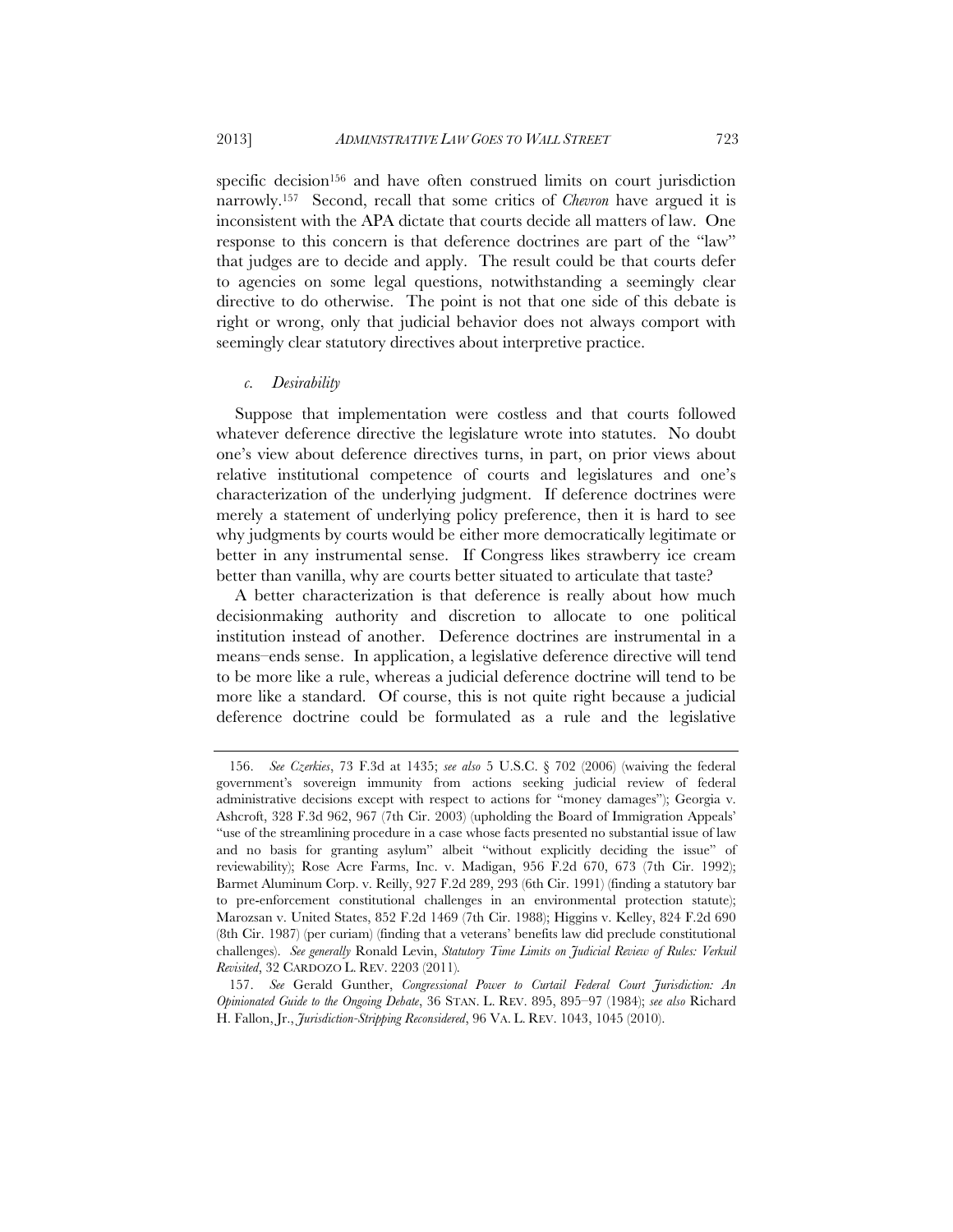deference directive formulated as a standard. Yet, to the extent that the latter is inevitable ex ante and the former inevitable ex post, the two alternative ways of implementing a deference regime correspond somewhat to the typical rules–versus–standards debates.158 The ex ante directive produces more certainty going forward, but the ex post doctrine allows for more integration of changing circumstances. The ex ante rule economizes on decision costs in the future, but risks higher error costs if facts on the ground change rapidly. Since the rules–versus–standards debate generates no clear statement that a rule is better than a standard or vice versa, it would be surprising if there was a clear winner in the congress–versus– courts deference analysis either. What is intriguing, however, is the level of granularity at which Dodd-Frank deference directives seek to utilize and to

\* \* \*

intervene in existing administrative law doctrine.

In sum, Dodd-Frank makes extensive use of the web-of-authority model, but also offers a series of innovative solutions to problems associated with similar statutory schemes. These provisions both incorporate and make adjustments to existing administrative law doctrine as part of the more general statutory scheme. Dodd-Frank is an instance of the melding of legislation with regulation, the crafting of law that blends administrative law doctrine, statutory interpretation, and legislative drafting. In short, it is a new administrative process.

# III. DEADLINES

Dodd-Frank generated significant new obligations on the agencies and it imposed roughly four hundred total rulemaking requirements. Notably, nearly three-fourths of these also contained specific deadlines for completion.159 Approximately three-fourths of the deadlines that had been reached by the end of 2011 were not met by the agencies.160 That is, by 2012, two hundred Dodd-Frank rulemaking requirements had passed and 149 had been missed. This state of affairs raises two sets of questions. First, how should we understand the extensive legislative use of deadlines to structure bureaucratic process? Second, what is the import of missing

http://www.davispolk.com/files/Publication/0070db24-e562-4666-832c-

03ad96defd42/Presentation/PublicationAttachment/b1836732-9b89-46be-a9e5- 07c77a08d62a/Jan2012\_Dodd.Frank.Progress.Report.pdf.

160. *Id.*

 <sup>158.</sup> Louis Kaplow, *Rules Versus Standards: An Economic Analysis*, 42 DUKE L.J. 557 (1992). 159. Davis Polk, *Dodd-Frank Progress Report* (Jan. 2012), *available at*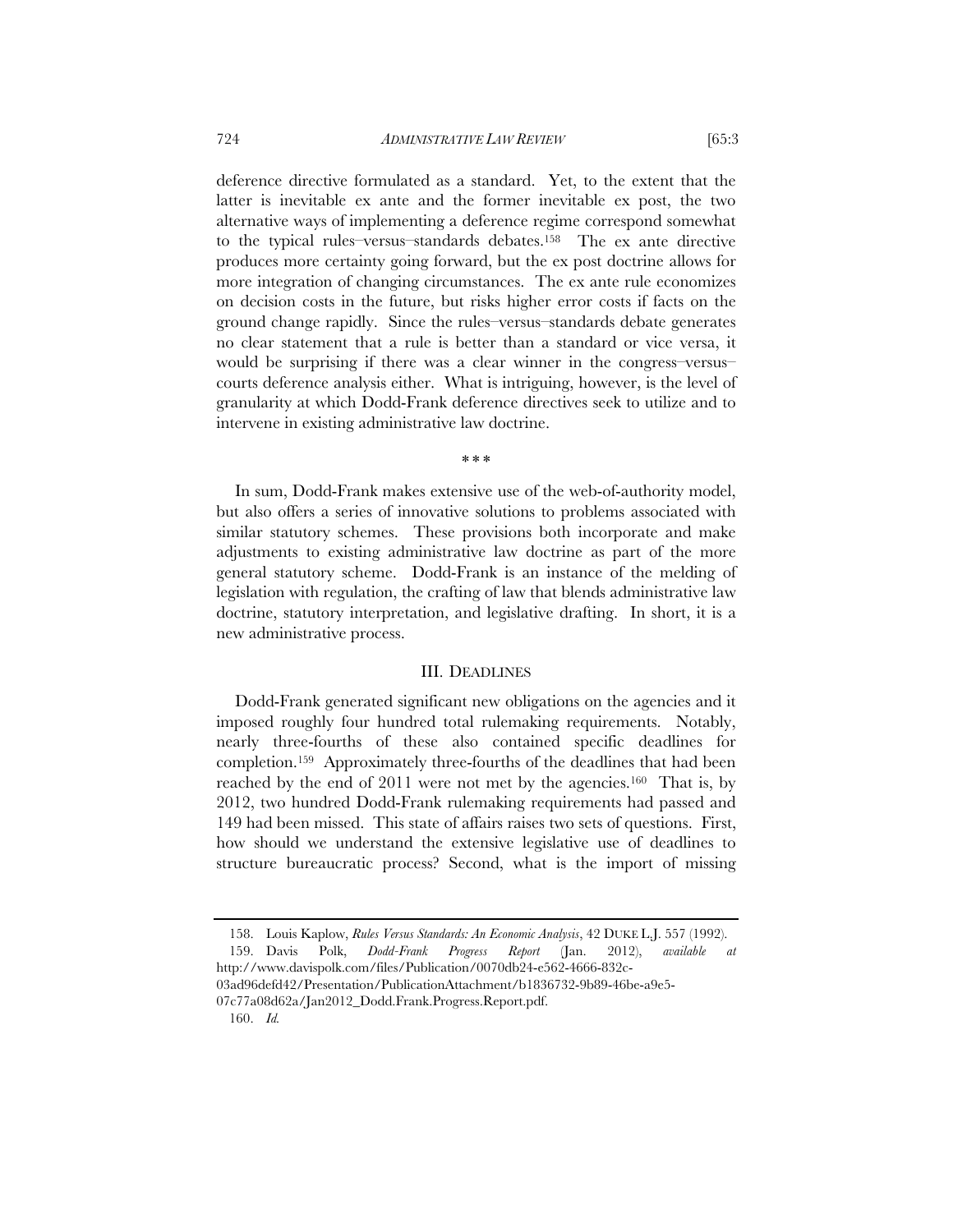seventy-five percent of these statutory deadlines?<sup>161</sup>

Statutory deadlines are scattered throughout administrative law, but the scope and scale of their use in Dodd-Frank is unheard of. In 1998 and 1999, there were only eighty-nine and sixty deadlines respectively.162 Dodd-Frank increases the number of annual deadlines among all other agencies by at least one hundred percent, and maybe as much as four hundred percent depending on one's choice of the baseline. Even if one takes a conservative view, Dodd-Frank used more deadlines than any other single statute or even area of policy.<sup>163</sup> Nor does Dodd-Frank fit the recalcitrant agency model, because the rulemaking requirements are new and many of the institutional structures fresh. At first glance, the use of so many deadlines—set at intervals many critics have perceived to be unreasonably quick—seems an odd amount of micromanagement for such a massive bureaucratic overhaul.

# *A. Background*

Virtually all modern models of the interaction between Congress and the bureaucracy rely on a principal–agent model either implicitly or explicitly. Lacking the expertise and time to promulgate regulatory policy directly, Congress must delegate authority to a bureaucratic agent—in this case several bureaucratic agents. All potential agents exhibit some degree of

162. Gersen & O'Connell, *supra* note 5.

 <sup>161.</sup> A pocket of literature in administrative law addresses agency deadlines. Gersen & O'Connell, *supra* note 5; Alden F. Abbott, *Case Studies on the Costs of Federal Statutory and Judicial Deadlines*, 39 ADMIN. L. REV. 467 (1987); Alden F. Abbott, *The Case Against Federal Statutory and Judicial Deadlines: A Cost-Benefit Appraisal*, 39 ADMIN. L. REV. 171 (1987); Eric Biber, *The Importance of Resource Allocation in Administrative Law: A Case Study of Judicial Review of Agency Inaction Under the Administrative Procedure Act*, 60 ADMIN. L. REV. 1, 28–36 (2008); Gregory L. Ogden, *Reducing Administrative Delay: Timeliness Standards, Judicial Review of Agency Procedures, Procedural Reform, and Legislative Oversight*, 4 U. DAYTON. L. REV. 71 (1979); Richard J. Pierce, Jr., *Judicial Review of Agency Actions in a Period of Diminishing Agency Resources*, 49 ADMIN. L. REV. 72 (1997). The study of deadlines is related to the study of statutory hammers. *See, e.g.*, M. Elizabeth Magill, *Congressional Control Over Agency Rulemaking: The Nutrition Labeling and Education Act's Hammer Provisions*, 50 FOOD & DRUG L.J. 149 (1995); George A. Bermann, *Administrative Delay and its Control*, 30 AM. J. COMP. L. 473 (1982). The discussion herein draws extensively on my prior work with Anne Joseph O'Connell.

 <sup>163.</sup> Statutorily specified deadlines are found throughout much modern environmental legislation. *See generally* ENVTL. ENERGY STUDY INST. & ENVTL. L. INST., STATUTORY DEADLINES IN ENVIRONMENTAL LEGISLATION: NECESSARY BUT NEED IMPROVEMENT (1985). *See, e.g.*, U.S. GOV'T ACCOUNTABILITY OFFICE, GAO-06-669, CLEAN AIR ACT: EPA SHOULD IMPROVE THE MANAGEMENT OF ITS AIR TOXICS PROGRAM (2006) (Clean Air Act); U.S. GOV'T ACCOUNTABILITY OFFICE, GAO-05-613, CLEAN AIR ACT: EPA HAS COMPLETED MOST OF THE ACTIONS REQUIRED BY THE 1990 AMENDMENTS, BUT MANY WERE COMPLETED LATE (2005).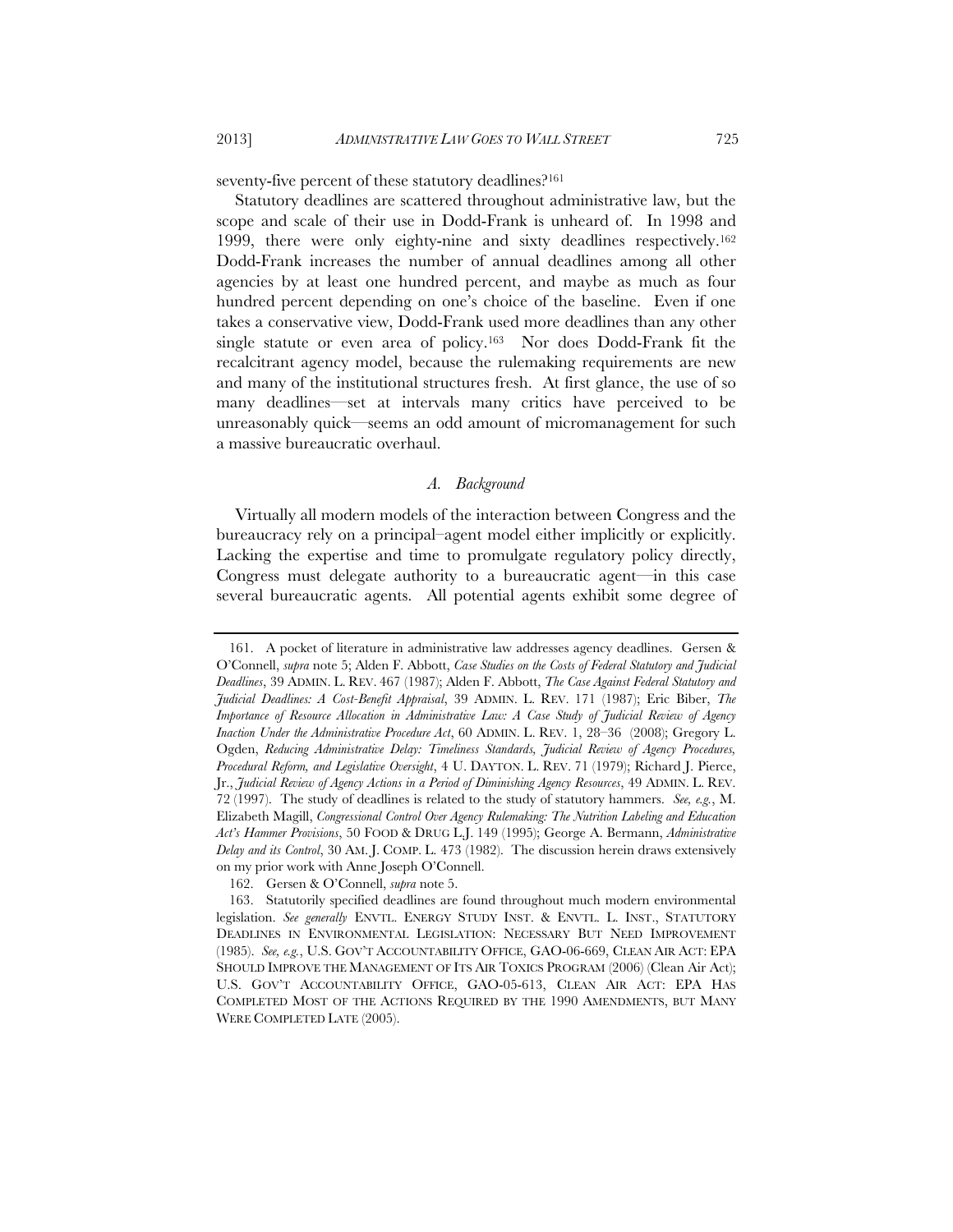preference divergence with the principal—that is, they have policy views that differ from those of the legislature—and have better information or expertise than does the principal. As a result, the legislature or any principal may adopt a mix of substantive and procedural restrictions on bureaucratic discretion to manage the problem. Substantive restrictions on agency policy might derive from a narrow statutory mandate, from a low level of discretion (equivalently a very high level of statutory detail), express prohibition on certain policies, or a narrow bound of agency jurisdiction or authority. Yet, some degree of discretion is inevitable if the principal wants to take advantage of agency expertise.

Given the level of substantive constraint, Congress must select from a menu of familiar procedural restrictions. An agency's organic statute might require that specific decisionmaking procedures be utilized,164 as Dodd-Frank does. Alternatively, the organic statute might trigger requirements of the APA, requiring formal rulemaking for certain types of decisions,165 formal adjudication,<sup>166</sup> or informal notice-and-comment rulemaking, again, as Dodd-Frank does. Or, the organic statute might merely mandate that specifically identified actors within the bureaucracy consider evidence, consult with other institutions, and make ultimate policy decisions,167 a bynow-familiar feature of the statute.

Statutory deadlines might be understood to fit into this framework in one of three ways. First, there could simply be a tradeoff between substantive and temporal preferences of legislators. Consider two legislators bargaining over a potential statute. One legislator prefers strong regulation immediately implemented. The second prefers no regulation ever implemented. Under plausible assumptions, the first legislator might agree to delay implementation in exchange for more regulatory authority or compromise to weaker regulatory authority with quicker implementation. Any enacted legislation can be understood as an implicit compromise along substance, process, and timing. Because many legislators in favor of new financial regulation no doubt recognized that administrative delay was a

 <sup>164.</sup> *See, e.g.*, National Labor Relations Act, Pub. L. No. 74-198, 49 Stat. 449 (1935) (codified as amended at 29 U.S.C. §§ 151–169 (2006)).

 <sup>165.</sup> *See* United States v. Fla. E. Coast Ry., 410 U.S. 224 (1973).

 <sup>166.</sup> *Compare* City of W. Chicago v. Nuclear Regulatory Comm'n, 701 F.2d 632 (7th Cir. 1983) (finding that the Atomic Energy Act of 1954 only requires an "informal hearing" in which the Nuclear Regulatory Commission (NRC) only considers written materials), *with*  Union of Concerned Scientists v. U.S. Nuclear Regulatory Comm'n, 735 F.2d 1437, 1444– 45 n.12 (D.C. Cir. 1984) (finding that the NRC could not bar the provision of a hearing prior to issuing licenses for nuclear power plants).

 <sup>167.</sup> *See, e.g.*, *Fla. E. Coast Ry.*, 410 U.S. at 226–27 (construing §1(14)(a) of the Interstate Commerce Act to not require all the procedural requirements of § 556 formal adjudication).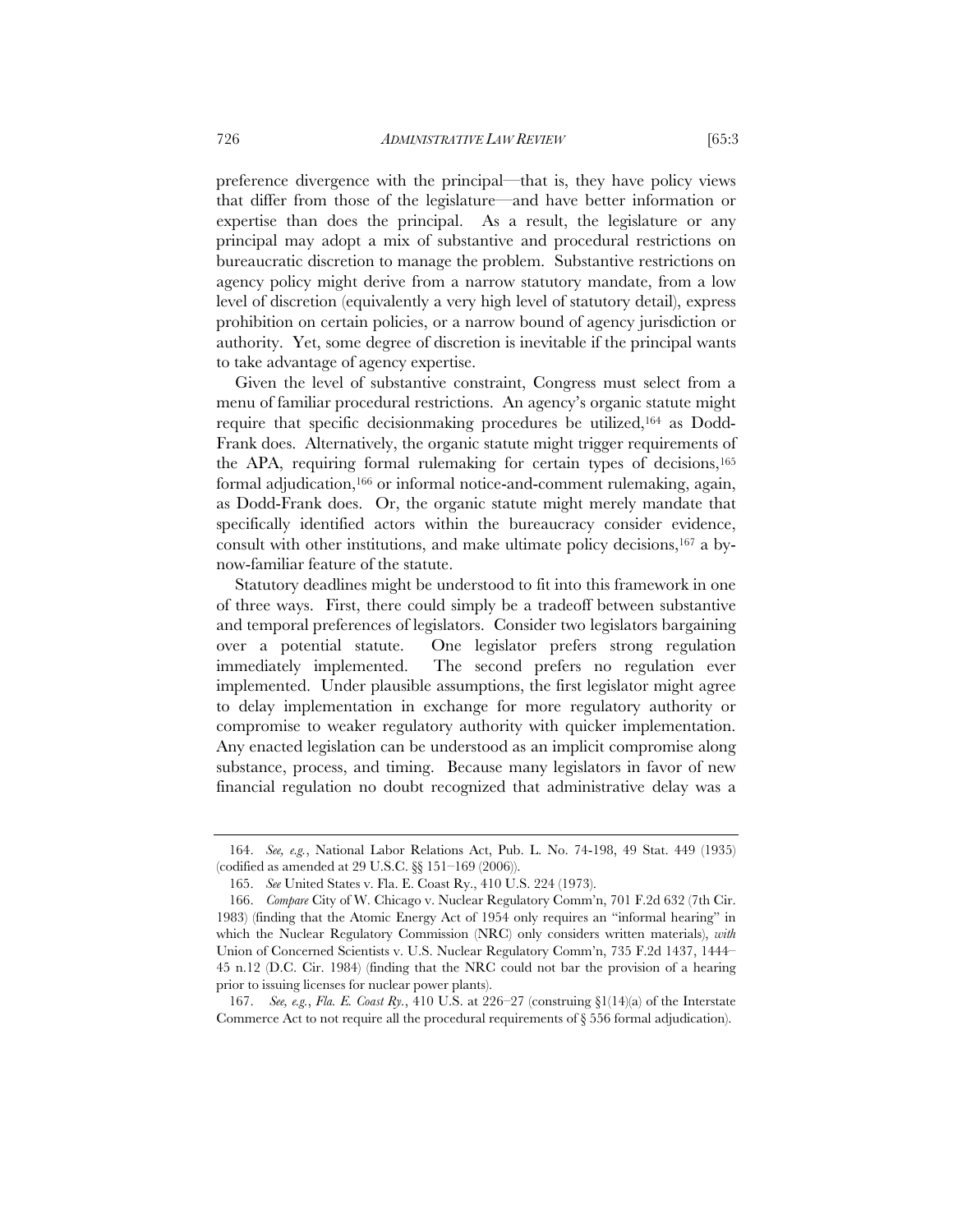genuine risk, one can certainly imagine a bargain across the timing and substance dimensions.

Second, statutory deadlines can be understood as one of the structure and process mechanisms used to manage the agency problem inherent in delegation. Suppose, for example, a principal is worried that given the politically controversial, not to mention challenging tasks, required to develop and implement the new financial regulatory structure, at least some of the agents may shirk. An agent can shirk either by enacting substantive regulations that are of low quality or by being too slow, holding the quality of the regulation constant. Because the agent has better information about the regulatory domain, monitoring the latter variety of shirking is quite challenging. Monitoring the former, however, is relatively easy. Simply set a deadline and then see if it is met. This does not solve the shirking problem, but if the two sorts of shirking are positively correlated, a missed deadline may be an effective way to identify other sorts of more important shirking by agencies.

Third, statutory deadlines can be understood as a way of managing the risk of legislative drift. Although for parsimony's sake, it is common to assume that the principal is a fixed institutional actor; in reality, even the median legislator changes over time. For an enacting legislative coalition, there are always at least two threats to a new statute. The first is bureaucratic drift—the risk that agencies implementing the statute will alter it or implement policy that is not quite what a fully informed principal would prefer. There is also, however, a corresponding threat of legislative drift. A future legislature might amend or repeal the statute. Decisions about the content, substantive restrictions, and procedural restrictions must reflect a balance between these two types of threats.

Statutory deadlines balance these risks in a distinct manner. When the agency is required to issue its rule during the current period Congress, the deadline guards against bureaucratic drift by ensuring that the enacting period Congress gets to see (and possibly object to or overrule) the final regulation. When a deadline comes due after the current period Congress, it increases the risk of legislative drift. The timing rule affects monitoring as well. By controlling the timing of agency action, deadlines allow legislators to ensure their presence (or absence) to respond to criticism and complaints by private parties.168

Consider a time period of frequent political turnover (high instability) during which Congress enacts legislation authorizing the regulation of some facet of the financial services industry. Setting a deadline for the issuance of

 <sup>168.</sup> Mathew D. McCubbins & Thomas Schwartz, *Police Patrol Congressional Oversight Overlooked: Police Patrols vs. Fire Alarms*, 28 AM. J. POLIT. SCI. 165 (1984)*.*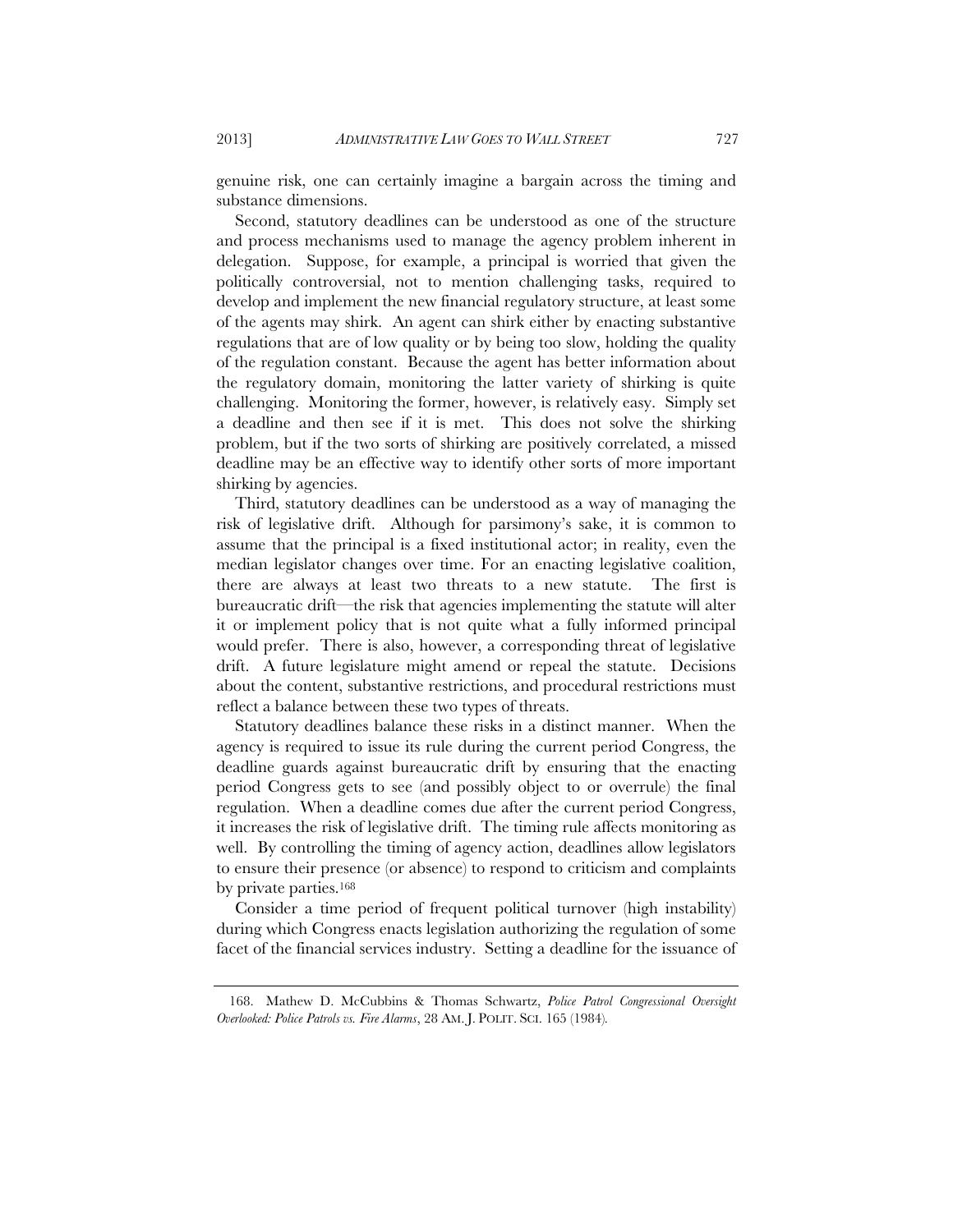new SEC regulations prior to the next election may provide some greater degree of protection for the regulatory regime. The future legislature can always repeal or alter the program, but once regulations have been implemented, perhaps some form of status quo bias will make it marginally harder to eliminate them—especially during periods of divided government.169 Conversely, when deadlines come due within a given electoral cycle—as many Dodd-Frank deadlines do—there is potential for the enacting coalition to exert greater control.

# *B. Remedies*

Part of the puzzle with respect to statutory deadlines is what exactly the remedy is for breach.170 Although statutory deadlines are common, statutory penalty clauses are rare. Consider three variants of penalties. First, Congress might respond to a missed deadline with either oversight hearings or budgetary sanctions. The deadline in this case is merely a signal about underlying agency activities; the corresponding remedy is tighter monitoring or a decrease in funding. The problem with the appropriations remedy, however, is twofold. First, for most of the agencies involved in Dodd-Frank, the promulgation of new rules is a comparatively minor part of their overall workload. Thus, while it is possible to sanction an agency with decreased resources, it is a crude sanction. Either it will reduce the agency's ability to do other important tasks or the agency may be able to reallocate resources because money is fungible.171 Moreover, with respect to the CFPB, the adopted funding mechanism has entirely eliminated Congress's ability to sanction for missed deadlines via the appropriations process.

Second, a missed deadline might simply generate a *soft* penalty. A soft penalty is one that does not affect the agency's budget, authority, or legal status directly, but is nevertheless politically costly because the agency loses political legitimacy or reputation. Without wading into deep metaphysical waters pertaining to why citizens obey the law, for administrative institutions exercising significant regulatory authority over major financial institutions, a general perception of competence is important. Just as legislators might use a series of missed deadlines to signal something about

 <sup>169.</sup> *See* GUIDO CALABRESI, A COMMON LAW FOR THE AGE OF STATUTES (1999).

 <sup>170.</sup> Missed deadlines may also be attributable to underfunding of the agency. *See* Joel Seligman, *Key Implications of the Dodd-Frank Act for Independent Regulatory Agencies*, 89 WASH. U. L. REV. 1, 24–25 (2011).

 <sup>171.</sup> This is not quite true in the context of agency budgeting and spending. The ability of agencies to move funds across programs within a budget line or across budget lines is not entirely discretionary. Nor is it entirely precluded, however.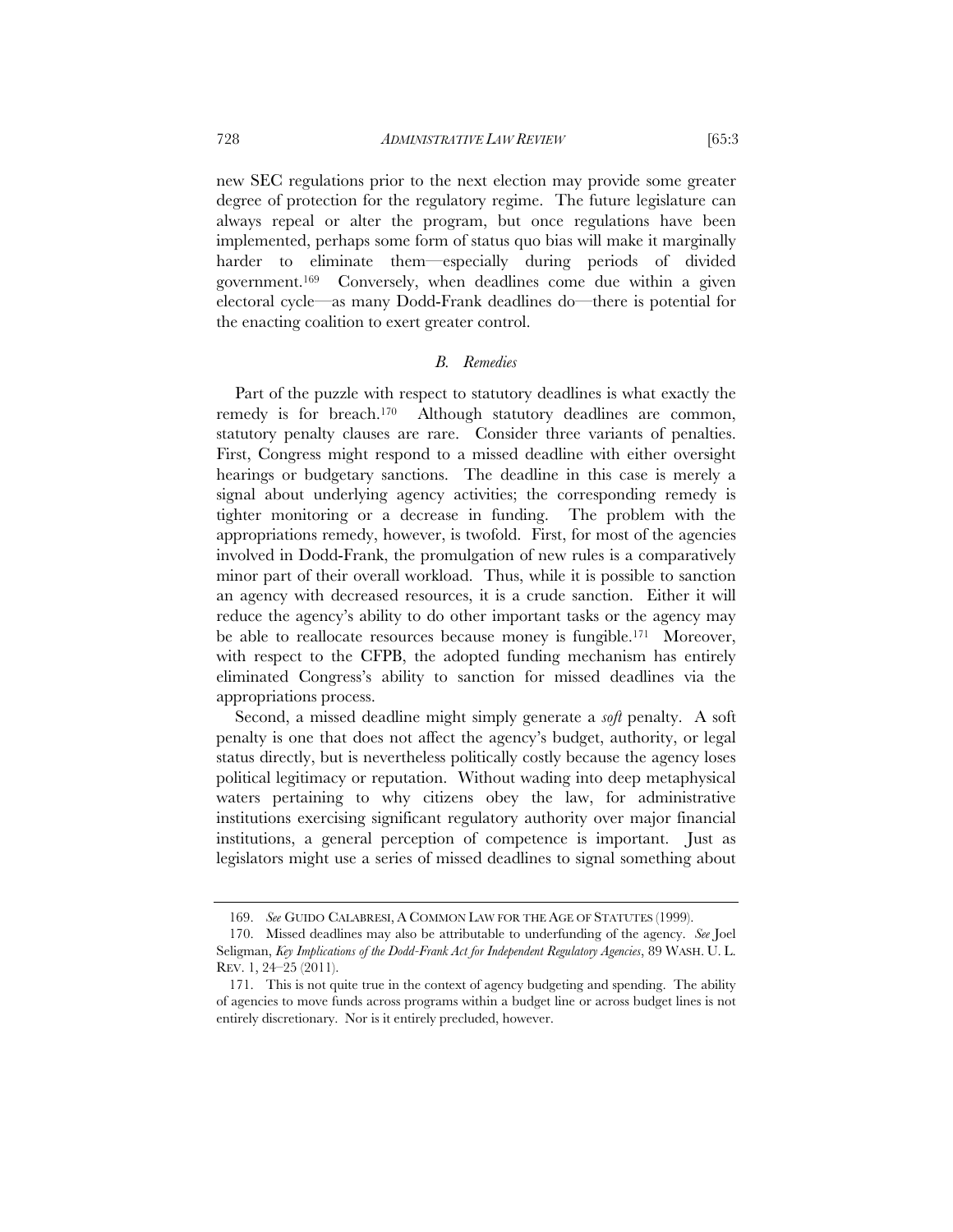underlying agency competence, so too might citizens and firms make a similar inference. The Dodd-Frank deadline program presents some difficulties in this regard. If seventy-five percent of the deadlines have been missed, this could be taken to signal either bureaucratic incompetence or legislative incompetence—the enactment of a deadline schedule that is simply not feasible to meet without sacrificing quality.

Third, absent a congressionally imposed penalty (either ex ante or ex post), the courts will be the most common source of a remedy. The interaction between courts and statutory deadlines in administrative law has been somewhat unpredictable over the years. Until relatively recently, there was an active debate about whether the failure to promulgate a new rule by a statutory deadline eliminated any agency authority to promulgate the rule after the deadline had passed. In several cases, petitioners argued that the agency's authority was itself temporally limited or, put differently, contingent on the completion of the statutory assignment within the statutory timeline.172

For example, in *Barnhart v. Peabody Coal Co.*173 the parties challenged the Commissioner of Social Security's untimely assignment of beneficiaries to coal companies for the payment of health insurance premiums under the Coal Industry Retiree Health Benefit Act of 1992. The Court acknowledged that the Commissioner "had no discretion to choose to leave assignments until after the prescribed date, and that the assignments in issue here represent a default on a statutory duty, though it may well be a wholly blameless one."<sup>174</sup> Nevertheless, the Supreme Court upheld the Commissioner's action because the Coal Act does not explicitly provide for what would happen in such a case.<sup>175</sup> Quoting a prior Supreme Court opinion, the Court noted, "If a statute does not specify a consequence for noncompliance with statutory timing provisions, the federal courts will not in the ordinary course impose their own coercive sanction."176 Similarly, *Brock v. Pierce County*177 involved action beyond a deadline by the Secretary of Labor. The Court was unwilling "to conclude that every failure of an agency to observe a procedural requirement voids subsequent agency

 <sup>172.</sup> Many state administrative procedure acts put a firm, and apparently enforceable, time limit on completion of a rulemaking proceeding. Ronald Levin, *Rulemaking Under the 2010 Model State Administrative Procedure Act*, 20 WIDENER L.J. 855, 866–71 (2011).

 <sup>173. 537</sup> U.S. 149 (2003).

 <sup>174.</sup> *Id.* at 157.

 <sup>175.</sup> *Id.* at 161–62.

 <sup>176.</sup> *Id*. at 159 (quoting United States v. James Daniel Good Real Prop., 510 U.S. 43, 63  $(1993)$ 

 <sup>177. 476</sup> U.S. 253 (1986).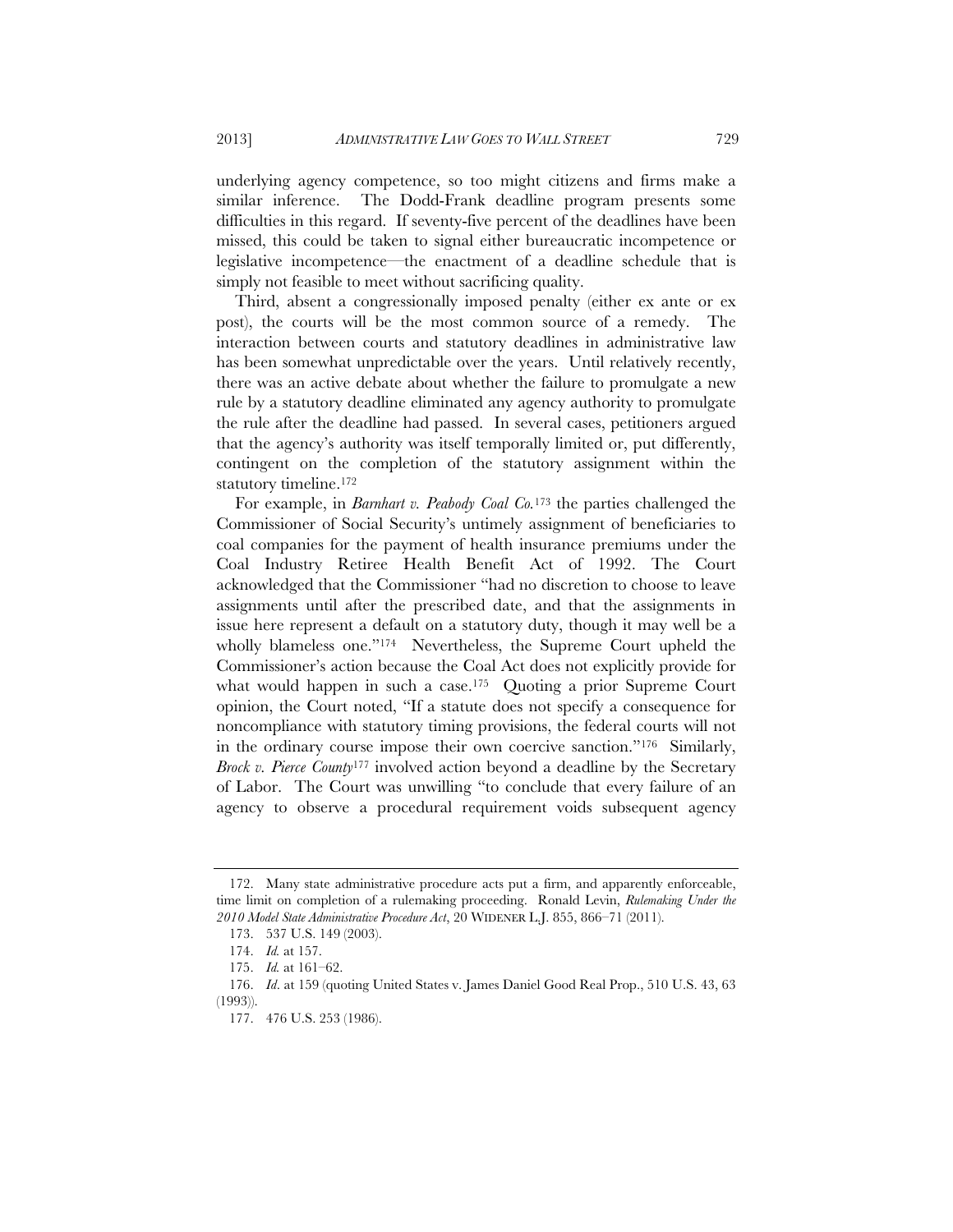action, especially when important public rights are at stake."178 As the Court said, "When, as here, there are less drastic remedies available for failure to meet a statutory deadline, courts should not assume that Congress intended the agency to lose its power to act."179

Following the Supreme Court, lower courts have generally upheld binding agency policies enacted after a statutory deadline has passed, so long as the statute does not spell out explicit consequences for late action.<sup>180</sup> The natural struggle in the lower courts, then, is determining whether the statute provides such consequences.<sup>181</sup> Other statutes, like Resource Conservation and Recovery Act, do contain remedies in the form of "hammer" provisions that implement "a congressionally specified regulatory result" if the deadlines are not met.182 These provisions often impose "harsh default prohibitions" to motivate quicker agency action.183 Yet, without a clearly specified hammer, it remains unlikely most courts will impose one.

Even though the failure to meet a statutory deadline does not result in a loss of all authority, it is not necessarily the case that the failure is legally irrelevant. There is, at least, a colorable legal argument if the agency missed a mandatory deadline without justification, the late action would qualify as "an abuse of discretion" under  $\S$  706(2)(A) of the APA. For example, *International Union v. Chao*184 held a late agency decision was not

 181. *See, e.g.*, Dixie Fuel Co. v. Comm'r of Soc. Sec., 171 F.3d 1052 (6th Cir. 1999), *rev'd* Barnhart v. Peabody Coal Co., 537 U.S. 149 (2003). Late agency action may raise additional concerns if the agency wants its action to apply retroactively. *See* Bowen v. Georgetown Univ. Hosp., 488 U.S. 216, 224–25 (1988) (Scalia, J., concurring) ("If, for example, a statute prescribes a deadline by which particular rules must be in effect, and if the agency misses that deadline, the statute may be interpreted to authorize a reasonable retroactive rule despite the limitation of the APA.").

 182. JEFFREY S. LUBBERS, A GUIDE TO FEDERAL AGENCY RULEMAKING 15–16 (4th ed. 2006); Magill, *supra* note 161 at 153–57; Richard C. Fortuna, *The Birth of the Hammer*, ENVTL. FORUM, 18, 20 (1990). Such provisions are more popular in divided government. *Cf*. *id.*

 183. Bradley C. Karkkainen, *Information-Forcing Environmental Regulation*, 33 FLA. ST. U. L. REV. 861, 883 (2006); *see also* Mark Seidenfeld, *A Big Picture Approach to Presidential Influence on Agency Policy-Making*, 80 IOWA L. REV. 1, 8 n.40 (1994).

184. 361 F.3d 249 (3d Cir. 2004).

 <sup>178.</sup> *Id.* at 260.

 <sup>179.</sup> *Id*.

 <sup>180.</sup> *See, e.g.*, Newton Cnty. Wildlife Ass'n v. U.S. Forest Serv., 113 F.3d 110, 112 (8th Cir. 1997) ("Absent specific statutory direction, an agency's failure to meet a mandatory time limit does not void subsequent agency action."); Linemaster Switch Corp. v. EPA, 938 F.2d 1299, 1304 (D.C. Cir. 1991) ("We are especially reluctant to so curb EPA's substantive authority [to add sites to the National Priority Lists] in light of Supreme Court decisions declining to restrict agencies' powers when Congress has not indicated any intent to do so and has crafted less drastic remedies for the agency's failure to act.").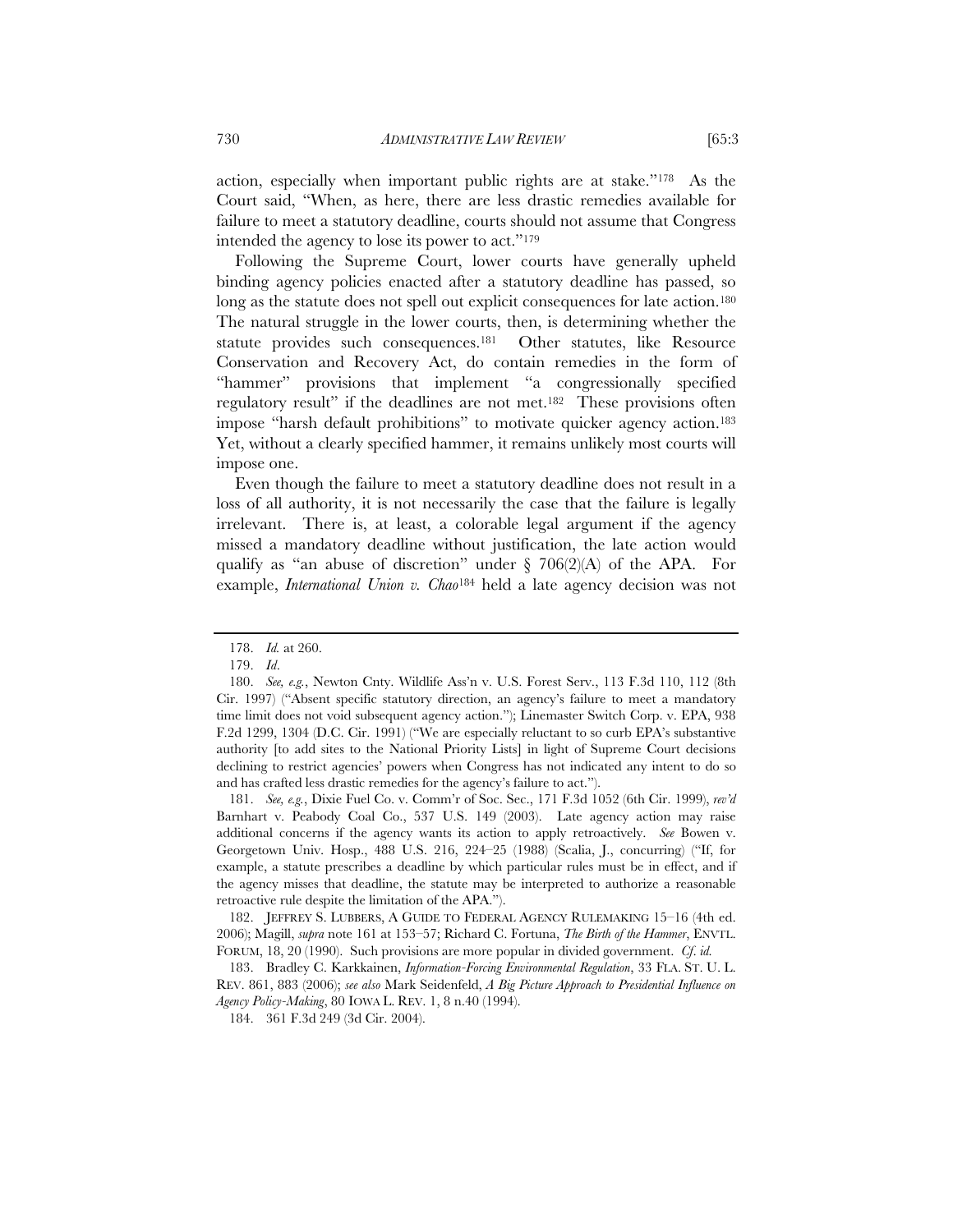arbitrary and capricious because, in part, the deadline was aspirational, not mandatory.185 Nevertheless, the argument was not rejected out of hand.

Perhaps the most significant implication of all the statutory deadlines is the possible exemption of Dodd-Frank rulemakings from the ordinary requirements of the APA. Virtually all of the Dodd-Frank rules to which deadlines apply are legislative rules, for which notice-and-comment is the default procedural requirement. The APA, however, excepts notice-andcomment requirements for "good cause." Historically, agencies faced with deadlines often contend that deadlines make "notice and public procedure thereon . . . impracticable, unnecessary, or contrary to the public interest."186 This is one of the issues raised in a recent Congressional Research Service report on the Dodd-Frank regulations timetable.187 Thus, while the deadlines spur agency action forward, they may also preclude meaningful public participation in the rulemaking process.

Similar issues arose a generation ago in the context of the Clean Air Act.188 In 1978, after receiving plans from states designating areas as compliant and noncompliant with national ambient air quality standards for various air pollutants, the EPA Administrator promulgated a rule without prior comment, modifying those plans and imposing various obligations under the Act. Five courts of appeals ruled that the Administrator did not have the requisite "good cause" to ignore the APA's notice-and-comment provisions;189 two courts of appeals sustained the Administrator's choice of procedure.190 The Supreme Court declined to decide the circuit split.191 The five courts of appeals, in permitting challenges to the Administrator's actions, emphasized that the Administrator had sufficient time to provide notice on the proposals and to take comment before promulgating a final rule.192 Of particular relevance

 <sup>185.</sup> *Id.* at 253–54; *see also* Action on Smoking & Health v. Dep't of Labor, 100 F.3d 991 (D.C. Cir. 1996).

 <sup>186. 5</sup> U.S.C. § 553(b)(3)(B) (2006).

 <sup>187.</sup> CURTIS W. COPELAND, CONG. RESEARCH SERV., R41380, THE DODD-FRANK WALL STREET REFORM AND CONSUMER PROTECTION ACT: REGULATIONS TO BE ISSUED BY THE CONSUMER FINANCIAL PROTECTION BUREAU (2010).

 <sup>188.</sup> *See* LUBBERS, *supra* note 182, at 111; Ellen R. Jordan, *The Administrative Procedure Act's "Good Cause" Exemption*, 36 ADMIN. L. REV. 113, 125–29 (1984).

 <sup>189.</sup> U.S. Steel Corp. v. EPA, 649 F.2d 572 (8th Cir. 1981); W. Oil & Gas Ass'n v. EPA, 633 F.2d 803 (9th Cir. 1980); New Jersey v. EPA, 626 F.2d 1038 (D.C. Cir. 1980); Sharon Steel Corp. v. EPA, 597 F.2d 377 (3d Cir. 1979); United States Steel Corp. v. EPA, 595 F.2d 207 (5th Cir. 1979); *see also* Jordan, *supra* note 188, at 127–28.

 <sup>190.</sup> Republic Steel Corp. v. Costle, 621 F.2d 797 (6th Cir. 1980); U.S. Steel Corp. v. EPA, 605 F.2d 283 (7th Cir. 1979).

 <sup>191.</sup> *See* U.S. Steel Corp. v. EPA, 444 U.S. 1035 (1980) (denying certiorari).

 <sup>192.</sup> As the Third Circuit explained,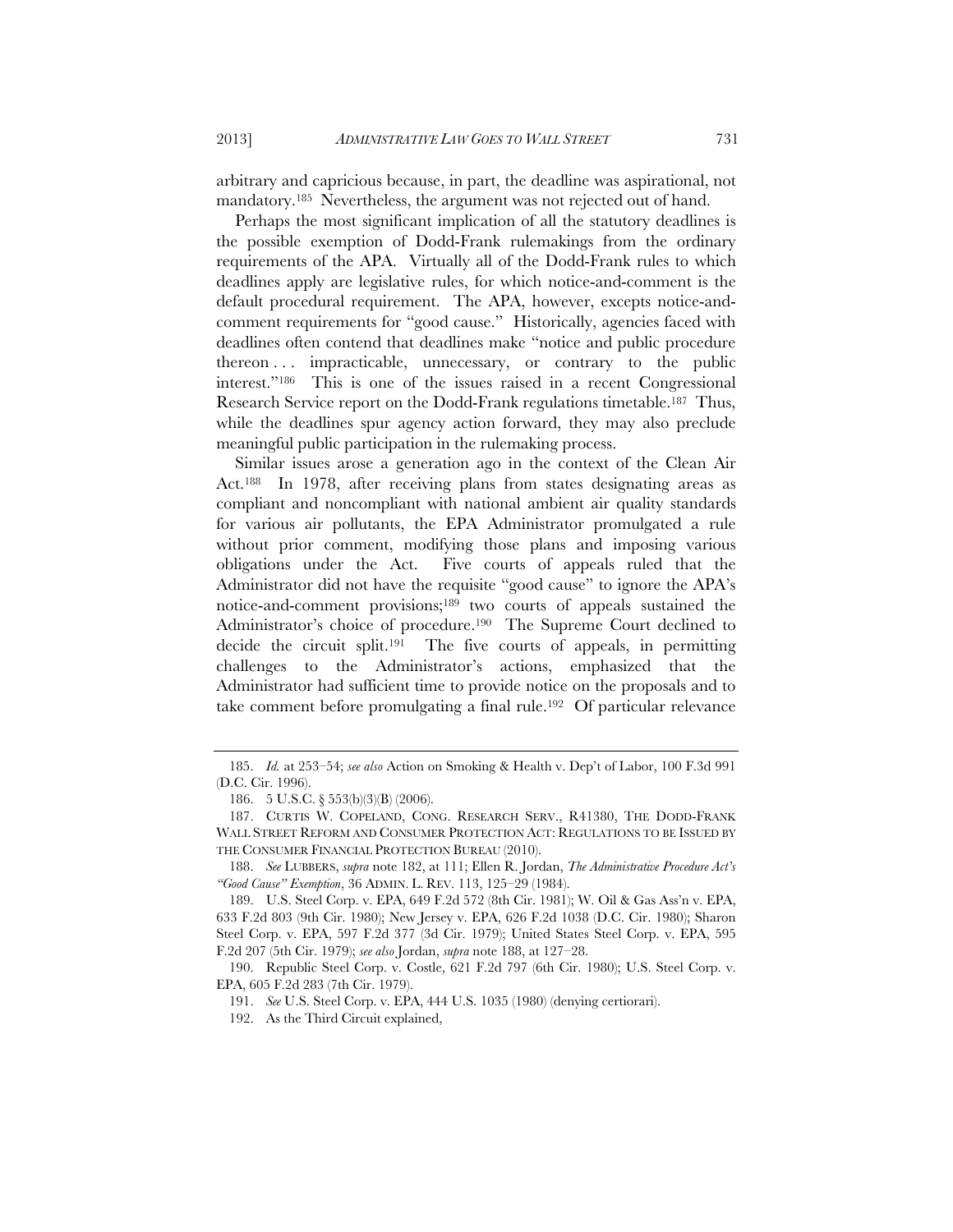to several courts was the fact that the agency published the final rule a month after the statutory deadline.<sup>193</sup> The Sixth and Seventh Circuits accepted the EPA Administrator's reliance on the "good cause" exemption, agreeing that the statutory deadline made prior notice-and-comment impractical. The Sixth Circuit noted that other circuits "appear to us to ignore the sense of urgency which characterized the Congressional debate preceding the passage of the Clean Air Act Amendments of 1977."194 The

Seventh Circuit held that "the 'good cause' exception may be utilized to comply with the rigors of a tight statutory schedule."195 Unlike the other circuits, these two courts were therefore not troubled by the Agency's

*Sharon Steel Corp.*, 597 F.2d at 380 (footnotes omitted).

These courts emphasized that the Administrator gave no reason for "why it could not at least have published the . . . initial lists upon receipt and accepted comments during the time it was reviewing the lists." U.S. Steel Corp. v. EPA, 595 F.2d 207, 213 (5th Cir. 1979). Such quick action "would have afforded petitioners some warning of the imminent designations and allowed them opportunity to influence the agency's action." *Id*.; *see also New Jersey*, 626 F.2d at 1047.

 193. *U.S. Steel Corp.*, 595 F.2d at 213; *see also New Jersey*, 626 F.2d at 1043 n.3; *Sharon Steel Corp.*, 597 F.2d at 379 n.4. And they pointed to the agency's repeated remarks that the designations in the final rule were "preliminary" in the statute's regulatory scheme, suggesting the agency could have issued the designations as a proposed rule. *New Jersey*, 626 F.2d at 1041.

 194. *Republic Steel Corp.*, 621 F.2d at 803. The Sixth Circuit did not find the issue close: "If the circumstances of this case do not justify employment of the good cause exception, we will be hard put to find any justification for its use." *Id. But cf.* Fla. Power & Light Co. v. United States, 673 F.2d 525 (D.C. Cir. 1982) (finding that the fifteen-day comment period was justified by statutory deadline).

 195. U.S. Steel Corp. v. EPA, 605 F.2d 283, 287 (7th Cir. 1979). These two courts were therefore not troubled by the agency's provision of post-rule commenting. *Republic Steel Corp.*, 621 F.2d at 804 ("Under these circumstances, we think that the Administrator's solution of promulgating a schedule of non-attainment areas and subsequently receiving objections and comment, and thereafter effecting such changes as were required, was a reasonable approach consistent with the Administrative Procedures Act.").

We cannot, however, accept the Administrator's protestations that the statutory schedule precluded prior notice and comment. The Administrator received the Pennsylvania designations on December 5, 1977. As the Administrator informed this court, he modified state designations only when they were clearly incorrect. The Administrator should have been able to publish the Pennsylvania designations within ten days after December 5, 1977, offering them not as a final rule but as a proposed rule . . . . Under the circumstances here, we conclude that the period for comments established by the APA would have run by January 15, 1978. If the Administrator took about ninety days to review the comments, he could have issued a final rule on about April 15, 1978, instead of the March 3 date he achieved without notice and comments. The states would then have had until January 1, 1979, in which to draft their plans. Although this period would be about one month less than the time that the Administrator was able to give the states, the period should still have been adequate.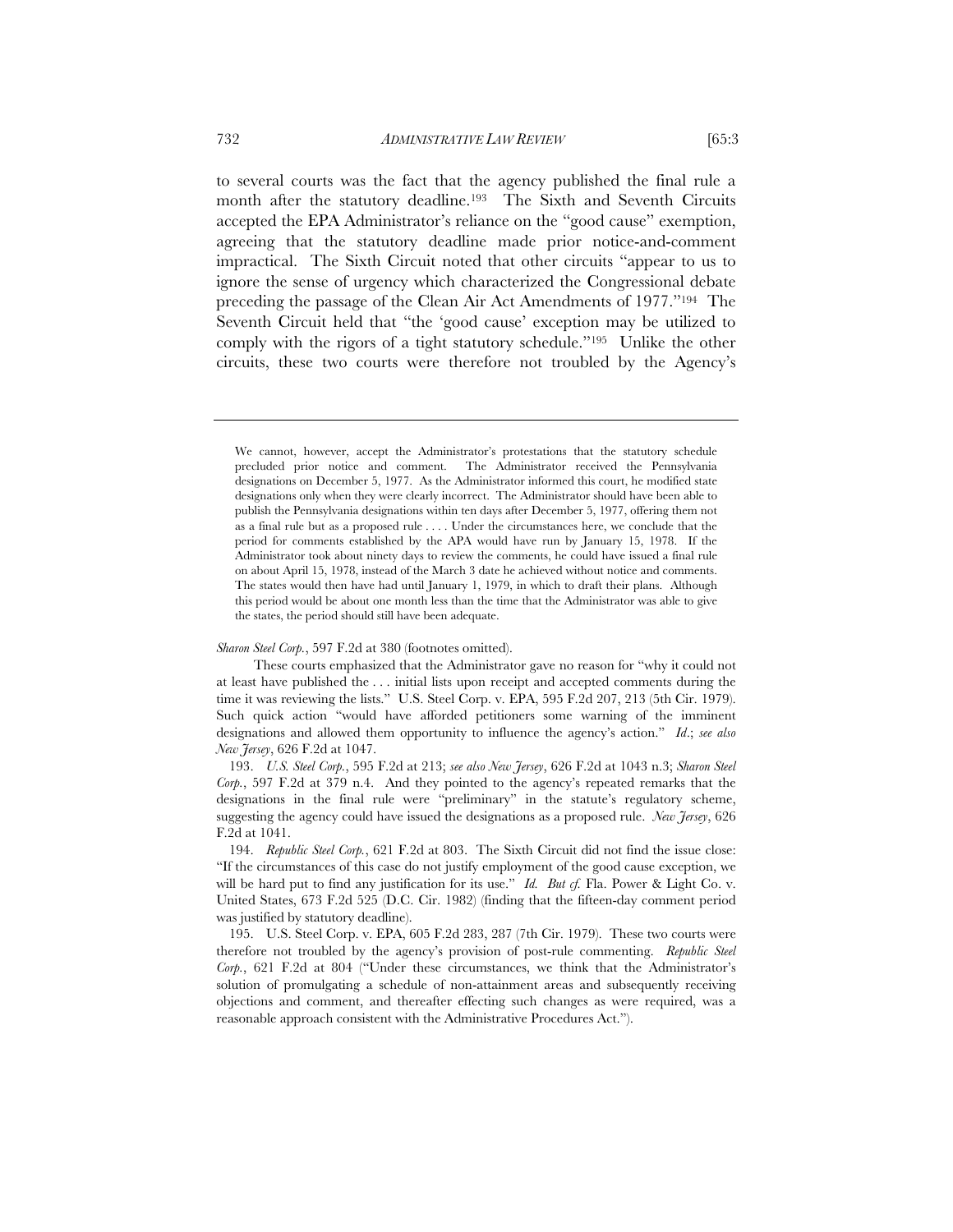provision of post-rule commenting.196

The old Clean Air Act cases pointedly illustrate precisely the bind for courts enforcing statutory deadlines. If the court upholds the agency action, it has essentially nullified the statutory deadline. If the court strikes down the agency action, it adds additional delay in the administrative process, an outcome manifestly inconsistent with the temporal scheme. Thus, the action most consistent with the statutory scheme is often to uphold the action, notwithstanding the legal awkwardness.197 "Past experience has taught this court that remand means an additional two-year delay . . . ."198 Doctrinally, there is no bright line rule on deadlines and good cause. As a result, most courts apply a multifactor analysis in assessing whether an agency can rely on a deadline to forgo traditional notice-and-comment procedures.199 Good cause usually exists when the deadline is "very tight and where the statute is particularly complicated."200 And, courts seem to be somewhat more accommodating when the action is "of limited scope or duration."201 This hardly seems a fair characterization of most of the Dodd-Frank rules. This precise calculus seems likely to reappear in the context of Dodd-Frank, raising the specter of deadlines without remedies. In short, the regime is yet another example of the new administrative process.

\* \* \*

The deadline regime in Dodd-Frank provides something of a counterweight to the web-of-authority mechanisms. In the overlapping jurisdiction context, the statute carefully builds on judicial doctrine and

 <sup>196.</sup> *Republic Steel Corp.*, 621 F.2d at 804.

 <sup>197.</sup> As the Seventh Circuit explained: "We have already noted the Congressional concern manifest in the Clean Air Act that national attainment be achieved as expeditiously as practicable. This concern was reflected in the desire that the due administration of the statutory scheme not be impeded by endless litigation over technical and procedural irregularities." *U.S. Steel Corp.*, 605 F.2d at 290.

 <sup>198.</sup> *Republic Steel Corp.*, 621 F.2d at 804.

 <sup>199.</sup> Most important, the mere existence of a deadline is not sufficient for establishing good cause. *See, e.g.*, Nat'l Res. Def. Council v. Abraham, 355 F.3d 179, 205–06 (2d Cir. 2004).

 <sup>200.</sup> Methodist Hosp. of Sacramento v. Shalala, 38 F.3d 1225, 1236 (D.C. Cir. 1994). Courts have viewed forty-nine and sixty days as sufficiently "tight," but not twelve months, fourteen months, and eighteen months. Nat'l Women, Infants, & Children Grocers Ass'n v. Food & Nutrition Serv., 416 F. Supp. 2d 92, 106–07 (D.D.C. 2006) (citing cases mostly from the courts of appeals).

 <sup>201.</sup> LUBBERS, *supra* note 182, at 111. For example, interim rulemaking that precedes final rulemaking is more acceptable. Am. Transfer & Food Storage v. Interstate Commerce Comm'n, 719 F.2d 1283, 1294 (5th Cir. 1983).